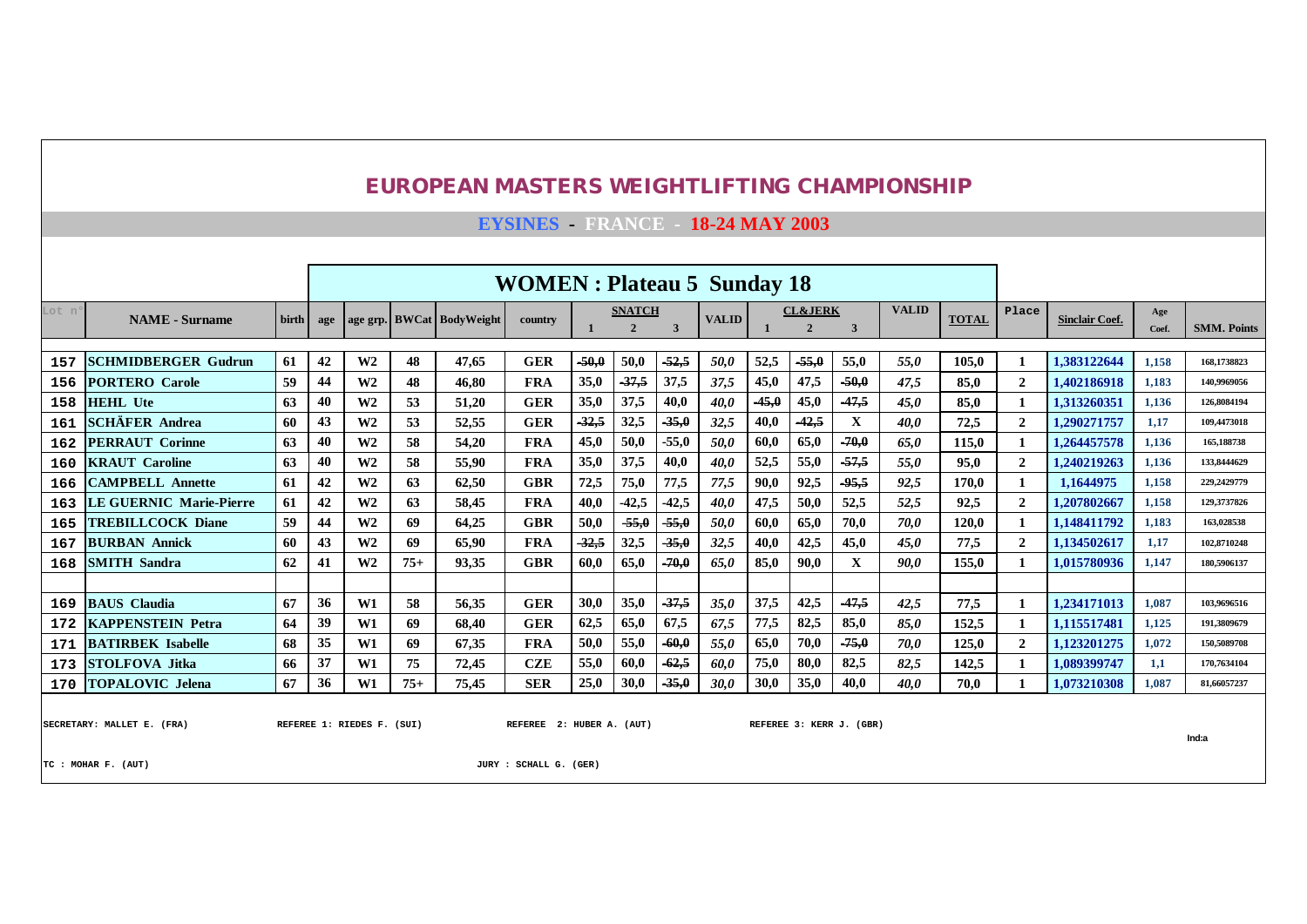**EYSINES - FRANCE - 18-24 MAY 2003**

|        |                           |       |     |                |       |                           | <b>WOMEN</b> : Plateau 4 Sunday 18 |      |                                 |              |              |         |                                      |         |              |              |                |                       |              |                    |
|--------|---------------------------|-------|-----|----------------|-------|---------------------------|------------------------------------|------|---------------------------------|--------------|--------------|---------|--------------------------------------|---------|--------------|--------------|----------------|-----------------------|--------------|--------------------|
| Lot n° | <b>NAME</b> - Surname     | birth | age |                |       | age grp. BWCat BodyWeight | country                            |      | <b>SNATCH</b><br>$\overline{2}$ | $\mathbf{3}$ | <b>VALID</b> |         | <b>CL&amp;JERK</b><br>$\overline{2}$ | 3       | <b>VALID</b> | <b>TOTAL</b> | Place          | <b>Sinclair Coef.</b> | Age<br>Coef. | <b>SMM. Points</b> |
|        |                           |       |     |                |       |                           |                                    |      |                                 |              |              |         |                                      |         |              |              |                |                       |              |                    |
| 144    | <b>JORGENSEN Marge</b>    | 58    | 45  | W <sub>3</sub> | 53    | 52,65                     | <b>DEN</b>                         | 45,0 | $-50,0$                         | 50,0         | 50,0         | 62,5    | $-65,0$                              | $-65,0$ | 62,5         | 112,5        | $\overline{2}$ | 1.2886382             | 1,195        | 173,2412976        |
| 145    | <b>CHARLES</b> Caroline   | 58    | 45  | W <sub>3</sub> | 53    | 52,35                     | <b>GBR</b>                         | 50,0 | $-52,5$                         | 52,5         | 52,5         | $-60,0$ | 60,0                                 | $-62,5$ | 60.0         | 112,5        |                | 1.29356678            | 1,195        | 173,9038835        |
|        |                           |       |     |                |       |                           |                                    |      |                                 |              |              |         |                                      |         |              |              |                |                       |              |                    |
| 146    | <b>PARFAIT Martine</b>    | 57    | 46  | W3             | 58    | 55,25                     | <b>FRA</b>                         | 37,5 | $-40,0$                         | $-40,0$      | 37,5         | 47,5    | 50,0                                 | $-52,5$ | 50,0         | 87,5         |                | 1,24922111            | 1,207        | 131,9333641        |
|        |                           |       |     |                |       |                           |                                    |      |                                 |              |              |         |                                      |         |              |              |                |                       |              |                    |
| 147    | <b>DUCOS Danièle</b>      | 55    | 48  | W3             | 63    | 58.65                     | <b>FRA</b>                         | 32,5 | $-35,0$                         | $-35,0$      | 32,5         | 42,5    | 45,0                                 | $-47,5$ | 45,0         | 77,5         | $\overline{4}$ | 1.20544186            | 1.226        | 114,5350586        |
| 148    | <b>FÖRSTER Gaby</b>       | 57    | 46  | W <sub>3</sub> | 63    | 61,80                     | <b>GER</b>                         | 35,0 | 37,5                            | 40,0         | 40,0         | 45,0    | 50,0                                 | $-52,5$ | 50,0         | 90.0         | $\mathbf{3}$   | 1,17134673            | 1,207        | 127,2433954        |
| 149    | <b>LARSEN</b> Lene        | 55    | 48  | W <sub>3</sub> | 63    | 60.70                     | <b>DEN</b>                         | 35,0 | 37,5                            | $-40,0$      | 37,5         | 50,0    | 52,5                                 | $-55,0$ | 52,5         | 90.0         | $\overline{2}$ | 1,18262257            | 1,226        | 130,4905746        |
| 150    | <b>SOREAU Muriel</b>      | 56    | 47  | W <sub>3</sub> | 63    | 58,80                     | <b>FRA</b>                         | 42,5 | 45,0                            | $-47,5$      | 45,0         | 55,0    | 57.5                                 | 60.0    | 60.0         | 105.0        |                | 1,20368757            | 1,217        | 153,813216         |
|        |                           |       |     |                |       |                           |                                    |      |                                 |              |              |         |                                      |         |              |              |                |                       |              |                    |
| 152    | <b>ORSAGOVA Marie</b>     | 56    | 47  | W3             | 69    | 68.65                     | <b>CZE</b>                         | 55.0 | $-60,0$                         | 60,0         | 60.0         | 75,0    | 80,0                                 | $-82,5$ | 80.0         | 140.0        |                | 1.11374699            | 1.217        | 189,7602121        |
|        |                           |       |     |                |       |                           |                                    |      |                                 |              |              |         |                                      |         |              |              |                |                       |              |                    |
| 151    | Mc CONVILLE Jean          | 55    | 48  | W <sub>3</sub> | 75    | 70.65                     | <b>GBR</b>                         | 35,0 | 40,0                            | 42,5         | 42,5         | 50,0    | 55,0                                 | 60,0    | 60.0         | 102.5        |                | 1.10035515            | 1,226        | 138,27613          |
|        |                           |       |     |                |       |                           |                                    |      |                                 |              |              |         |                                      |         |              |              |                |                       |              |                    |
| 153    | <b>CECH Briska</b>        | 57    | 46  | W3             | $75+$ | 88,80                     | <b>GER</b>                         | 40,0 | 42,5                            | $-45,0$      | 42,5         | 52,5    | $-57,5$                              | 57,5    | 57.5         | 100.0        |                | 1,02532723            | 1,207        | 123,7569971        |
|        | <b>154 CAMERON Claire</b> | 58    | 45  | W3             | $75+$ | 83.40                     | <b>GBR</b>                         | 37,5 | 40,0                            | $-42,5$      | 40.0         | 52,5    | 55,0                                 | 57,5    | 57.5         | 97.5         | $\mathbf{2}$   | 1.04064847            | 1.195        | 121,2485547        |

SECRETARY: MALLET E. (FRA) BEFERE E. VEREECKE M. (BEL) BEFEREE 2: WALKER .B (GBR) REFEREE 3: MARC J. (FRA)

**Ind:a**

**TC : Mc NIVEN T. (GBR)**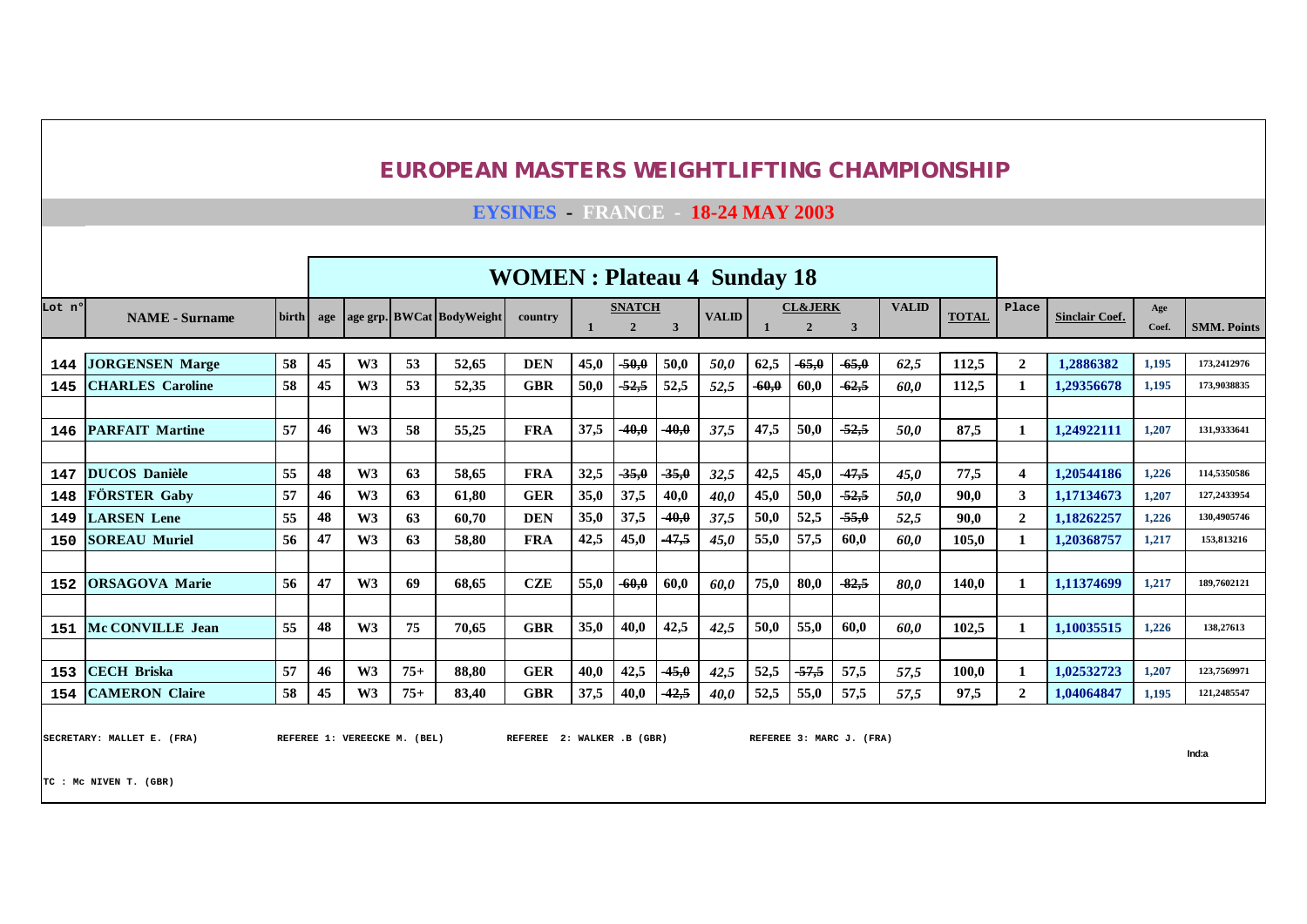**EYSINES - FRANCE - 18-24 MAY 2003**

|        |                                  |              |                                                                                                                   |                |       |                         | <b>WOMEN</b> : Plateau 3 Sunday 18 |         |                                 |         |              |      |                                      |         |              |              |                |                       |              |                    |
|--------|----------------------------------|--------------|-------------------------------------------------------------------------------------------------------------------|----------------|-------|-------------------------|------------------------------------|---------|---------------------------------|---------|--------------|------|--------------------------------------|---------|--------------|--------------|----------------|-----------------------|--------------|--------------------|
| Lot nº | <b>NAME</b> - Surname            | <b>birth</b> | age                                                                                                               | age grp.       |       | <b>BWCat</b> BodyWeight | country                            |         | <b>SNATCH</b><br>$\overline{2}$ | 3       | <b>VALID</b> |      | <b>CL&amp;JERK</b><br>$\overline{2}$ | 3       | <b>VALID</b> | <b>TOTAL</b> | Place          | <b>Sinclair Coef.</b> | Age<br>Coef. | <b>SMM. Points</b> |
| 132    | <b>McSWAIN Dagmar</b>            | 44           | 59                                                                                                                | W <sub>5</sub> | 58    | 57,25                   | <b>GER</b>                         | 27,5    | 30.0                            | 32,5    | 32,5         | 37,5 | 40,0                                 | 42,5    | 42,5         | 75.0         |                | 1.222506528           | 1,48         | 135,6982247        |
|        |                                  |              |                                                                                                                   |                |       |                         |                                    |         |                                 |         |              |      |                                      |         |              |              |                |                       |              |                    |
| 133    | <b>ROSENGART Annegret</b>        | 48           | 55                                                                                                                | $W_5$          | $75+$ | 93,40                   | <b>GER</b>                         | 30,0    | 32,5                            | $-35,0$ | 32,5         | 40.0 | 42,5                                 | 45,0    | 45,0         | 77,5         | $\overline{2}$ | 1.015691114           | 1,35         | 106.2666828        |
| 134    | <b>KERR</b> Janis                | 46           | 57                                                                                                                | W <sub>5</sub> | $75+$ | 87,20                   | <b>GBR</b>                         | 37,5    | 40,0                            | 42,5    | 42,5         | 42,5 | 45,0                                 | 47,5    | 47,5         | 90,0         |                | 1,029379923           | 1,417        | 131,2768216        |
|        |                                  |              | W <sub>4</sub><br><b>FRA</b><br>52<br>53<br>52,70<br>22,5<br>25,0<br>27,5<br>32,5<br>35,0<br>37,5<br>37,5<br>27,5 |                |       |                         |                                    |         |                                 |         |              |      |                                      |         |              |              |                |                       |              |                    |
| 135    | <b>COCO Francine</b>             | 51           |                                                                                                                   |                |       |                         |                                    |         |                                 |         |              |      |                                      |         |              |              |                | 1.287824876           | 1,271        | 106.3936521        |
|        |                                  |              |                                                                                                                   |                |       |                         |                                    |         |                                 |         |              |      |                                      |         |              |              |                |                       |              |                    |
| 136    | <b>RENOU Dominique</b>           | 52           | 51                                                                                                                | W <sub>4</sub> | 58    | 57,10                   | <b>FRA</b>                         | 37,5    | 40,0                            | 42,5    | 42,5         | 47.5 | 50,0                                 | $-52,5$ | 50.0         | 92,5         |                | 1.224411629           | 1,255        | 142,1388849        |
|        |                                  |              |                                                                                                                   |                |       |                         |                                    |         |                                 |         |              |      |                                      |         |              |              |                |                       |              |                    |
| 137    | <b>SCHUKIES Margot</b>           | 52           | 51                                                                                                                | W <sub>4</sub> | 63    | 58.50                   | <b>GER</b>                         | 40,0    | $-45,0$                         | $-45,0$ | 40,0         | 52,5 | 57,5                                 | $-62,5$ | 57,5         | 97,5         |                | 1,207210122           | 1,255        | 147,7172485        |
|        |                                  |              |                                                                                                                   |                |       |                         |                                    |         |                                 |         |              |      |                                      |         |              |              |                |                       |              |                    |
| 138    | <b>ROILIDOU.TSITSOULA Magdid</b> |              | 52                                                                                                                | W <sub>4</sub> | 69    | 66.85                   | <b>GRE</b>                         | 30.0    | 32,5                            | 35,0    | 35,0         | 40.0 | 42,5                                 | 45,0    | 45.0         | 80.0         |                | 1.127005347           | 1,271        | 114,5939037        |
|        |                                  |              |                                                                                                                   |                |       |                         |                                    |         |                                 |         |              |      |                                      |         |              |              |                |                       |              |                    |
| 141    | <b>CARTER Bronwin</b>            | 51           | 52                                                                                                                | W <sub>4</sub> | 75    | 74,00                   | <b>GBR</b>                         | $-57,5$ | 57,5                            | $-60,0$ | 57,5         | 75,0 | 77,5                                 | $-80,0$ | 77,5         | 135,0        |                | 1,080729116           | 1,271        | 185,4369055        |
|        |                                  |              |                                                                                                                   |                |       |                         |                                    |         |                                 |         |              |      |                                      |         |              |              |                |                       |              |                    |
| 142    | <b>BEKATOROU Eugenia</b>         | 51           | 52                                                                                                                | W <sub>4</sub> | >75   | 75,10                   | <b>GRE</b>                         | 32,5    | 35,0                            | 37,5    | 37,5         | 42,5 | $-45,0$                              | $-45,0$ | 42,5         | 80.0         |                | 1.074974894           | 1,271        | 109,3034472        |
|        |                                  |              |                                                                                                                   |                |       |                         |                                    |         |                                 |         |              |      |                                      |         |              |              |                |                       |              |                    |
| 143    | <b>WITKOWSKI Dagmar</b>          | 58           | 45                                                                                                                | W3             | 48    | 47,70                   | <b>FRA</b>                         | 47,5    | $-52,5$                         | 52,5    | 52,5         | 57,5 | 60,0                                 | 62,5    | 62,5         | 115,0        |                | 1,382031913           | 1,195        | 189,9257357        |

|<br>|SECRETARY: MALLET E. (FRA) | REFEREE 1: MIGNARD J.C (FRA) | REFEREE 2: MORAN G. (GBR) | REFEREE 3: RADOUS P. (CZE)

**Ind:a**

**TC : HIRICHINSEN (SWE)**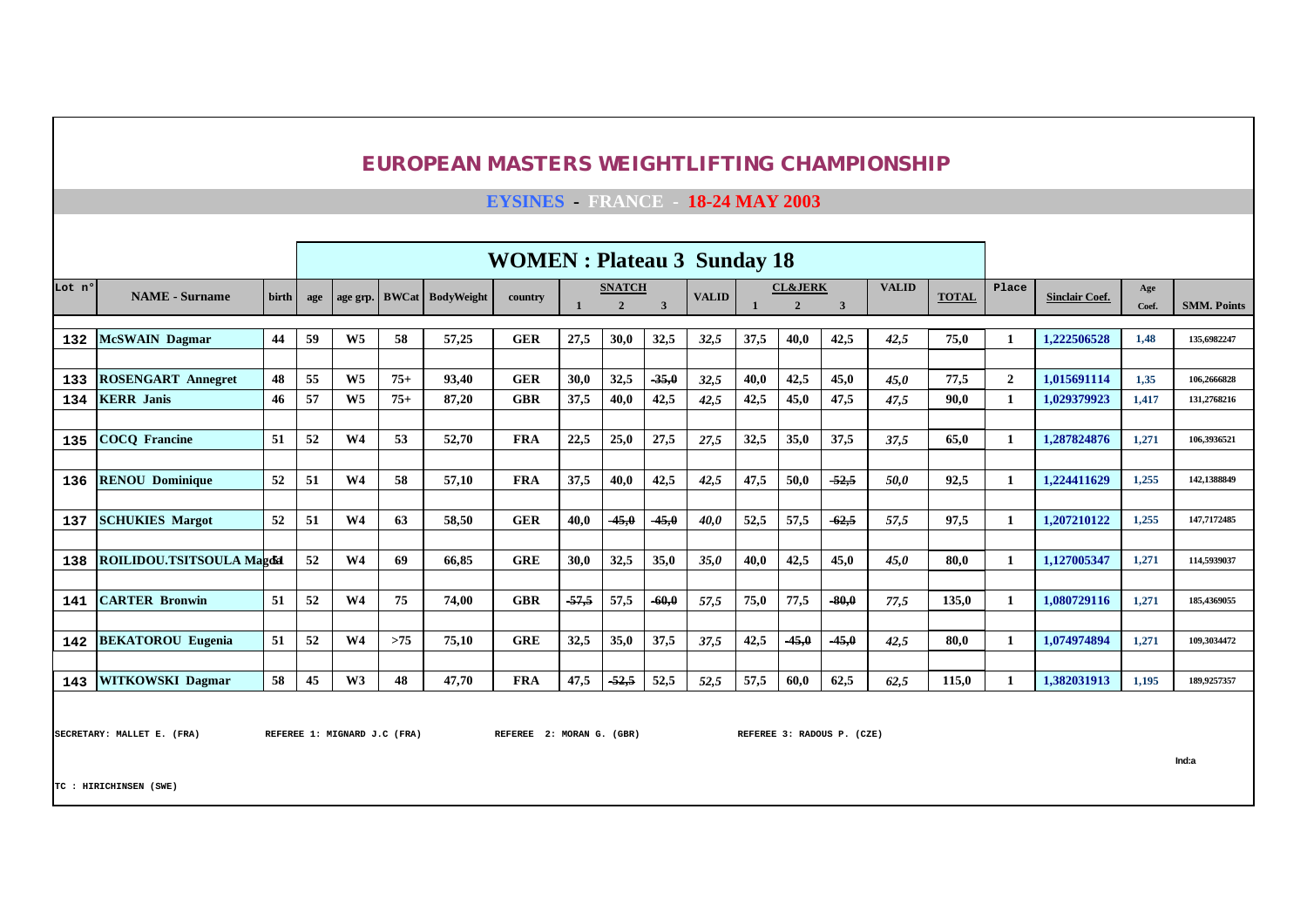**EYSINES - FRANCE - 18-24 MAY 2003**

|        |                             |       |     | <b>MEN</b> : Plateau 6 Friday 23<br><b>VALID</b><br><b>CL&amp;JERK</b><br><b>SNATCH</b> |    |                           |            |         |                |                         |              |          |               |          |              |              |                         |                       |              |                    |
|--------|-----------------------------|-------|-----|-----------------------------------------------------------------------------------------|----|---------------------------|------------|---------|----------------|-------------------------|--------------|----------|---------------|----------|--------------|--------------|-------------------------|-----------------------|--------------|--------------------|
| Lot nº | <b>NAME</b> - Surname       | birth | age |                                                                                         |    | age grp. BWCat BodyWeight | country    |         | $\overline{2}$ | $\overline{\mathbf{3}}$ | <b>VALID</b> |          | $\mathcal{D}$ | 3        |              | <b>TOTAL</b> | Place                   | <b>Sinclair Coef.</b> | Age<br>Coef. | <b>SMM. Points</b> |
|        |                             |       |     |                                                                                         |    |                           |            |         |                |                         |              |          |               |          |              |              |                         |                       |              |                    |
| 584    | <b>LI CIN CHAI Laimas</b>   | 67    | 36  | $\mathbf{M1}$                                                                           | 56 | 55,35                     | <b>LIT</b> | $-85,0$ | 85,0           | $-91,0$                 | 85,0         | 110,0    | 115.0         | 117,5    | 117,5        | 202,5        |                         | 1,558654958           | 1,087        | 343,0872327        |
| 583    | <b>IGUDIN Frédéric</b>      | 66    | 37  | M1                                                                                      | 56 | 54,65                     | <b>FRA</b> | 57,5    | 62,5           | $-65,0$                 | 62,5         | 80,0     | 85,0          | $-90,0$  | 85,0         | 147,5        | $\mathbf{2}$            | 1,575726025           | 1,1          | 255,6615475        |
|        |                             |       |     |                                                                                         |    |                           |            |         |                |                         |              |          |               |          |              |              |                         |                       |              |                    |
| 586    | <b>ARNOU Pascal</b>         | 66    | 37  | $\mathbf{M1}$                                                                           | 62 | 61,10                     | <b>FRA</b> | 85,0    | 92,5           | $-100,0$                | 92,5         | 110,0    | 120,0         | $-125,0$ | 120,0        | 212,5        |                         | 1,43868401            | 1,1          | 336,2923874        |
| 585    | <b>MARINIC Vladimir</b>     | 65    | 38  | M1                                                                                      | 62 | 61,50                     | <b>GER</b> | 67,5    | 75,0           | $-80,0$                 | 75,0         | $-92,5$  | 92,5          | $-100,0$ | 92,5         | 167,5        | $\mathbf{2}$            | 1,431497433           | 1,113        | 266,8704876        |
|        |                             |       |     |                                                                                         |    |                           |            |         |                |                         |              |          |               |          |              |              |                         |                       |              |                    |
| 597    | <b>BESSONOV Anatoly</b>     | 67    | 36  | $\mathbf{M1}$                                                                           | 69 | 68,00                     | <b>RUS</b> | 95,0    | 100,0          | 105,0                   | 105,0        | 120,0    | 130,0         | $-143,0$ | 130,0        | 235,0        |                         | 1,331089964           | 1,087        | 340,0202758        |
| 594    | <b>MÜHREL Thoralf</b>       | 64    | 39  | $\mathbf{M1}$                                                                           | 69 | 66,30                     | <b>GER</b> | 87,5    | $-92,5$        | 92,5                    | 92,5         | 115,0    | 120,0         | $-122,5$ | <b>120,0</b> | 212,5        | $\overline{2}$          | 1,354656852           | 1,125        | 323,8476536        |
| 591    | <b>WESSOLLEK Axel</b>       | 67    | 36  | $\mathbf{M1}$                                                                           | 69 | 67,70                     | <b>GER</b> | 90,0    | 95,0           | $-97,5$                 | 95,0         | 12,5     | 117,5         | $-122,5$ | 117,5        | 212,5        | 3                       | 1,335125672           | 1,087        | 308,3973411        |
| 592    | <b>LANGWEIL Arpad</b>       | 64    | 39  | $\mathbf{M1}$                                                                           | 69 | 67.70                     | <b>AUT</b> | 90,0    | $-95.0$        | 95,0                    | 95,0         | 110,0    | 115,0         | $-117,5$ | 115.0        | 210,0        | 4                       | 1,335125672           | 1,125        | 315,42344          |
| 590    | JÜRGEN Uwe                  | 64    | 39  | $\mathbf{M1}$                                                                           | 69 | 68,25                     | <b>GER</b> | $-85,0$ | 85,0           | 90.0                    | 90,0         | 105,0    | 110,0         | $-115,0$ | 110,0        | 200,0        | 5                       | 1,327765787           | 1,125        | 298,7473021        |
| 588    | <b>ROHLAND Joachim</b>      | 65    | 38  | $\mathbf{M1}$                                                                           | 69 | 66,95                     | <b>GER</b> | 82,5    | 87,5           | $-90,0$                 | 87,5         | 107,5    | $-112,5$      | $-112,5$ | 107,5        | 195,0        | 6                       | 1.345443111           | 1,113        | 292,0082456        |
| 595    | <b>SPEISER Andreas</b>      | 65    | 38  | $\mathbf{M1}$                                                                           | 69 | 68,30                     | <b>GER</b> | 90,0    | $-95,0$        | -95,0                   | 90,0         | 105,0    | $-110,0$      | $-110,0$ | 105,0        | 195,0        | 7                       | 1,327105151           | 1,113        | 288,0282665        |
| 589    | <b>KERN Urs</b>             | 67    | 36  | M1                                                                                      | 69 | 68,70                     | <b>SWI</b> | 77,5    | $-82,5$        | $-82,5$                 | 77,5         | 100,0    | 105,0         | $-107,5$ | 105,0        | 182,5        | 8                       | 1,321869833           | 1,087        | 262,2292329        |
| 593    | <b>VERMEULEN Dominiqu66</b> |       | 37  | M1                                                                                      | 69 | 68,00                     | <b>FRA</b> | 92,5    | $-95,0$        | 95.0                    | 95,0         | $-110,0$ | $-110,0$      | $-110,0$ | 0,0          | 0.0          | $\overline{\mathbf{X}}$ | 1.331089964           | 1,1          | $\overline{0}$     |

SECRETARY: MALLET E. (FRA) REFEREE 1: MIGNARD J.C (FRA) REFEREE 2: GALIATSATOS N. (GRE) REFEREE 3: FERGUSON J (GBR)

**Ind:a**

**T.C : SMITH S. (GBR) JURY : HUBER A. (AUS)**

**WR**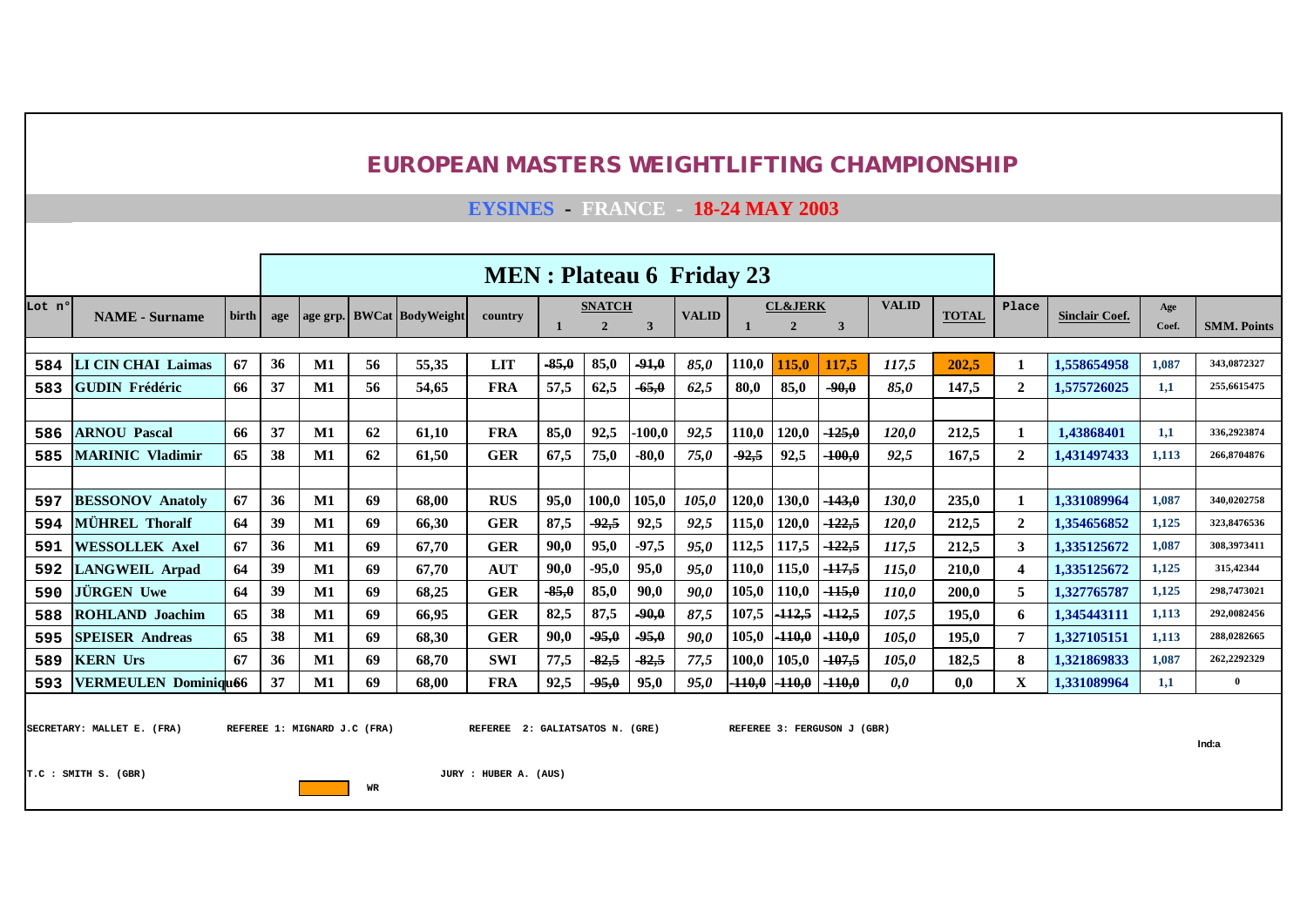#### **EYSINES - FRANCE - 18-24 MAY 2003**

|        |                           |       |     |               |    |                           | <b>MEN</b> : Plateau 7 Friday 23 |          |               |         |              |        |                    |                   |              |              |       |                       |       |                    |
|--------|---------------------------|-------|-----|---------------|----|---------------------------|----------------------------------|----------|---------------|---------|--------------|--------|--------------------|-------------------|--------------|--------------|-------|-----------------------|-------|--------------------|
| Lot nº | <b>NAME</b> - Surname     | birth | age |               |    | age grp. BWCat BodyWeight | country                          |          | <b>SNATCH</b> |         | <b>VALID</b> |        | <b>CL&amp;JERK</b> |                   | <b>VALID</b> | <b>TOTAL</b> | Place | <b>Sinclair Coef.</b> | Age   |                    |
|        |                           |       |     |               |    |                           |                                  |          |               |         |              |        |                    |                   |              |              |       |                       | Coef. | <b>SMM. Points</b> |
|        | 606 STARIKOV Oleg         | 66    | 37  | $\mathbf{M1}$ | 77 | 76,55                     | <b>RUS</b>                       | 117,5    | 122,5         | 127.5   | 127.5        | 145,0  | 150,0              | 155,0             | 155,0        | 282,5        |       | 1.234713785           | 1,1   | 383,6873088        |
|        | 605 LAB Dimitri           | 65    | 38  | $\mathbf{M1}$ | 77 | 76,40                     | <b>SWI</b>                       | 110.0    | 117,5         | 122.5   | 122,5        | 135,0  | 142,5              | $-150,0$          | 142,5        | 265,0        |       | 1.236136481           | 1,113 | 364,5922745        |
| 602    | <b>FERRANDIER Patrick</b> | 66    | 37  | M1            | 77 | 73,70                     | <b>FRA</b>                       | $-100,0$ | 102,5         | 105,0   | 105.0        | 120,0  | 125,0              | $-130,0$          | 125,0        | 230,0        |       | 1.263229571           | 1,1   | 319,5970815        |
|        | 601 PAYET Aristide        | -64   | 39  | $\mathbf{M1}$ | 77 | 75,75                     | <b>FRA</b>                       | 90,0     | 95,0          | $-97.5$ | 95,0         | -120.0 | $-120,0$           | 120,0             | 120,0        | 215,0        |       | 1.242398555           | 1,125 | 300,5051505        |
|        | 600 SALLWEY Erik          | -66   |     | M1            | 77 | 76.25                     | <b>GER</b>                       | $-95,0$  | 95,0          | 97,5    | 97.5         | 112,5  | 112,5              | $-120,0$          | 112,5        | 210.0        |       | 1.237567511           | 1,1   | 285,8780949        |
| 599    | <b>EXNER Antonio</b>      | -68   | 35  | $\mathbf{M}1$ | 77 | 76,35                     | <b>GER</b>                       | 82.5     | 85,0          | $-85,0$ | 85,0         | 107.5  | 112.5              | $-115.0$          | 112,5        | 197,5        | n     | 1.236612562           | 1,072 | 261,8156117        |
|        | 598 BOECKER Lutz          | 68    | 35  | M1            | 77 | 75,60                     | <b>GER</b>                       | 77.5     | 82,5          | $-85,0$ | 82.5         | 97,5   | $-102,5$           | <del>-102.5</del> | 97,5         | 180,0        |       | 1.243866386           | 1,072 | 240,0164578        |

SECRETARY: BELMAS J.P. (FRA) REFEREE 1: NIKIFOROV L. (RUS) REFEREE 2: HUBER A. (AUS) REFEREE 3: ZUTTERMAN J. (BEL)

**Ind:a**

**T.C : WALKER D. (GBR) JURY : IMAHARA W. (USA)**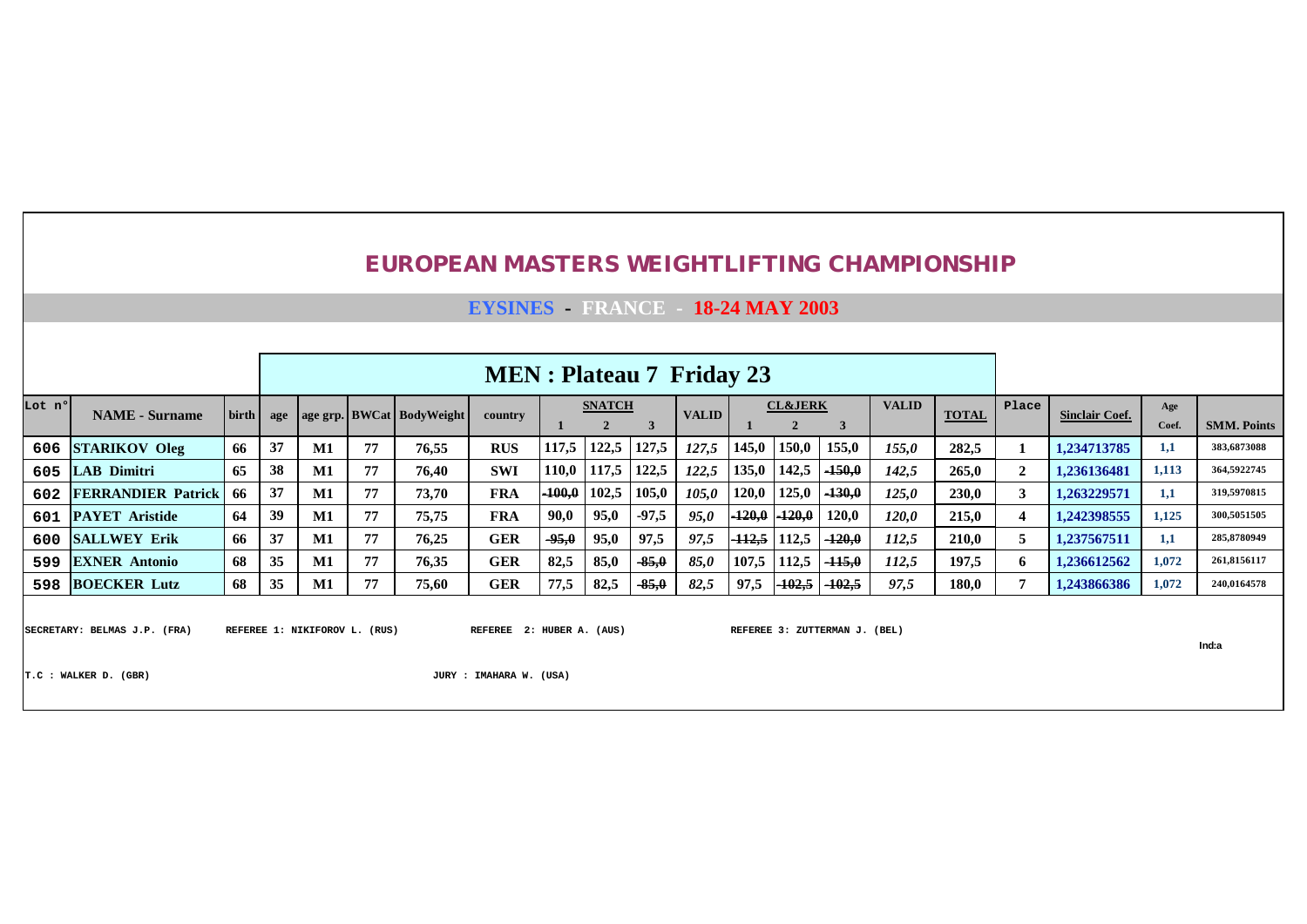**EYSINES - FRANCE - 18-24 MAY 2003**

|        |                           |       |     |               |    |                           | <b>MEN</b> : Plateau 1 Saturday 24 |          |                               |          |              |          |                    |          |              |              |                |                       |              |                    |
|--------|---------------------------|-------|-----|---------------|----|---------------------------|------------------------------------|----------|-------------------------------|----------|--------------|----------|--------------------|----------|--------------|--------------|----------------|-----------------------|--------------|--------------------|
| Lot nº | <b>NAME</b> - Surname     | birth | age |               |    | age grp. BWCat BodyWeight | country                            |          | <b>SNATCH</b><br>$\mathbf{2}$ | 3        | <b>VALID</b> |          | <b>CL&amp;JERK</b> | 3        | <b>VALID</b> | <b>TOTAL</b> | Place          | <b>Sinclair Coef.</b> | Age<br>Coef. | <b>SMM. Points</b> |
| 624    | <b>TSIMERBAYEU Albert</b> | 64    | 39  | M1            | 85 | 80,55                     | <b>BLR</b>                         | $-135,0$ | 135,0                         | $-145,5$ | 135,0        | 155,0    | $-165,0$           | $-165,0$ | 155,0        | 290.0        |                | 1.199654056           | 1,125        | 391,3871358        |
| 623    | <b>STADLER Andreas</b>    | 65    | 38  | $\mathbf{M1}$ | 85 | 83,70                     | <b>GER</b>                         | 120,0    | 125,0                         | 130,0    | 125,0        | -160,0   | 160,0              | $-167,5$ | 160,0        | 285,0        | $\overline{2}$ | 1,17554788            | 1,113        | 372,8896651        |
| 621    | <b>HEIKUKSELA Ilkka</b>   | 65    | 38  | M1            | 85 | 84,75                     | <b>FIN</b>                         | 120,0    | -125,0                        | 125,0    | <i>120,0</i> | 140,0    | 145,0              | $-147,5$ | 145,0        | 265,0        | 3              | 1,168120136           | 1,113        | 344,5311934        |
| 619    | <b>BAILLET Jérome</b>     | 66    | 37  | $\mathbf{M1}$ | 85 | 83,20                     | <b>FRA</b>                         | 110,0    | 115,0                         | 120,0    | <i>120,0</i> | 130,0    | 135,0              | $-145,0$ | 135,0        | 255,0        | 4              | 1.179187657           | 1,1          | 330,7621378        |
| 615    | MIKLASEVIC Aleksandr65    |       | 38  | $\mathbf{M1}$ | 85 | 84.05                     | <b>LIT</b>                         | 110,0    | $-115,0$                      | 15,0     | 115,0        | 130,0    | $-135,0$           | $-135,0$ | 130,0        | 245,0        | 5              | 1.173039869           | 1,113        | 319,8703767        |
| 614    | <b>ROBERT Alain</b>       | 65    | 38  | M1            | 85 | 83,65                     | <b>FRA</b>                         | $-105,0$ | 105,0                         | $-110,0$ | 105,0        | 125,0    | $-130,0$           | $-130,0$ | 125,0        | 230,0        | 6              | 1.175908828           | 1,113        | 301,0209008        |
| 611    | <b>BRANKE Michael</b>     | 65    | 38  | $\mathbf{M1}$ | 85 | 80,95                     | <b>GER</b>                         | 87,5     | 92.5                          | 95,0     | 95,0         | 120,0    | $-125,0$           | 125,0    | 125,0        | 220,0        |                | 1.196432915           | 1,113        | 292,9585635        |
| 613    | <b>TINNES André</b>       | 64    | 39  | $\mathbf{M1}$ | 85 | 81,50                     | <b>FRA</b>                         | 85,0     | 90,0                          | $-95.0$  | 90,0         | $-115.0$ | 115,0              | $-120,0$ | 115,0        | 205,0        | 8              | 1,192082304           | 1,125        | 274,9239814        |
| 610    | <b>CHERIGIE Xavier</b>    | 66    | 37  | $\mathbf{M1}$ | 85 | 79,35                     | <b>FRA</b>                         | 85,0     | 90,0                          | $-95,0$  | 90,0         | 105,0    | 110,0              | $-115,0$ | 110,0        | 200,0        | -9             | 1,209615116           | 1,1          | 266,1153256        |
|        |                           |       |     |               |    |                           |                                    |          |                               |          |              |          |                    |          |              |              |                |                       |              |                    |

SECRETARY: BELMAS J.P. (FRA) REFEREE 1:MORAN G. (GBR) REFEREE 2: MOHAR F. (AUS) REFEREE 3: GOROVITS Y. (ISR)

**Ind:a**

**T.C : BARTON M. (GBR) JURY : GALIATSATOS N. (GRE)**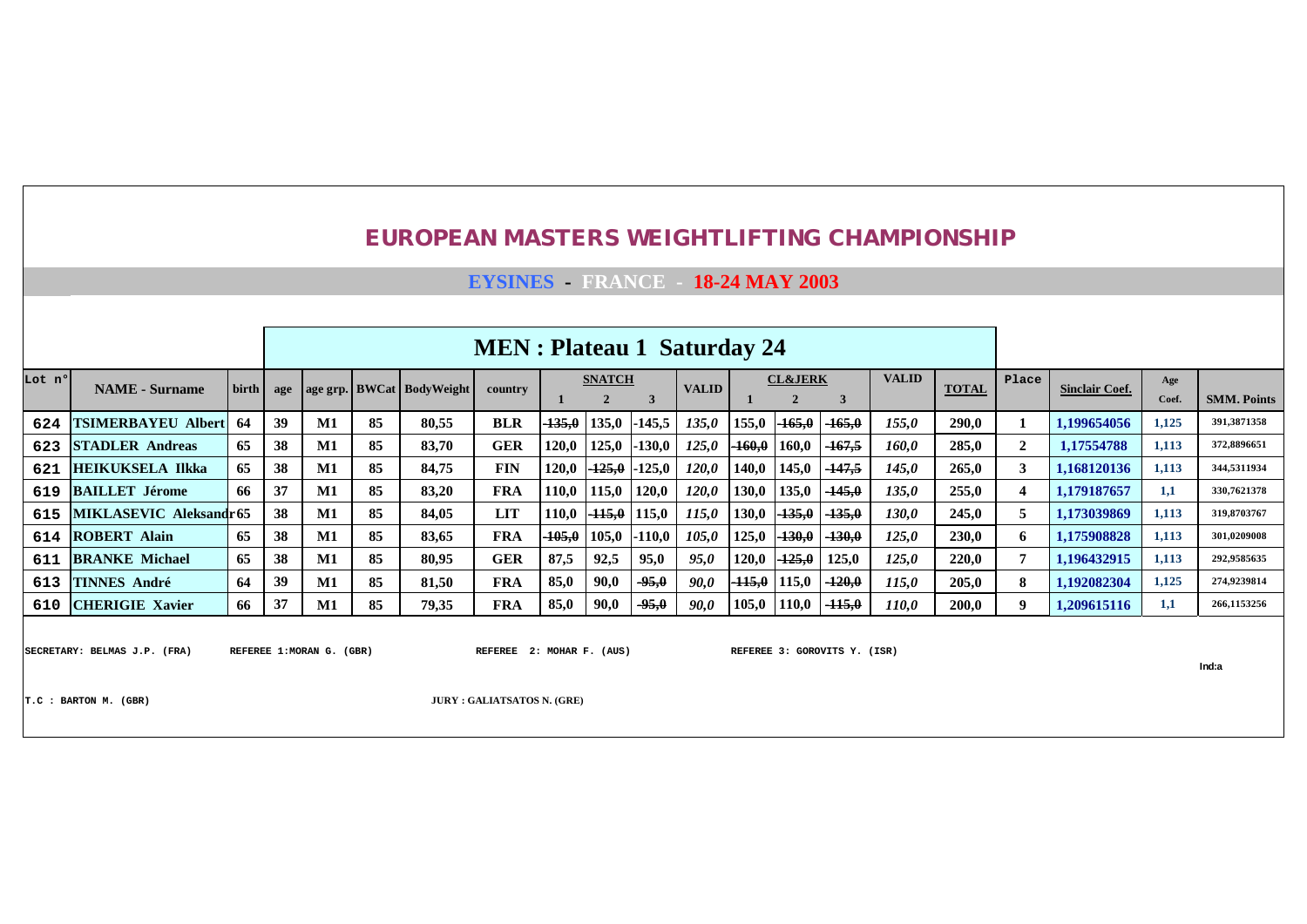**EYSINES - FRANCE - 18-24 MAY 2003**

| 107    |                          |       |     |               |    |                         |                                    |          |                               |          |              |          |                    |          |              |              |              |                       |              |                    |
|--------|--------------------------|-------|-----|---------------|----|-------------------------|------------------------------------|----------|-------------------------------|----------|--------------|----------|--------------------|----------|--------------|--------------|--------------|-----------------------|--------------|--------------------|
|        |                          |       |     |               |    |                         | <b>MEN</b> : Plateau 2 Saturday 24 |          |                               |          |              |          |                    |          |              |              |              |                       |              |                    |
| Lot nº | <b>NAME</b> - Surname    | birth | age | age grp.      |    | <b>BWCat</b> BodyWeight | country                            |          | <b>SNATCH</b><br>$\mathbf{2}$ | 3        | <b>VALID</b> |          | <b>CL&amp;JERK</b> | 3        | <b>VALID</b> | <b>TOTAL</b> | Place        | <b>Sinclair Coef.</b> | Age<br>Coef. | <b>SMM. Points</b> |
| 639    | <b>HELENA</b> Christophe | 68    | 35  | $M1$          | 94 | 92,70                   | <b>FRA</b>                         | 115,0    | 120,0                         | 122,5    | 122,5        | 142,5    | 147,5              | $-150,0$ | 147,5        | 270,0        |              | 1,120237141           | 1,072        | 324.2414381        |
| 640    | <b>RENOUF Joël</b>       | 68    | 35  | $M1$          | 94 | 92,10                   | <b>FRA</b>                         | 115,0    | 120,0                         | 122,5    | 120,0        | 135,0    | 140,0              | $-145,0$ | 140,0        | 260,0        | $\mathbf{2}$ | 1,123390667           | 1,072        | 313,1114467        |
| 637    | <b>MACHLEIT Mario</b>    | 68    | 35  | $\mathbf{M1}$ | 94 | 92,85                   | <b>GER</b>                         | 110,0    | $-115,0$                      | 115,0    | 115,0        | 135,0    | $-140,0$           | 140.0    | <b>140,0</b> | 255,0        | 3            | 1,11945931            | 1,072        | 306.0153969        |
| 641    | <b>ISCHINHAN Roman</b>   | 64    | 39  | $\mathbf{M1}$ | 94 | 93,95                   | <b>AUT</b>                         | 107,5    | 112,5                         | -115,0   | 112,5        | 140,0    | $-145,0$           | $-145,0$ | <b>140,0</b> | 252,5        | 4            | 1,113881214           | 1,125        | 316,4118823        |
| 635    | <b>AUVINEN Jyrki</b>     | 65    | 38  | $\mathbf{M1}$ | 94 | 90,95                   | <b>FIN</b>                         | $-107,5$ | 107,5                         | 112,5    | 112,5        | 130,0    | $-137,5$           | $-140,0$ | 130,0        | 242,5        | 5            | 1,12962826            | 1,113        | 304,8894914        |
| 633    | <b>MILIUS Vaidotas</b>   | 65    | 38  | $M1$          | 94 | 87,70                   | <b>LIT</b>                         | 105,0    | 110,0                         | $-115,0$ | 110,0        | 130,0    | $-135,0$           | $-135,0$ | 130,0        | 240,0        | 6            | 1,148721998           | 1,113        | 306.8466202        |
| 634    | <b>HOLLOWAY Darren</b>   | 66    | 37  | $M1$          | 94 | 92,45                   | <b>GBR</b>                         | 105,0    | $-110,0$                      | $+10,0$  | 105,0        | 130,0    | $-135,0$           | 135,0    | 135,0        | 240.0        | 7            | 1,121542863           | 1,1          | 296,0873158        |
| 626    | <b>NAUMOV Emil</b>       | 66    | 37  | $\mathbf{M1}$ | 94 | 93,40                   | <b>BUL</b>                         | $-105,0$ | 105,0                         | 110,0    | 110,0        | 130,0    | $-135,0$           | $-135,0$ | 130,0        | 240,0        | 8            | 1,116642783           | 1,1          | 294,7936948        |
| 636    | <b>SCHENK Harald</b>     | 68    | 35  | $\mathbf{M1}$ | 94 | 93,60                   | <b>SWI</b>                         | 100,0    | 105,0                         | 110,0    | 110,0        | 125,0    | 130,0              | $-130,0$ | 130,0        | 240,0        | 9            | 1,115632277           | 1,072        | 287,0298721        |
| 638    | <b>DUUN Tryggue</b>      | 65    | 38  | M1            | 94 | 89,60                   | <b>NOR</b>                         | 107,5    | $-112,5$                      | $-112,5$ | 107,5        | 130,0    | $-135,0$           | $-135,0$ | 130,0        | 237,5        | 10           | 1,137288005           | 1,113        | 300.6278681        |
| 616    | <b>ROYSETH Havard</b>    | 67    | 36  | $M1$          | 94 | 86,15                   | <b>NOR</b>                         | 95,0     | $-100,0$                      | 100,0    | 100,0        | 130,0    | <del>-137,5</del>  | $-137,5$ | 130,0        | 230,0        | 11           | 1,158652915           | 1,087        | 289,6748153        |
| 631    | <b>MABIT Thierry</b>     | 67    | 36  | $\mathbf{M1}$ | 94 | 91,05                   | <b>FRA</b>                         | 100,0    | $-105,0$                      | 105,0    | 105,0        | 120,0    | 125,0              | $-127,5$ | 125,0        | 230,0        | 12           | 1,12907556            | 1,087        | 282,2801808        |
| 628    | <b>MORANDI Eliano</b>    | 67    | 36  | $\mathbf{M}1$ | 94 | 88,30                   | SWI                                | 100,0    | 105,0                         | 110,0    | 110,0        | 10,0     | $-115.0$           | 115,0    | 115.0        | 225,0        | 13           | 1,145025795           | 1,087        | 280.0446838        |
| 627    | <b>TEMPEZ Thierry</b>    | 66    | 37  | $M1$          | 94 | 86,60                   | <b>FRA</b>                         | 95,0     | 100,0                         | $-102,5$ | 100,0        | 122,5    | $-127,5$           | $-127,5$ | 122,5        | 222,5        | 14           | 1,155711634           | 1,1          | 282,8604224        |
| 630    | <b>SZASZ Laszlo</b>      | 64    | 39  | M1            | 94 | 93,30                   | <b>HUN</b>                         | 95,0     | $-100,0$                      | 400,0    | 95,0         | 120,0    | $-125,0$           | 125,0    | 125,0        | 220,0        | 15           | 1,117150758           | 1,125        | 276,4948126        |
|        | 625 SCHLÜTTER Rainer     | 68    | 35  | M1            | 94 | 93,35                   | <b>GER</b>                         | $-92,5$  | 92,5                          | $-97,5$  | 92,5         | $-107,5$ | 110,0              | $-117,5$ | 110,0        | 202,5        | 16           | 1,116896543           | 1,072        | 242,4559016        |

SECRETARY: MALLET E. (FRA) REFEREE 1: HINRICHSEN J. (SWE) REFEREE 2: NIKIFOROV L. (RUS) REFEREE 3: CANNON S. (GBR)

**Ind:a**

**T.C : Mc NIVEN J. (GBR) JURY : ROSENBERGER K. (GER)**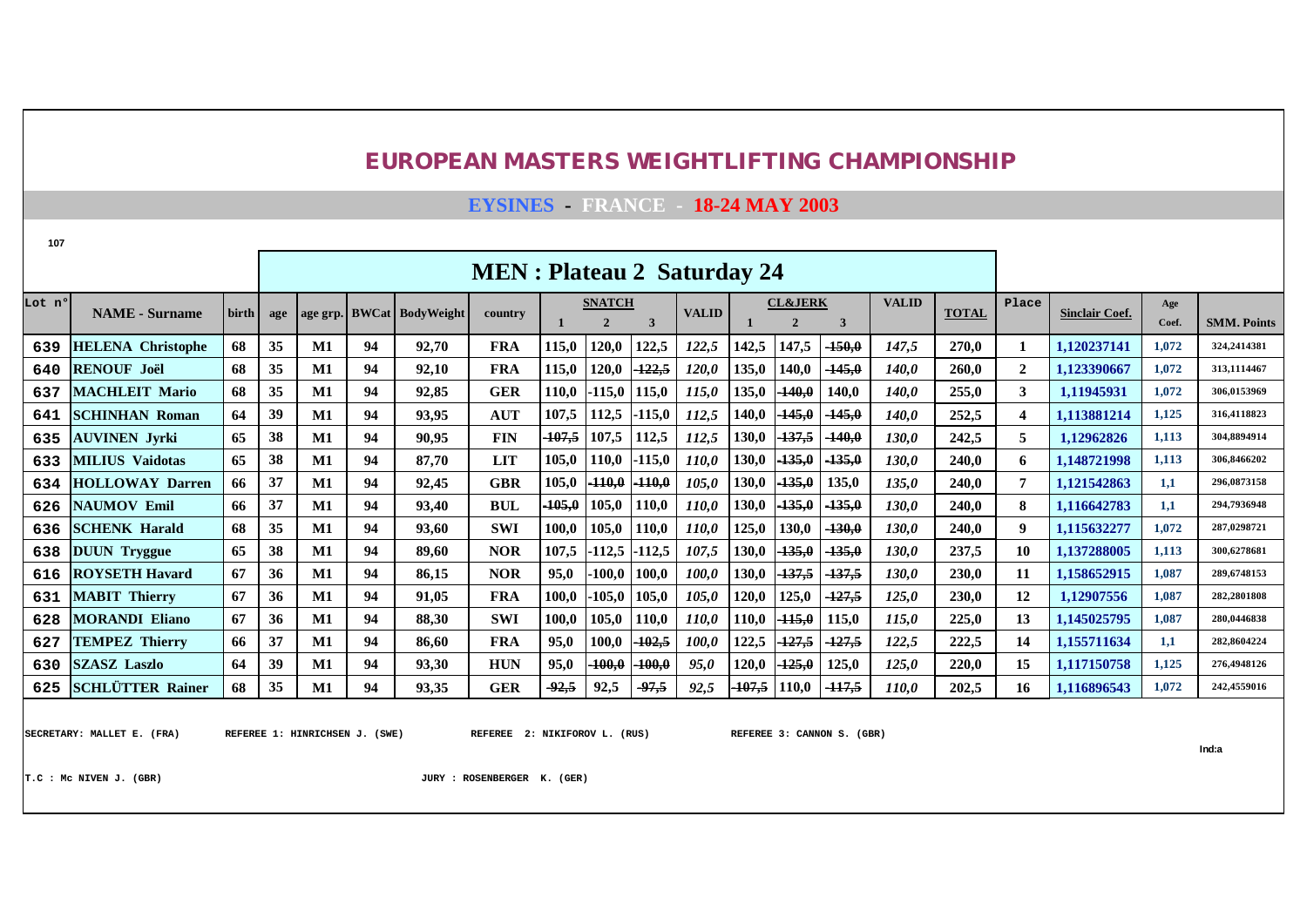## **EYSINES - FRANCE - 18-24 MAY 2003**

|        |                          |        |                             |            |                   |                  |                   | <b>MEN</b> : Plateau 3 Saturday 24 |             |                    |                  |              |              |              |                       |       |                    |
|--------|--------------------------|--------|-----------------------------|------------|-------------------|------------------|-------------------|------------------------------------|-------------|--------------------|------------------|--------------|--------------|--------------|-----------------------|-------|--------------------|
| Lot nº | <b>NAME</b> - Surname    |        | <b>BWCat   BodyWeight  </b> | country    |                   | <b>SNATCH</b>    |                   | <b>VALID</b>                       |             | <b>CL&amp;JERK</b> |                  | <b>VALID</b> | <b>TOTAL</b> | Place        | <b>Sinclair Coef.</b> | Age   |                    |
|        |                          |        |                             |            |                   | 2                |                   |                                    |             | $\mathbf{2}$       | 3                |              |              |              |                       | Coef. | <b>SMM. Points</b> |
| 652    | <b>KOZEMOV Dmitri</b>    | 105    | 102,90                      | <b>RUS</b> | 117,5             | <del>122,5</del> | <del>-122,5</del> | 117,5                              | 157,5       | 165,0              | X                | 165,0        | 282,5        |              | 1,075803363           | 1,125 | 341,9037564        |
| 653    | <b>VOSYLIUS Audrius</b>  | 105    | 104,10                      | <b>LIT</b> | 120,0             | 125,0            | 127,5             | 125,0                              | 150,0       | $-155,0$           | 157,5            | 157,5        | 282,5        | $\mathbf{2}$ | 1,071565438           | 1,125 | 340,5568907        |
| 649    | <b>SPINCZYK Andrzei</b>  | 105    | 101,40                      | POL        | 272,5             | 3                | 1.081364963       | 1,125                              | 331,5059465 |                    |                  |              |              |              |                       |       |                    |
| 646    | <b>TIETKE Jörg</b>       | 105    | 105,00                      | <b>GER</b> | 115.0             | 120,0            | 122,5             | 115,0                              | 145,0       | 152,5              | $-160,0$         | 152,5        | 267,5        | 4            | 1,068505477           | 1,1   | 314,4077366        |
| 644    | <b>PETER Michael</b>     | 105    | 101,00                      | <b>GER</b> | 107.5             | 112,5            | 115,0             | 115.0                              | 130,0       | 135,0              | <del>137,5</del> | 135,0        | 250,0        | 5            | 1,082899374           | 1,125 | 304,565449         |
| 645    | <b>LAUPER Stéphane</b>   | 105    | 98,25                       | <b>SWI</b> | 102,5             | 107,5            | <del>-112,5</del> | 107,5                              | 130,0       | 135,0              | 140,0            | 140,0        | 247,5        | 6            | 1,094065203           | 1,087 | 294,3390967        |
| 643    | <b>GIRAULT Olivier</b>   | 105    | 97,40                       | <b>FRA</b> | $-97,5$           | 100,0            | <del>-107,5</del> | 100,0                              | 125,0       | $-132,5$           | 135,0            | 135,0        | 235,0        | 7            | 1,097744632           | 1,1   | 283,7669873        |
|        |                          |        |                             |            |                   |                  |                   |                                    |             |                    |                  |              |              |              |                       |       |                    |
| 657    | <b>MOTYRYEV</b><br>Vadim | $105+$ | 122,90                      | <b>UKR</b> | 120,0             | 125,0            | 125,0             | 125,0                              | 150,0       | 160,0              | 162,5            | 162,5        | 287,5        |              | 1.024927387           | 1,113 | 327,9639521        |
| 648    | <b>SZABO</b> Frantisek   | $105+$ | 105,60                      | <b>SVK</b> | <del>-117,5</del> | 117,5            | 125,0             | 125,0                              | 150,0       | $-160.0$           | 160,0            | 160,0        | 285,0        | $\mathbf{2}$ | 1.066520286           | 1,113 | 338,3055672        |
|        |                          |        |                             |            |                   |                  |                   |                                    |             |                    |                  |              |              |              |                       |       |                    |

SECRETARY: MALLET E. (FRA) REFEREE 1: DESCHAINT<del>HEE</del>FE<del>NEE</del>A) 2: GALIATSATOS N. (GRE) REFEREE 3: ZOUBOV W. (RUS)

**Ind:a**

**T.C : FRIEDER J. (SWI) JURY : HUBER A. (AUS)**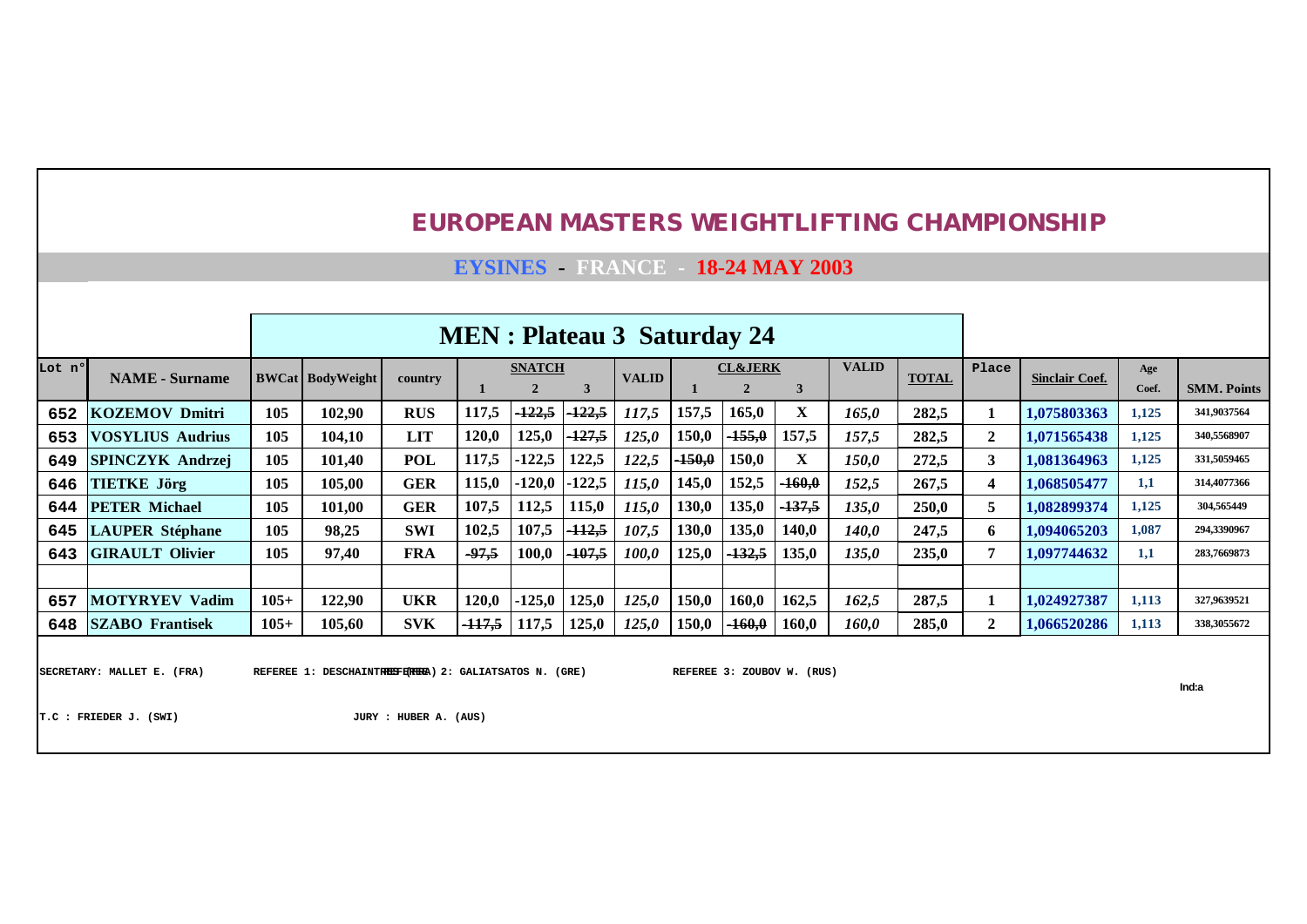**EYSINES - FRANCE - 18-24 MAY 2003**

|        |                                                                                                 |                |    |                             |    |                                       |                |         |                   |         | <b>MEN</b> : Plateau 5 Thursday 22 |         |                    |                           |              |              |              |                       |             |                    |
|--------|-------------------------------------------------------------------------------------------------|----------------|----|-----------------------------|----|---------------------------------------|----------------|---------|-------------------|---------|------------------------------------|---------|--------------------|---------------------------|--------------|--------------|--------------|-----------------------|-------------|--------------------|
| Lot n° | <b>NAME</b> - Surname                                                                           | $\text{birth}$ |    |                             |    | age age grp. BWCat BodyWeight country |                |         | <b>SNATCH</b>     |         | <b>VALID</b>                       |         | <b>CL&amp;JERK</b> |                           | <b>VALID</b> | <b>TOTAL</b> | Place        | <b>Sinclair Coef.</b> | Age         |                    |
|        |                                                                                                 |                |    |                             |    |                                       |                |         |                   | 3       |                                    |         |                    | 3                         |              |              |              |                       | Coef.       | <b>SMM. Points</b> |
| 498    | <b>WAGNER Andreas</b>                                                                           | 62             | 41 | M <sub>2</sub>              | 56 | 55,70                                 | <b>GER</b>     | 75,0    | 80,0              | 82,5    | 82,5                               | 100,0   | 105,0              | $-107,5$                  | 105,0        | 187,5        |              | 1.55034463            | 1,147       | 333,4209919        |
| 496    |                                                                                                 | 60             | 43 | M <sub>2</sub>              | 56 | 55,15                                 | <b>CZE</b>     | 60,0    | 65,0              | $-72,5$ | 65,0                               | 75,0    | 77,5               | 85,0                      | 85,0         | 150,0        | $\mathbf{2}$ | 1,563470356           | 1,17        | 274,3890475        |
|        | <b>HLIBA</b> Pavel<br>41<br>M <sub>2</sub><br>127.5<br><b>LETZ</b> Andreas<br>62<br>62<br>121.0 |                |    |                             |    |                                       |                |         |                   |         |                                    |         |                    |                           |              |              |              |                       |             |                    |
| 508    | 97,5<br>90,0<br><b>GER</b><br>61,15<br>102,5<br>$-130,0$<br>103,0<br>127,5                      |                |    |                             |    |                                       |                |         |                   |         |                                    |         |                    |                           | 230.0        |              | 1,437778409  | 1,147                 | 379,3003221 |                    |
| 502    | <b>LOISEL Pierre</b>                                                                            | 61             | 42 | $\bf M2$                    | 62 | 60,35                                 | <b>FRA</b>     | 85,0    | 90,0              | 92,5    | 92,5                               | 105,0   | $-112,5$           | $-112,5$                  | 105.0        | 197,5        | $\mathbf{2}$ | 1,452523509           | 1,158       | 332,1993892        |
| 505    | <b>SHUMANSKI Vasili</b>                                                                         | 62             | 41 | M <sub>2</sub>              | 62 | 61,20                                 | <b>BLR</b>     | 80,0    | 85,0              | 90,0    | 90,0                               | 100,0   | 105,0              | $-112,5$                  | 105,0        | 195,0        | 3            | 1,4368749             | 1,147       | 321,3786246        |
| 500    | <b>FONTANEY Yves</b>                                                                            | 63             | 40 | M <sub>2</sub>              | 62 | 61,55                                 | <b>FRA</b>     | 72,5    | 77,5              | 80,0    | <i>80,0</i>                        | 100,0   | 105,0              | 107,5                     | 107,5        | 187,5        | 4            | 1,430608394           | 1,136       | 304,7195879        |
| 497    | <b>KASYAN Havk</b>                                                                              | 61             | 42 | M <sub>2</sub>              | 62 | 61,20                                 | <b>GER</b>     | 67,5    | 72,5              | $-77,5$ | 72,5                               | 87,5    | 95,0               | $-100,0$                  | 95,0         | 167,5        | 5.           | 1,4368749             | 1,158       | 278,70344          |
| 501    | <b>LIEBERHERR Peter</b>                                                                         | -59            | 44 | M <sub>2</sub>              | 62 | 60,45                                 | <b>SWI</b>     | $-70,0$ | 70,0              | 72,5    | 72,5                               | $-90,0$ | 90,0               | $-95,0$                   | 90,0         | 162,5        | 6.           | 1,450650167           | 1,183       | 278,8693615        |
| 499    | <b>HARTMAN Michel</b>                                                                           | 59             | 44 | M <sub>2</sub>              | 62 | 60,35                                 | <b>FRA</b>     | $-60,0$ | 60,0              | X       | 60,0                               | $-60,0$ | $\mathbf{X}$       | X                         | 0,0          | 0,0          |              | 1,452523509           | 1,183       | $\mathbf{0}$       |
|        |                                                                                                 |                |    |                             |    |                                       |                |         |                   |         |                                    |         |                    |                           |              |              |              |                       |             |                    |
|        | SECRETARY: E.MALLET (FRA)                                                                       |                |    | REFEREE 1: FÖRSTER K. (GER) |    |                                       | <b>REFEREE</b> |         | 2: MORAN G. (GBR) |         |                                    |         |                    | REFEREE 3: HUBER A. (AUT) |              |              |              |                       |             |                    |
|        |                                                                                                 |                |    |                             |    |                                       |                |         |                   |         |                                    |         |                    |                           |              |              |              |                       |             | Ind:a              |

**T.C : RADOUS P. (CZE) JURY : SCHALL G. (GER)**

**ER**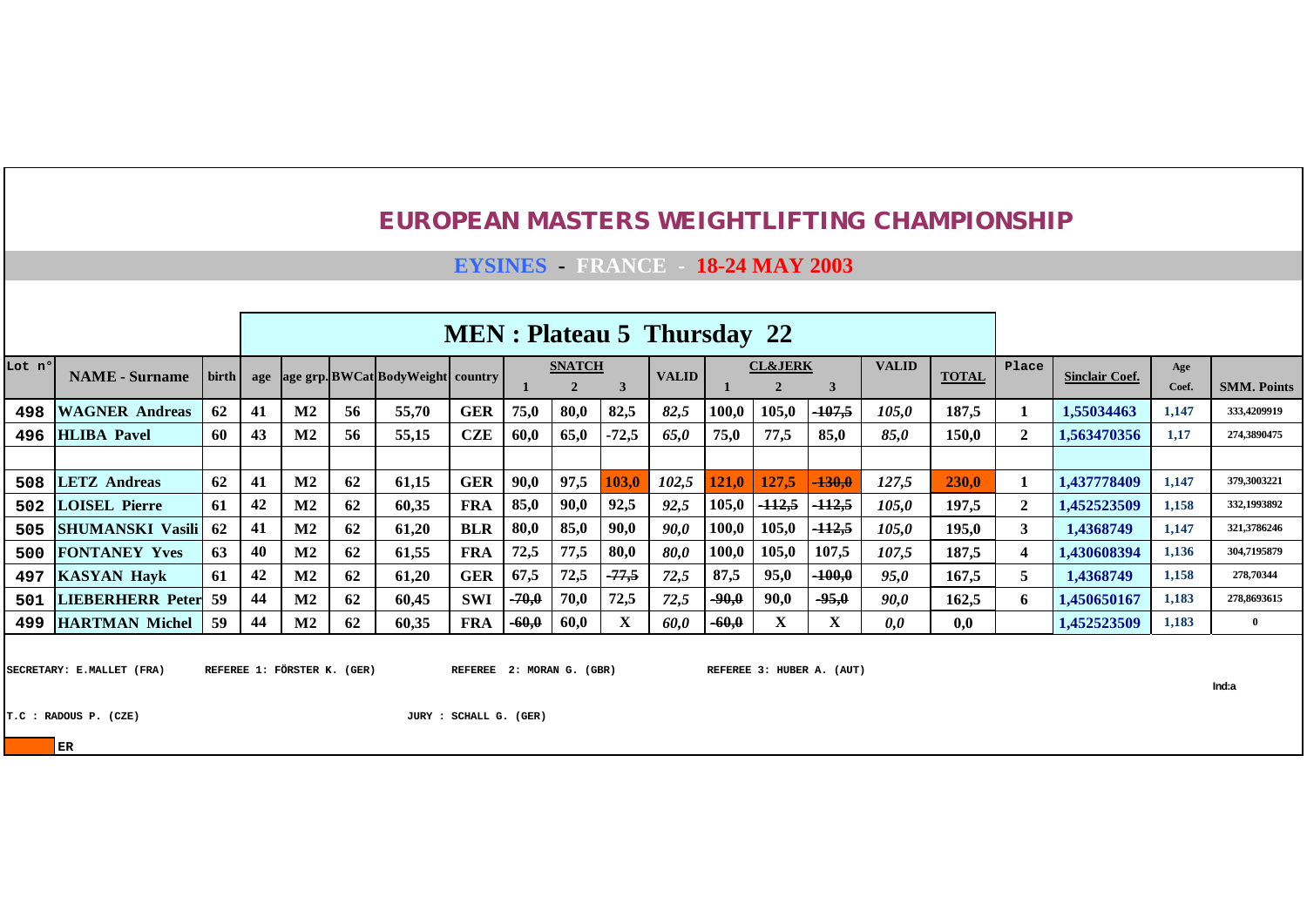**EYSINES - FRANCE - 18-24 MAY 2003**

|        |                             |       |     |                          |    |                           |                |         |                               |         | <b>MEN</b> : Plateau 1 Friday 23 |          |                    |                              |              |              |              |                       |              |                    |
|--------|-----------------------------|-------|-----|--------------------------|----|---------------------------|----------------|---------|-------------------------------|---------|----------------------------------|----------|--------------------|------------------------------|--------------|--------------|--------------|-----------------------|--------------|--------------------|
| Lot n° | <b>NAME</b> - Surname       | birth | age |                          |    | age grp. BWCat BodyWeight | country        |         | <b>SNATCH</b><br>$\mathbf{2}$ | 3       | <b>VALID</b>                     |          | <b>CL&amp;JERK</b> | 3                            | <b>VALID</b> | <b>TOTAL</b> | Place        | <b>Sinclair Coef.</b> | Age<br>Coef. | <b>SMM. Points</b> |
| 507    | <b>SCWEDECK Andreas</b>     | 63    | 40  | M <sub>2</sub>           | 69 | 63,40                     | <b>GER</b>     | 92,5    | -95,0                         | 95,0    | 95,0                             | 120,0    | -125,0             | $-125,0$                     | <i>120,0</i> | 215,0        |              | 1.399099462           | 1,136        | 341,7160526        |
| 515    | MAUCOURANT Joël             | 63    | 40  | M <sub>2</sub>           | 69 | 67,75                     | <b>FRA</b>     | 90,0    | 95,0                          | 97,5    | 97,5                             | 117,5    | <u> 122,5</u>      | $-122.5$                     | 117,5        | 215,0        | $\mathbf{2}$ | 1,334449484           | 1,136        | 325.9259421        |
| 518    | <b>ROOSEBEKE Bernard</b>    | 63    | 40  | M <sub>2</sub>           | 69 | 66,90                     | <b>FRA</b>     | $-90,0$ | $-90,0$                       | 90,0    | 90,0                             | $-115,0$ | 115,0              | 117,5                        | 117,5        | 207,5        | 3            | 1,346142763           | 1,136        | 317,3127722        |
| 514    | <b>KUSTERER Andreas</b>     | 61    | 42  | M <sub>2</sub>           | 69 | 68,95                     | <b>GER</b>     | 85,0    | -90.0                         | $-92,5$ | 85,0                             | 105,0    | 110,0              | 115,0                        | <i>115,0</i> | <b>200,0</b> | 4            | 1,318642134           | 1,158        | 305.3975182        |
| 513    | <b>ZETTERBERG Gunnar 61</b> |       | 42  | M <sub>2</sub>           | 69 | 68,05                     | <b>SWE</b>     | 85,0    | $-90,0$                       | $-90.0$ | 85,0                             | 112,5    | $-117,5$           | $-120,0$                     | 112,5        | 197,5        | 5            | 1,330422316           | 1,158        | 304.2742358        |
| 503    | <b>JAVOR Ermin</b>          | 60    | 43  | M <sub>2</sub>           | 69 | 62,15                     | <b>SWE</b>     | 85,0    | $-90.0$                       | 90,0    | 90,0                             | 102,5    | $-107,5$           | $-107,5$                     | 102,5        | 192,5        | 6            | 1.420097479           | 1,17         | 319,8414548        |
| 504    | <b>HERAK Peter</b>          | -60   | 43  | M <sub>2</sub>           | 69 | 65,30                     | <b>SVK</b>     | $-90,0$ | $-90.0$                       | 90,0    | 90,0                             | $-100,0$ | $-100,0$           | 100,0                        | <i>100,0</i> | <b>190,0</b> | 7            | 1,369347256           | 1,17         | 304,4058949        |
| 512    | <b>CLABAUT Robert</b>       | 63    | 40  | M <sub>2</sub>           | 69 | 68,00                     | <b>FRA</b>     | $-82,5$ | 82,5                          | $-85,0$ | 82,5                             | $-105,0$ | 105,0              | $-107,5$                     | 105,0        | 187,5        | 8            | 1.331089964           | 1,136        | 283,5221623        |
| 511    | <b>NIVAULT</b> Jean-Luc     | 61    | 42  | M <sub>2</sub>           | 69 | 68,40                     | <b>FRA</b>     | 80,0    | $-85,0$                       | $-85,0$ | <b>80.0</b>                      | 105,0    | $-107,5$           | X                            | 105,0        | 185,0        | 9            | 1,325788049           | 1,158        | 284,0235738        |
| 510    | <b>DEHU</b> Olivier         | -60   | 43  | M <sub>2</sub>           | 69 | 64,85                     | <b>FRA</b>     | 70,0    | $-75,0$                       | -75,0   | 70,0                             | 95,0     | $-100,0$           | $-100,0$                     | 95,0         | 165,0        | 10           | 1,37616989            | 1,17         | 265,6695973        |
|        | 516 DESBORDES Jean-Pierr60  |       | 43  | M <sub>2</sub>           | 69 | 68,70                     | <b>FRA</b>     | $-90,0$ | 90,0                          | 92,5    | 92,5                             | $-115,0$ | $-115,0$           | $-115,0$                     | 0,0          | 0,0          | X            | 1,321869833           | 1,17         | $\overline{0}$     |
|        | SECRETARY: LECOMTE P. (FRA) |       |     | REFEREE 1: MARC J. (FRA) |    |                           | <b>REFEREE</b> |         | 2: MORAN G. (GBR)             |         |                                  |          |                    | REFEREE 3: GOROVITS Y. (ISR) |              |              |              |                       |              | Ind:a              |

**T.C : RIEDER F. (SWI) JURY : GALIATSATOS N. (GRE)**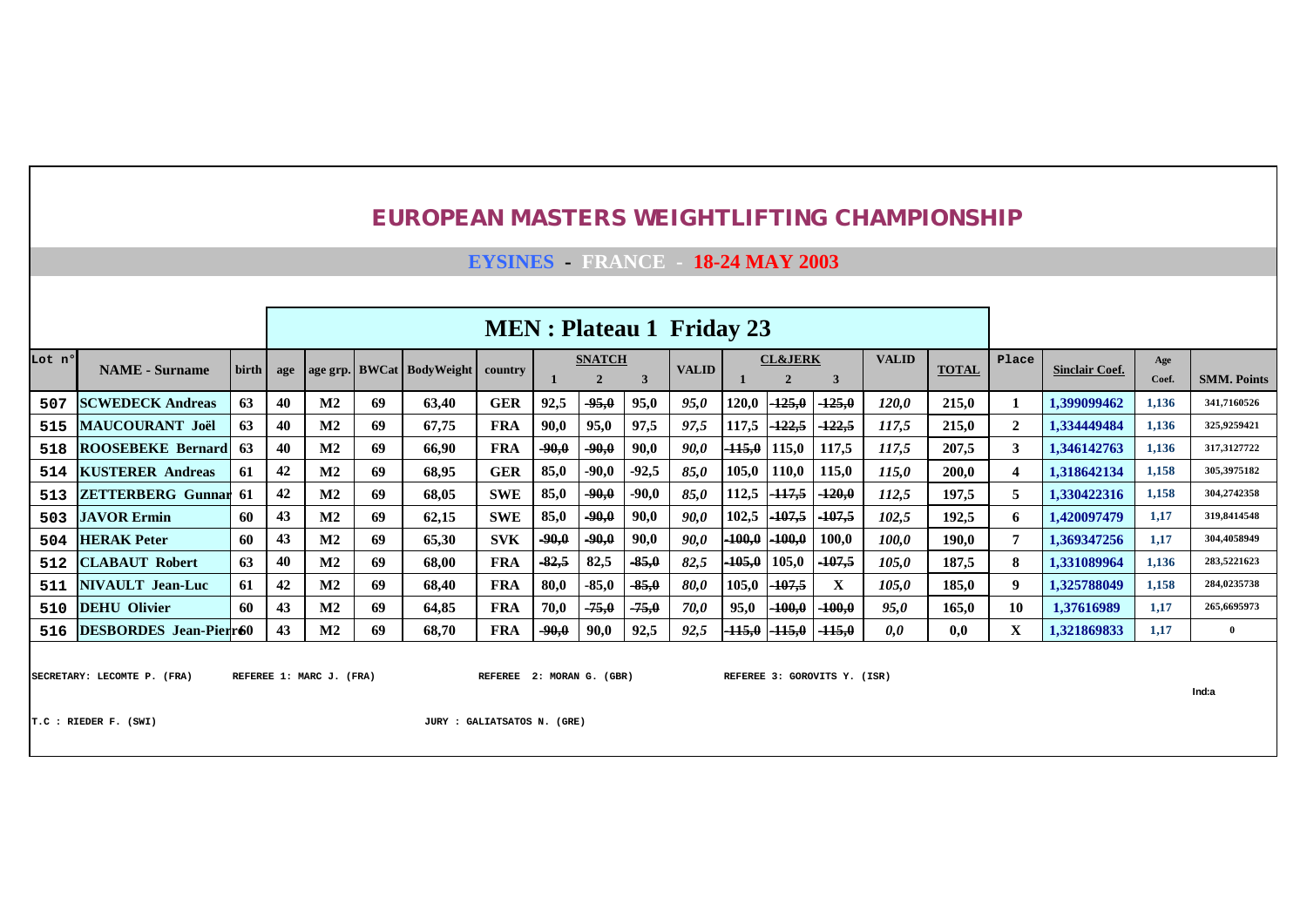**EYSINES - FRANCE - 18-24 MAY 2003**

|        |                                                     |       |     |                                                                                                                                                                                                                                                               |    |                         | <b>MEN</b> : Plateau 2 Friday 23                         |         |                                 |          |              |          |                                      |                              |              |              |              |                       |              |                    |
|--------|-----------------------------------------------------|-------|-----|---------------------------------------------------------------------------------------------------------------------------------------------------------------------------------------------------------------------------------------------------------------|----|-------------------------|----------------------------------------------------------|---------|---------------------------------|----------|--------------|----------|--------------------------------------|------------------------------|--------------|--------------|--------------|-----------------------|--------------|--------------------|
| Lot nº | <b>NAME</b> - Surname                               | birth | age | age grp.                                                                                                                                                                                                                                                      |    | <b>BWCat</b> BodyWeight | country                                                  |         | <b>SNATCH</b><br>$\overline{2}$ | 3        | <b>VALID</b> |          | <b>CL&amp;JERK</b><br>$\overline{2}$ | 3                            | <b>VALID</b> | <b>TOTAL</b> | Place        | <b>Sinclair Coef.</b> | Age<br>Coef. | <b>SMM. Points</b> |
| 533    | <b>LECHAT Patrick</b>                               | -60   | 43  | $\mathbf{M2}$                                                                                                                                                                                                                                                 | 77 | 76,25                   | <b>FRA</b>                                               | 102,5   | $-105,0$                        | 105,0    | 105,0        | 135,0    | $-145,0$                             | 145,0                        | <i>145,0</i> | 250.0        | -1           | 1.237567511           | 1,17         | 361,9884968        |
| 532    | <b>SOFRONOV Oleg</b>                                | 59    | 44  | $\mathbf{M2}$                                                                                                                                                                                                                                                 | 77 | 75,35                   | <b>UKR</b>                                               | 105,0   | 110,0                           | X        | <i>110,0</i> | 135,0    | 137,5                                | $-140,0$                     | 137.5        | 247,5        | $\mathbf{2}$ | 1.246332034           | 1,183        | 364.9166722        |
| 536    | <b>KRASOVSKI Stanislav</b>                          | 61    | 42  | $\mathbf{M2}$                                                                                                                                                                                                                                                 | 77 | 76,30                   | <b>BLR</b>                                               | 105,0   | $-110,0$                        | 110,0    | <i>110,0</i> | $-130,0$ | 130,0                                | $-135,0$                     | <b>130.0</b> | 240,0        | 3            | 1,237089571           | 1.158        | 343,8119337        |
| 534    | <b>LYSENKO</b> Vladyslav                            | 62    | 41  | $\mathbf{M2}$                                                                                                                                                                                                                                                 | 77 | 76.60                   | <b>UKR</b>                                               | 95,0    | 100,0                           | $-105,0$ | 100,0        | 115,0    | 120,0                                | 122,5                        | 122,5        | 222,5        | 4            | 1.234241395           | 1,147        | 314,9876608        |
| 528    | <b>HAKALA Vesa</b>                                  | 63    | 40  | 77<br>$-97,5$<br>97,5<br>$\mathbf{M2}$<br><b>FIN</b><br>92,5<br>120,0<br>$-122,5$<br>97,5<br>115,0<br>76,10<br><i>120.0</i><br><b>GER</b><br>95,0<br>$-97,5$<br>120,0<br>$-125,0$<br>$-125,0$<br>$\mathbf{M2}$<br>77<br>90,0<br>95,0<br><b>120,0</b><br>76.20 |    |                         |                                                          |         |                                 |          |              |          |                                      |                              |              |              |              | 1,239006932           | 1.136        | 306,1338328        |
| 529    | <b>SCHULZE Klaus</b>                                | 61    | 42  |                                                                                                                                                                                                                                                               |    |                         |                                                          |         |                                 |          |              |          |                                      |                              |              | 215,0        | 6            | 1.238046382           | 1,158        | 308,2364078        |
| 525    | <b>BRULINEN Tom</b>                                 | 62    | 41  | $\mathbf{M2}$                                                                                                                                                                                                                                                 | 77 | 75,50                   | <b>NDL</b>                                               | 85,0    | 92,5                            | $-97,5$  | 92,5         | 105,0    | 112,5                                | 117,5                        | 117,5        | 210,0        | 7            | 1.244849744           | 1,147        | 299,8469578        |
| 527    | <b>KALECINSKI Roman</b>                             | 59    | 44  | $\mathbf{M2}$                                                                                                                                                                                                                                                 | 77 | 75.95                   | <b>GER</b>                                               | 90,0    | $-95,0$                         | $-95,0$  | 90.0         | 115,0    | 120,0                                | X                            | <b>120.0</b> | 210.0        | 8            | 1.240454805           | 1,183        | 308,1661873        |
| 526    | <b>SAUTEBIN Daniel</b>                              | 61    | 42  | $\mathbf{M2}$                                                                                                                                                                                                                                                 | 77 | 76,35                   | <b>SWI</b>                                               | 87,5    | $-90,0$                         | 90,0     | 90,0         | 110,0    | $-117,5$                             | $-117,5$                     | 110,0        | 200,0        | 9            | 1,236612562           | 1,158        | 286,3994694        |
| 524    | <b>LAUDENKLOS Peter</b>                             | 59    | 44  | $\mathbf{M2}$                                                                                                                                                                                                                                                 | 77 | 76.95                   | <b>GER</b>                                               | $-85,0$ | 85,0                            | $-87,5$  | 85,0         | 100,0    | 105,0                                | $-107,5$                     | 105,0        | 190,0        | 10           | 1.230960224           | 1,183        | 276.6829295        |
| 520    | <b>KEITEN SCHMITZ Klau59</b>                        |       | 44  | $\mathbf{M2}$                                                                                                                                                                                                                                                 | 77 | 74.45                   | <b>GER</b>                                               | 80,0    | $-82,5$                         | $-82,5$  | 80,0         | 102,5    | $-107,5$                             | $-107,5$                     | 102,5        | 182,5        | 11           | 1.25541196            | 1,183        | 271,0403037        |
| 519    | <b>JEROME</b> Jean-Yves                             | 60    | 43  | $\bf M2$                                                                                                                                                                                                                                                      | 77 | 76,05                   | <b>FRA</b>                                               | 77,5    | $-82,5$                         | $-82,5$  | 77,5         | 95,0     | $-100,0$                             | 100,0                        | 100,0        | 177,5        | 12           | 1,239488614           | 1.17         | 257,410798         |
| 531    | <b>OLSSON Kent</b>                                  | 63    | 40  | $\bf M2$                                                                                                                                                                                                                                                      | 77 | 75,95                   | <b>SWE</b>                                               | 102,5   | $-107,5$                        | 107,5    | 107,5        | $-127,5$ | $-132,5$                             | $-132,5$                     | 0,0          | 0,0          | X            | 1.240454805           | 1,136        | $\mathbf{0}$       |
|        | SECRETARY: MALLET E. (FRA)<br>T.C : TURNER H. (GBR) |       |     | REFEREE 1: MOHAR F. (AUT)                                                                                                                                                                                                                                     |    |                         | REFEREE 2: GRANT S. (GBR)<br>JURY : ROSENBERGER K. (GER) |         |                                 |          |              |          |                                      | REFEREE 3: VEREECKE M. (BEL) |              |              |              |                       |              | Ind:a              |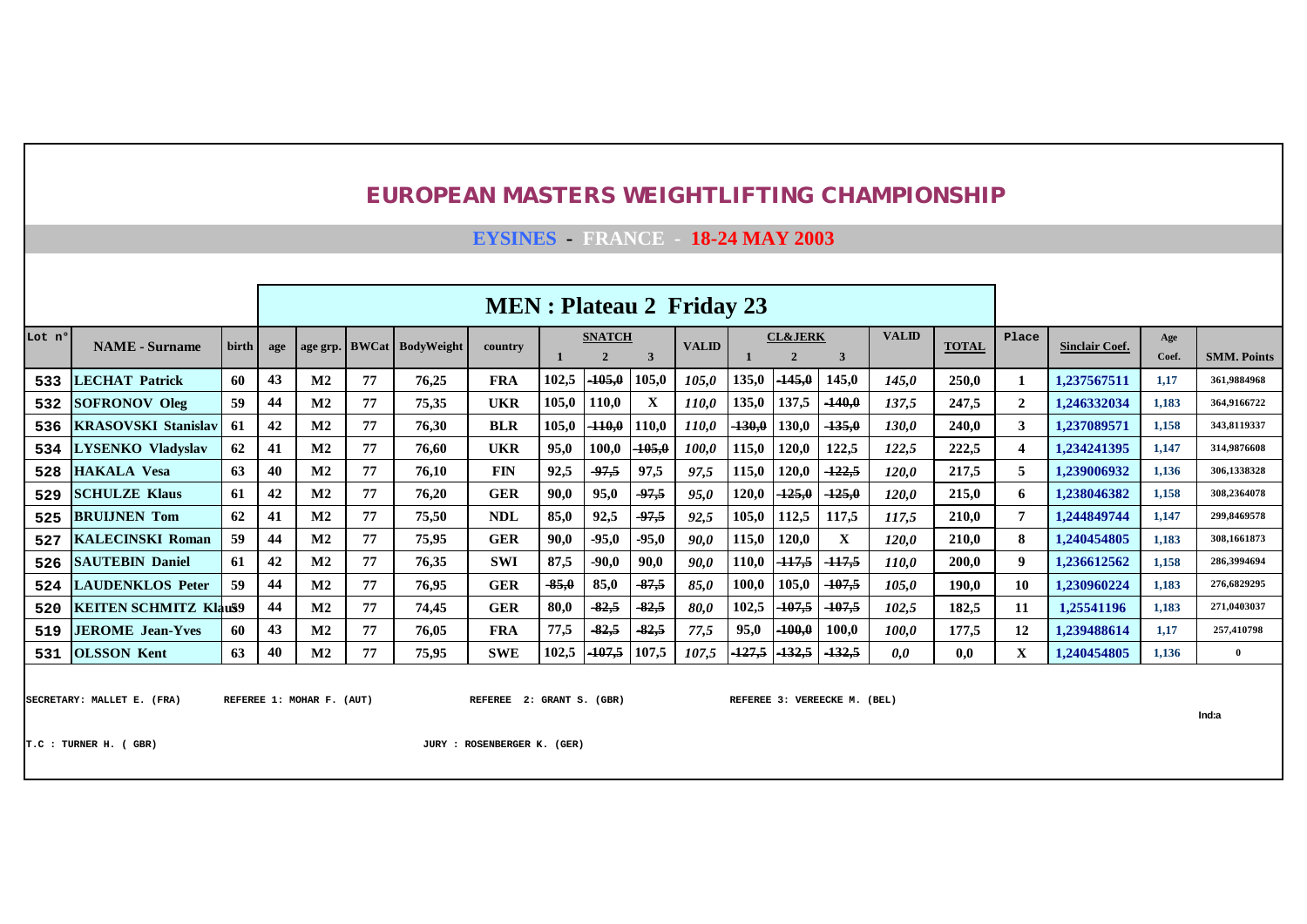**EYSINES - FRANCE - 18-24 MAY 2003**

|        |                              | <b>MEN</b> : Plateau 3 Friday 23                                                                                     |                                                                                                                                |                                                                                                                                                                                                                                                                            |    |                                         |            |       |                |          |              |       |                    |                |              |              |                |                       |                |                    |
|--------|------------------------------|----------------------------------------------------------------------------------------------------------------------|--------------------------------------------------------------------------------------------------------------------------------|----------------------------------------------------------------------------------------------------------------------------------------------------------------------------------------------------------------------------------------------------------------------------|----|-----------------------------------------|------------|-------|----------------|----------|--------------|-------|--------------------|----------------|--------------|--------------|----------------|-----------------------|----------------|--------------------|
| Lot nº | <b>NAME</b> - Surname        |                                                                                                                      |                                                                                                                                |                                                                                                                                                                                                                                                                            |    | birth age age grp.BWCaBodyWeightcountry |            |       | <b>SNATCH</b>  |          | <b>VALID</b> |       | <b>CL&amp;JERK</b> |                | <b>VALID</b> | <b>TOTAL</b> | Place          | <b>Sinclair Coef.</b> | Age            |                    |
|        |                              |                                                                                                                      |                                                                                                                                |                                                                                                                                                                                                                                                                            |    |                                         |            |       | $\overline{2}$ | 3        |              |       | $\overline{2}$     | $\overline{3}$ |              |              |                |                       | Coef.          | <b>SMM. Points</b> |
| 555    | <b>JORGENSEN Hans</b>        | 60                                                                                                                   | 43                                                                                                                             | $\mathbf{M2}$                                                                                                                                                                                                                                                              | 85 | 84.90                                   | <b>DEN</b> | 125,0 | -127.5         | $-127,5$ | 125,0        | 150.0 | 155.0              | 160.0          | 160.0        | 285.0        | 1              | 1.167082331           | 1,17           | 389.1636033        |
| 554    | <b>ZYCZKOWSKI Miroslaw</b>   | 59                                                                                                                   | 44                                                                                                                             | $\mathbf{M2}$                                                                                                                                                                                                                                                              | 85 | 82,10                                   | POL        | 110.0 | $-115,0$       | 115,0    | 115,0        | 137,5 | <sup>-142,5</sup>  | 142,5          | 142,5        | 257,5        | $\overline{2}$ | 1.187437471           | 1,183          | 361,7201711        |
| 535    | <b>WORM Holger</b>           | 61                                                                                                                   | 42                                                                                                                             | $\mathbf{M2}$                                                                                                                                                                                                                                                              | 85 | 77,80                                   | <b>GER</b> | 110,0 | 115,0          | $-117,5$ | 115,0        | 135,0 | 140,0              | $-145,0$       | 140,0        | 255,0        | 3              | 1.223174321           | 1,158          | 361.1911453        |
| 551    | <b>RODARO</b> Marco          | 61                                                                                                                   | 42                                                                                                                             | 85<br>82,75<br><b>ITA</b><br>120,0<br>132,5<br>252,5<br>$\mathbf{M2}$<br>110.0<br>115,0<br>120.0<br>125,0<br>$-140,0$<br>132,5<br><b>GER</b><br>85<br>107.5<br>110.0<br>M <sub>2</sub><br>83.90<br>102.5<br>110.0<br>140.0<br>$-145,0$<br>140.0<br>250.0<br>135,0<br>247,5 |    |                                         |            |       |                |          |              |       |                    |                |              |              |                | 1.182521763           | 1,158          | 345,763451         |
| 550    | <b>FISCHER Heinz-Günther</b> | 62                                                                                                                   | 41                                                                                                                             | 85<br>84,50<br><b>SVK</b><br>$-140,0$<br>M <sub>2</sub><br>110.0<br>112,5<br>112,5<br>$-140,0$<br>105,0<br>135,0<br>135,0                                                                                                                                                  |    |                                         |            |       |                |          |              |       |                    |                |              |              |                | 1.174110754           | 1,147          | 336,6762586        |
| 530    | <b>PATASI Oskar</b>          | 60                                                                                                                   | 43                                                                                                                             |                                                                                                                                                                                                                                                                            |    |                                         |            |       |                |          |              |       |                    |                |              |              |                | 1.16986261            | 1,17           | 338,7629654        |
| 552    | <b>GUILLAUMET Geoffroy</b>   | 59                                                                                                                   | 44                                                                                                                             | $\mathbf{M2}$                                                                                                                                                                                                                                                              | 85 | 80,50                                   | <b>FRA</b> | 100,0 | $-105,0$       | 105,0    | 105,0        | 120,0 | 125,0              | $-130,0$       | 125,0        | 230,0        | $\overline{7}$ | 1.200060127           | 1,183          | 326,52436          |
| 547    | <b>ATTERIDGE John</b>        | 63                                                                                                                   | 40                                                                                                                             | M <sub>2</sub>                                                                                                                                                                                                                                                             | 85 | 81,60                                   | <b>GBR</b> | 85,0  | 92,5           | $-100,0$ | 92,5         | 120,0 | $-130,0$           | 130,0          | 130.0        | 222.5        | 8              | 1.191300895           | 1,136          | 301.1132142        |
| 549    | <b>MÄCHTLEN</b> Wiegand      | 61                                                                                                                   | 42                                                                                                                             | $\mathbf{M2}$                                                                                                                                                                                                                                                              | 85 | 84.60                                   | <b>GER</b> | -95,0 | 95,0           | $-100.0$ | 95.0         | 115,0 | 120,0              | 125,0          | 125.0        | 220.0        | 9              | 1.169163692           | 1,158          | 297.8561423        |
| 545    | <b>SCHULZE</b> Jens          | 60                                                                                                                   | 43                                                                                                                             | $\mathbf{M2}$                                                                                                                                                                                                                                                              | 85 | 84,50                                   | <b>GER</b> | 90,0  | 95,0           | $-100,0$ | 95,0         | 110,0 | 117,5              | $-122,5$       | 117,5        | 212,5        | 10             | 1.16986261            | 1,17           | 290,8570915        |
| 543    | <b>LAMBERT Hubert</b>        | 61                                                                                                                   | 42                                                                                                                             | M <sub>2</sub>                                                                                                                                                                                                                                                             | 85 | 83,20                                   | <b>FRA</b> | 95,0  | $-100,0$       | $-100,0$ | 95,0         | 115,0 | $-120,0$           | $-120,0$       | 115,0        | 210.0        | 11             | 1.179187657           | 1,158          | 286,7548544        |
| 546    | <b>JAEGER Philippe</b>       | 63                                                                                                                   | 40                                                                                                                             | M <sub>2</sub>                                                                                                                                                                                                                                                             | 85 | 83,55                                   | <b>FRA</b> | 87,5  | $-92,5$        | $-92,5$  | 87,5         | 120,0 | $-125,0$           | $-125,0$       | 120,0        | 207.5        | 12             | 1.176632733           | 1,136          | 277,3558679        |
| 548    | <b>CANIVET Dominique</b>     | 59                                                                                                                   | 44                                                                                                                             | $\mathbf{M2}$                                                                                                                                                                                                                                                              | 85 | 81,15                                   | <b>FRA</b> | 85,0  | 90,0           | $-95,0$  | 90.0         | 115,0 | $-120,0$           | $-120,0$       | 115.0        | 205.0        | 13             | 1.194840456           | 1,183          | 289,7667332        |
| 540    | <b>DE OLIVEIRA Fernand</b>   | 59                                                                                                                   | 44                                                                                                                             | M <sub>2</sub>                                                                                                                                                                                                                                                             | 85 | 80,20                                   | <b>FRA</b> | 90.0  | 95,0           | $-97,5$  | 95,0         | 100,0 | 100.0              | 105,0          | 105,0        | 200.0        | 14             | 1.202512733           | 1,183          | 284.5145127        |
| 541    | <b>TSCHAN Daniel</b>         | 60                                                                                                                   | $-102,5$<br>85<br><b>SWI</b><br>95.0<br>100.0<br>43<br>83,95<br>100.0<br>$115 -$<br>$115 -$<br>$115 -$<br>$\mathbf{M2}$<br>0.0 |                                                                                                                                                                                                                                                                            |    |                                         |            |       |                |          |              |       |                    |                |              | 0,0          | $\mathbf X$    | 1.173753132           | 1.17           | $\overline{0}$     |
| 539    | <b>VUILLEMEY Philippe</b>    | $-80,0$<br>$-80.0$<br>$-80,0$<br>X<br>X<br>X<br>40<br>85<br><b>FRA</b><br>82,30<br>63<br>$\mathbf{M2}$<br>0,0<br>0.0 |                                                                                                                                |                                                                                                                                                                                                                                                                            |    |                                         |            |       |                |          |              |       |                    |                | 0,0          | $\mathbf X$  | 1.185912223    | 1,136                 | $\overline{0}$ |                    |
|        |                              |                                                                                                                      |                                                                                                                                |                                                                                                                                                                                                                                                                            |    |                                         |            |       |                |          |              |       |                    |                |              |              |                |                       |                |                    |

SECRETARY: BELMAS J.P. (FRA) REFEREE 1: HICHTENWÖRTHER (AUT) REFEREE 2: IMAHARA W. (USA) REFEREE 3: GALIATSATOS N. (GRE)

**Ind:a**

**T.C : MORAN G. (GBR) JURY : ZUTTERMAN.T (BEL) WR**

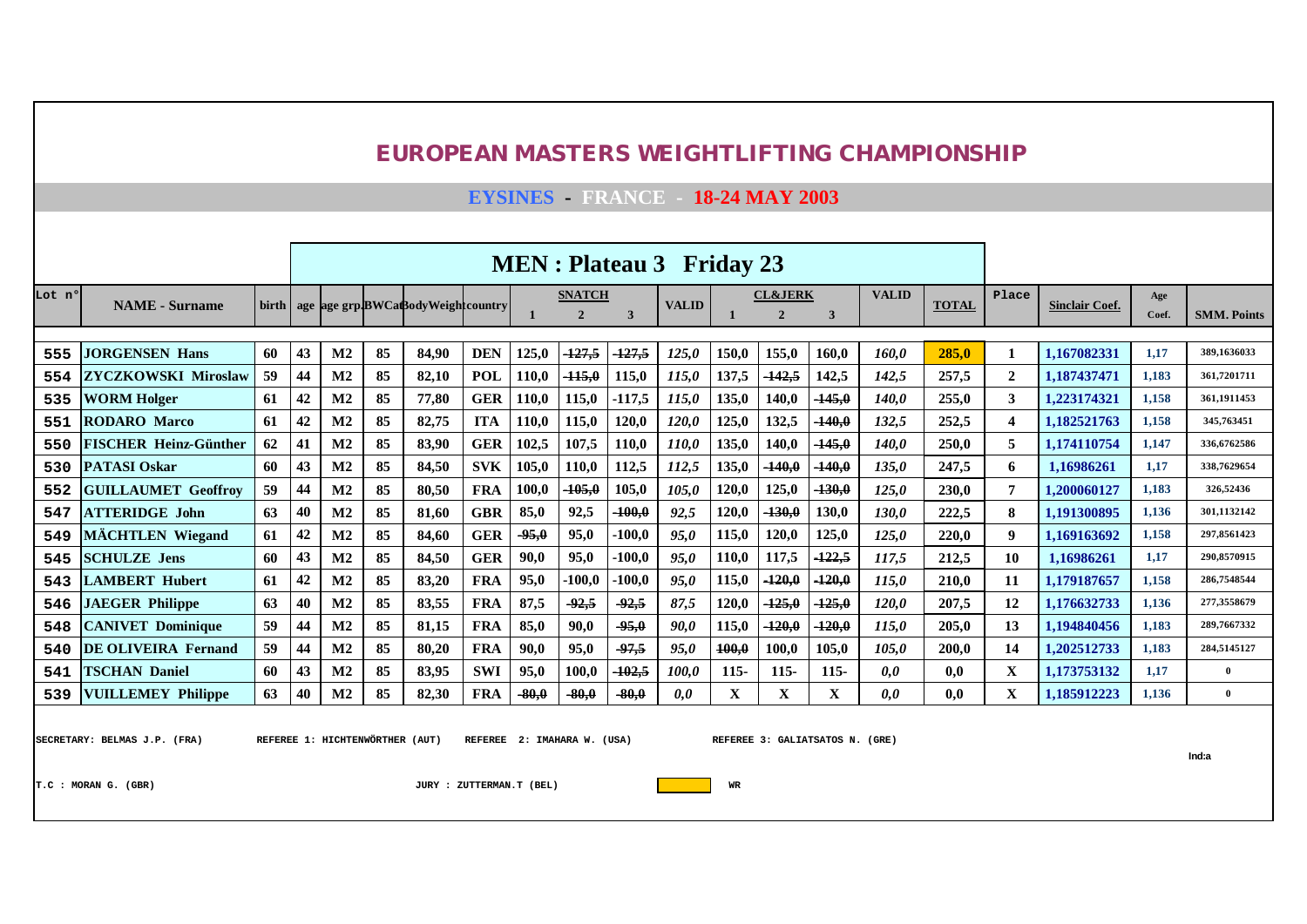**EYSINES - FRANCE - 18-24 MAY 2003**

|        |                         |                |    |                |    |                                     | <b>MEN</b> : Plateau 4 Friday 23 |         |                   |                   |              |       |                    |          |              |              |              |                       |              |                    |
|--------|-------------------------|----------------|----|----------------|----|-------------------------------------|----------------------------------|---------|-------------------|-------------------|--------------|-------|--------------------|----------|--------------|--------------|--------------|-----------------------|--------------|--------------------|
| Lot nº | <b>NAME</b> - Surname   | $\text{birth}$ |    |                |    | age   age grp.   BWCat   BodyWeight | country                          |         | <b>SNATCH</b>     |                   | <b>VALID</b> |       | <b>CL&amp;JERK</b> |          | <b>VALID</b> | <b>TOTAL</b> | Place        | <b>Sinclair Coef.</b> | Age<br>Coef. | <b>SMM. Points</b> |
|        | 570 KARPINSKY Yuriv     | 63             | 40 | $\mathbf{M2}$  | 94 | 93,10                               | <b>UKR</b>                       | 120,0   | –125.0 l          | 125,0             | 125.0        | 140,0 | 150,0              | $-160,0$ | 150.0        | 275,0        |              | 1.118172185           | 1,136        | 349,3169907        |
|        | 563 SCHIMMEL Jürgen     | 61             | 42 | $\mathbf{M2}$  | 94 | 93,30                               | <b>GER</b>                       | 105,0   | 110.0             | 112.5             | 112,5        | 132.5 | 137,5              | 140.0    | 140.0        | 252,5        | $\mathbf{2}$ | 1,117150758           | 1,158        | 326,6492959        |
|        | 565 GLÄTZER Michael     | 61             | 42 | $\mathbf{M2}$  | 94 | 92,15                               | <b>GER</b>                       | 110,0   |                   | -115.0 -115.0     | 110.0        | 125,0 | 130,0              | 137,5    | 137,5        | 247,5        |              | 1.123125271           | 1,158        | 321,8933184        |
| 544    | <b>KARTEL Wladzimir</b> | 63             | 40 | $\mathbf{M2}$  | 94 | 91,05                               | <b>BLR</b>                       | 100,0   | 107,5             | <del>-112.5</del> | 107.5        | 120,0 | 130,0              | $-137,5$ | 130.0        | 237,5        |              | 1.12907556            | 1.136        | 304,6245861        |
|        | 564 LANGENHAN Dieter    | 60             | 43 | $\mathbf{M2}$  | 94 | 92,90                               | <b>GER</b>                       | 97,5    | <del>-102.5</del> | 102,5             | 102,5        | 127,5 | 135,0              | $-140,0$ | 135,0        | 237,5        |              | 1.119200961           | 1.17         | 310,997967         |
| 558    | <b>BRAUN Helmut</b>     | 61             | 42 | M <sub>2</sub> | 94 | 89,75                               | <b>GER</b>                       | 92.5    | 97.5              | 100,0             | 100.0        | 120,0 | 125,0              | $-127.5$ | 125,0        | 225,0        | -6           | 1.136418379           | 1,158        | 296,0938086        |
| 557    | <b>HUMPHRIES Marcus</b> | 61             | 42 | $\mathbf{M2}$  | 94 | 92,90                               | <b>GBR</b>                       | $-90.0$ | 90,0              | $-95,0$           | 90,0         | 110,0 | $-120,0$           | 125,0    | 125,0        | 215,0        |              | 1.119200961           | 1,158        | 278,6474633        |

SECRETARY: MALLET E. (FRA) REFEREE 1: SMITH S. (GBR) REFEREE 2: MIGNARD J.C (FRA) REFEREE 3: ZOUBOV W. (RUS)

**Ind:a**

**T.C : HICHTENWÖRTHER J. (AUT) JURY : CENNON S. (GBR)**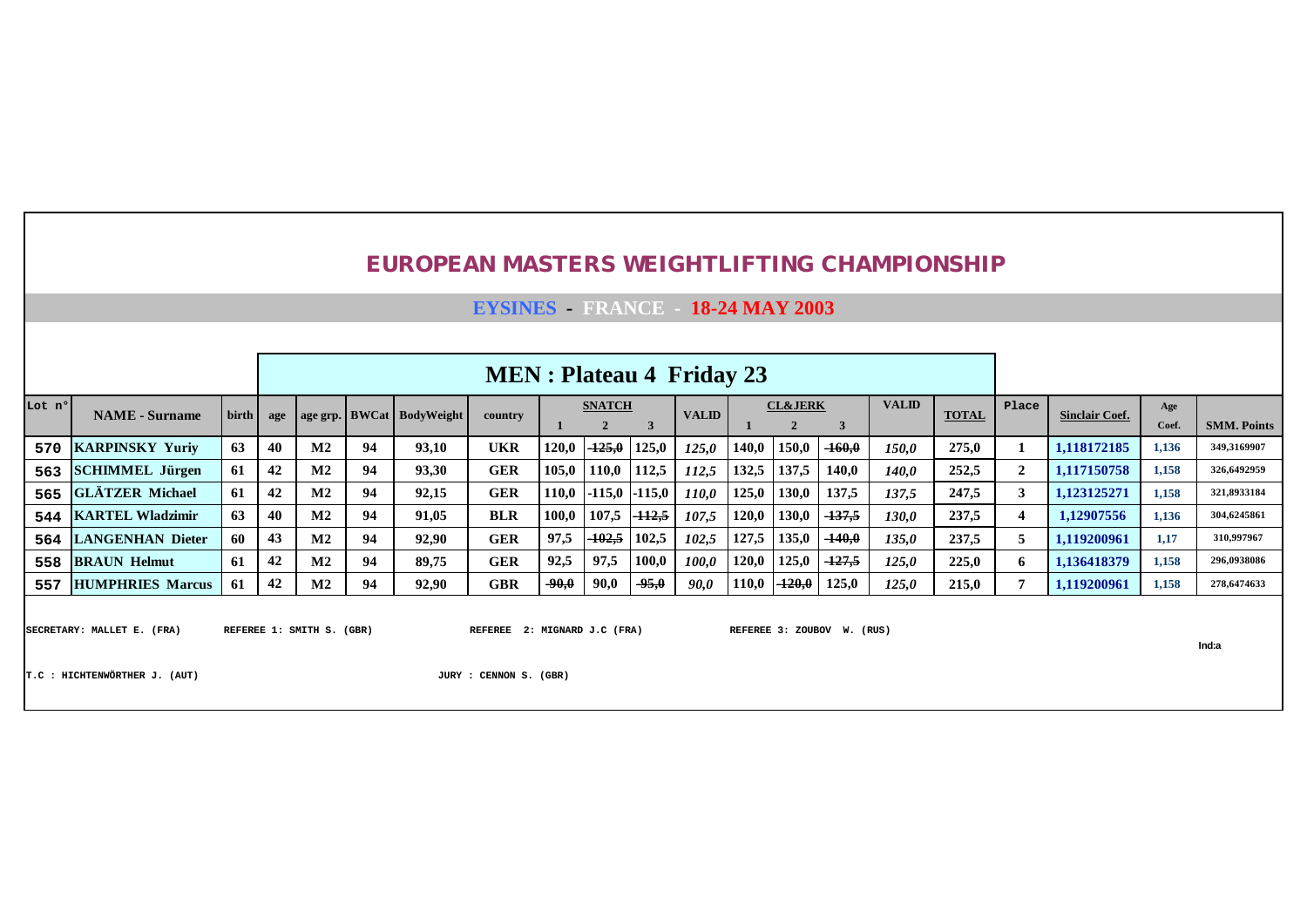**EYSINES - FRANCE - 18-24 MAY 2003**

|        |                         |       | <b>MEN</b> : Plateau 5 Friday 23 |                |        |                           |            |          |                                 |                   |              |          |                                      |                   |              |              |                  |                       |              |                    |
|--------|-------------------------|-------|----------------------------------|----------------|--------|---------------------------|------------|----------|---------------------------------|-------------------|--------------|----------|--------------------------------------|-------------------|--------------|--------------|------------------|-----------------------|--------------|--------------------|
| Lot nº | <b>NAME</b> - Surname   | birth | age                              |                |        | age grp. BWCat BodyWeight | country    |          | <b>SNATCH</b><br>$\overline{2}$ | 3                 | <b>VALID</b> |          | <b>CL&amp;JERK</b><br>$\overline{2}$ | 3                 | <b>VALID</b> | <b>TOTAL</b> | Place            | <b>Sinclair Coef.</b> | Age<br>Coef. | <b>SMM. Points</b> |
| 576    | <b>LOPATINE Serguei</b> | 61    | 42                               | M <sub>2</sub> | 105    | 103,60                    | <b>RUS</b> | 120,0    | 125,0                           | 127,5             | 127,5        | 150,0    | 155,0                                | 160,0             | 160,0        | 287,5        | 1                | 1.073308961           | 1,226        | 378,3145761        |
| 567    | <b>MAMCHYCH Mycola</b>  | 62    | 41                               | M <sub>2</sub> | 105    | 96,30                     | <b>UKR</b> | $-117,5$ | $-117.5$                        | 117.5             | 117,5        | 152,5    | 152,5                                | X                 | 152,5        | 270,0        | $\overline{2}$   | 1.102675203           | 1,147        | 341,4874837        |
| 569    | <b>GOLUBEV Ruslan</b>   | 63    | 40                               | M <sub>2</sub> | 105    | 94,60                     | <b>RUS</b> | 100,0    | 105,0                           | 107.5             | 107,5        | $-145,0$ | $-145,0$                             | 147,5             | 147,5        | 255,0        | 3                | 1,110686875           | 1,136        | 321,743774         |
| 575    | <b>LEHR Hartmut</b>     | 61    | 42                               | M <sub>2</sub> | 105    | 101,45                    | GER        | 105,0    | $-112,5$                        | 12,5              | 112,5        | 140,0    | $-145,0$                             | $-145,0$          | <b>140,0</b> | 252,5        | 4                | 1,081174706           | 1,207        | 329,5069122        |
| 572    | <b>GÜNTHER Thomas</b>   | 60    | 43                               | M <sub>2</sub> | 105    | 99,40                     | <b>GER</b> | 102,5    | $-107,5$                        | 107,5             | 107,5        | $-135,0$ | $-135,0$                             | 135,0             | 135,0        | 242,5        | 5                | 1,089261826           | 1,207        | 318,8242133        |
| 562    | <b>KOVANDA Jiri</b>     | 63    | 40                               | M <sub>2</sub> | 105    | 98,05                     | CZE        | 95,0     | 100,0                           | 105,0             | 105,0        | 125,0    | 130,0                                | $-137,5$          | 130,0        | 235,0        | 6                | 1,094920922           | 1,195        | 307,4811678        |
| 561    | <b>BURKIEWICZ Pavel</b> | 61    | 42                               | M <sub>2</sub> | 105    | 94,45                     | POL        | $-97,5$  | 97.5                            | $-102,5$          | 97,5         | 125,0    | $-130,0$                             | 130,0             | 130,0        | 227,5        | 7                | 1,111417449           | 1,158        | 292,79737          |
| 559    | <b>BARZ</b> Burkhard    | 63    | 40                               | M <sub>2</sub> | 105    | 95,30                     | GER        | 80,0     | $-90.0$                         | 90,0              | 90.0         | 125,0    | 130,0                                | $-135,0$          | 130,0        | 220,0        | 8                | 1,10732888            | 1,136        | 276,7436336        |
|        |                         |       |                                  |                |        |                           |            |          |                                 |                   |              |          |                                      |                   |              |              |                  |                       |              |                    |
| 581    | <b>NASTALEK Adam</b>    | 60    | 43                               | M <sub>2</sub> | $105+$ | 141,20                    | POL        | 120,0    | 127,5                           | 130,0             | <b>130,0</b> | 145,0    | 150,0                                | 155,0             | 155,0        | 285,0        | 1                | 1,004674754           | 1,17         | 335,0087967        |
| 579    | <b>VENABLES David</b>   | 61    | 42                               | M <sub>2</sub> | $105+$ | 121,05                    | GBR        | $-120,0$ | 120,0                           | <del>-125,0</del> | 120,0        | $-145,0$ | 145,0                                | $-160,0$          | 145,0        | 265,0        | $\overline{2}$   | 1,028143245           | 1,158        | 315,5063176        |
| 574    | <b>THOMAS Fraser</b>    | 62    | 41                               | $\mathbf{M2}$  | 105    | 105,75                    | <b>GBR</b> | 105,0    | 110,0                           | 15,0              | 115,0        | 20,0     | 130,0                                | $-140,0$          | <b>130,0</b> | 245,0        | 3                | 1.066030714           | 1,147        | 299,5706212        |
| 577    | <b>KÖHLER Andreas</b>   | 61    | 42                               | M <sub>2</sub> | $105+$ | 127,90                    | <b>GER</b> | 92,5     | $-97,5$                         | 97,5              | 97,5         | $-125,0$ | 125,0                                | 130,0             | <b>130,0</b> | 227,5        | $\boldsymbol{4}$ | 1,01743015            | 1,158        | 268,036886         |
| 571    | <b>DRAL Aliaksandr</b>  | 60    | 43                               | M <sub>2</sub> | 105    | 119,40                    | <b>BLR</b> | 90,0     | $-95,0$                         | $-95,0$           | 90.0         | 117,5    | 122,5                                | <del>-127,5</del> | 122,5        | 212,5        | 5                | 1,031228543           | 1,243        | 272.3861292        |

SECRETARY: BELMAS J.P. (FRA) REFEREE 1: MOHAR F. (AUT) REFEREE 2: RIEDER F. (SWI) REFEREE 3: BINKOWSKI J. (POL)

**Ind:a**

**T.C : FÖRSTER JURY : HINRICHSEN J. (SWE)**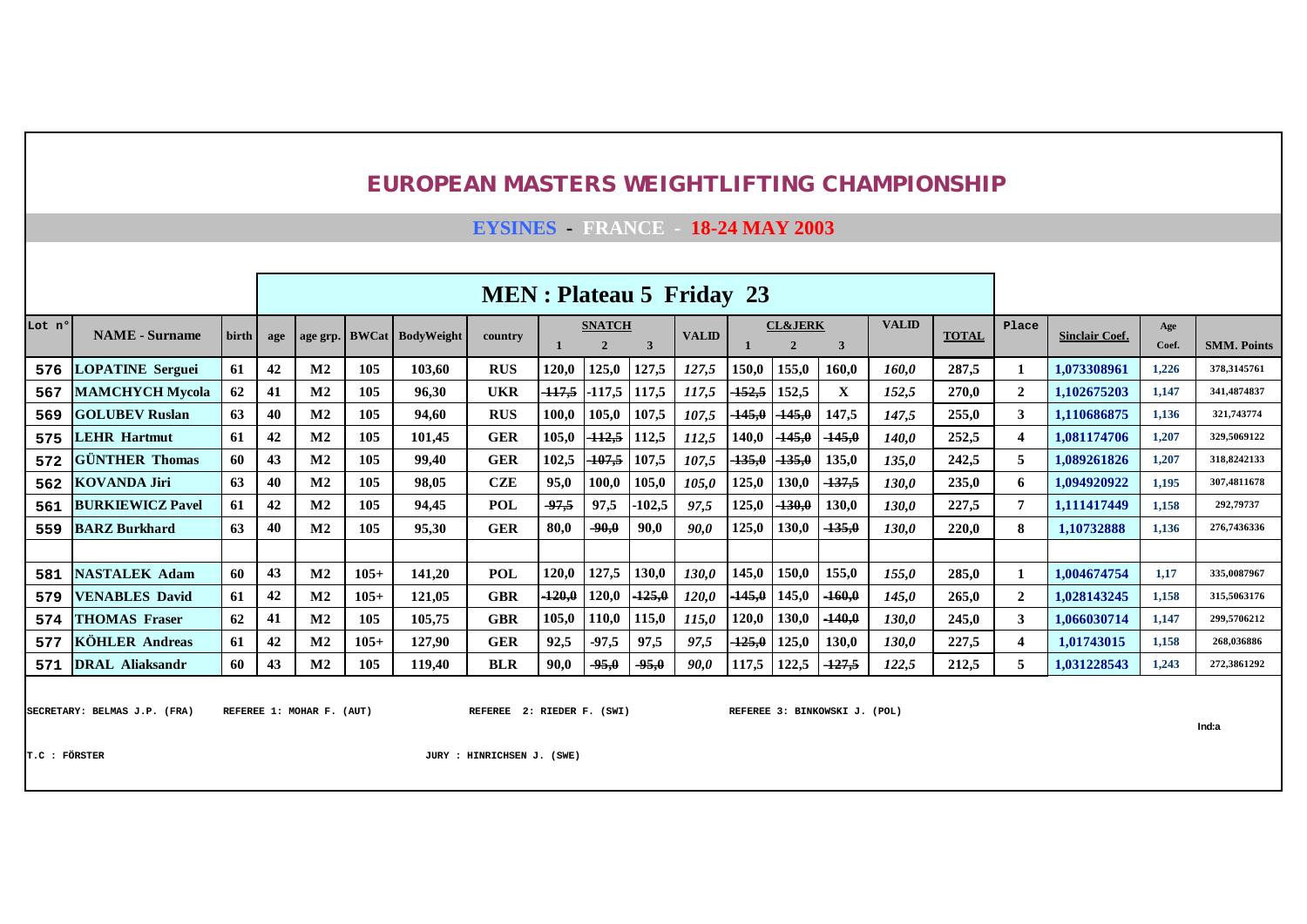|                                                                                                                                                                 |                                                                                                                                                                                                                                                             |    |    |               |    | <b>EUROPEAN MASTERS WEIGHTLIFTING CHAMPIONSHIP</b> |                                        |      |         |         |             |         |          |          |       |       |              |             |       |                    |
|-----------------------------------------------------------------------------------------------------------------------------------------------------------------|-------------------------------------------------------------------------------------------------------------------------------------------------------------------------------------------------------------------------------------------------------------|----|----|---------------|----|----------------------------------------------------|----------------------------------------|------|---------|---------|-------------|---------|----------|----------|-------|-------|--------------|-------------|-------|--------------------|
|                                                                                                                                                                 |                                                                                                                                                                                                                                                             |    |    |               |    |                                                    | <b>EYSINES</b> FRANCE - 18-24 MAY 2003 |      |         |         |             |         |          |          |       |       |              |             |       |                    |
|                                                                                                                                                                 |                                                                                                                                                                                                                                                             |    |    |               |    |                                                    |                                        |      |         |         |             |         |          |          |       |       |              |             |       |                    |
|                                                                                                                                                                 | <b>MEN</b> : Plateau 4 Wednesday 21<br><b>VALID</b><br><b>CL&amp;JERK</b><br><b>SNATCH</b><br>Place<br>Age<br><b>TOTAL</b><br><b>NAME</b> - Surname<br>birth  <br><b>VALID</b><br>  age grp.   BWCat   BodyWeight   country<br><b>Sinclair Coef.</b><br>age |    |    |               |    |                                                    |                                        |      |         |         |             |         |          |          |       |       |              |             |       |                    |
| Lot nº                                                                                                                                                          |                                                                                                                                                                                                                                                             |    |    |               |    |                                                    |                                        |      |         | 3       |             |         |          | 3        |       |       |              |             | Coef. | <b>SMM. Points</b> |
| 421                                                                                                                                                             | <b>DANYLCHENKO</b> Vitaliv 56                                                                                                                                                                                                                               |    | 47 | $\mathbf{M}3$ | 56 | 55,05                                              | <b>UKR</b>                             | 80,0 | 85,0    | $-88,5$ | 85,0        | 100,0   | $-105,0$ | $-105,0$ | 100,0 | 185,0 | 1            | 1,5658965   | 1,217 | 352,5537675        |
|                                                                                                                                                                 |                                                                                                                                                                                                                                                             |    |    |               |    |                                                    |                                        |      |         |         |             |         |          |          |       |       |              |             |       |                    |
| 424                                                                                                                                                             | <b>BELLI Alain</b>                                                                                                                                                                                                                                          | 57 | 46 | $\mathbf{M}3$ | 62 | 61,75                                              | <b>FRA</b>                             | 72,5 | 77,5    | 80,0    | <b>80.0</b> | 90,0    | 95,0     | $-100,0$ | 95,0  | 175,0 | 1            | 1,427072599 | 1,207 | 301,4334098        |
| 427                                                                                                                                                             | <b>KIRYANOV Sergey</b>                                                                                                                                                                                                                                      | 55 | 48 | $\mathbf{M}3$ | 62 | 60,85                                              | <b>RUS</b>                             | 65,0 | $-70,0$ | 70,0    | 70,0        | $-90,0$ | 90,0     | 95,0     | 95,0  | 165,0 | $\mathbf{2}$ | 1,443243626 | 1,226 | 291,9537531        |
| 422                                                                                                                                                             | <b>KRETZ Walter</b>                                                                                                                                                                                                                                         | 54 | 49 | $\mathbf{M}3$ | 62 | 61,90                                              | <b>GER</b>                             | 57,5 | 62,5    | 65,0    | 65,0        | 82,5    | 87,5     | $-92.5$  | 87,5  | 152,5 | 3            | 1,424441962 | 1,234 | 268,0586106        |
| SECRETARY: BULGARIDHES J.P. (FRA) REFEREE 1: BINKOWSKI F. (POL)<br>REFEREE 2: SEDAR J. (SLK)<br>REFEREE 3: MAURICE M. (FRA)<br>Ind:a<br>T.C : GLADDING C. (GBR) |                                                                                                                                                                                                                                                             |    |    |               |    |                                                    |                                        |      |         |         |             |         |          |          |       |       |              |             |       |                    |

**Jury : GALIATSATOS N. (GRE)**

-F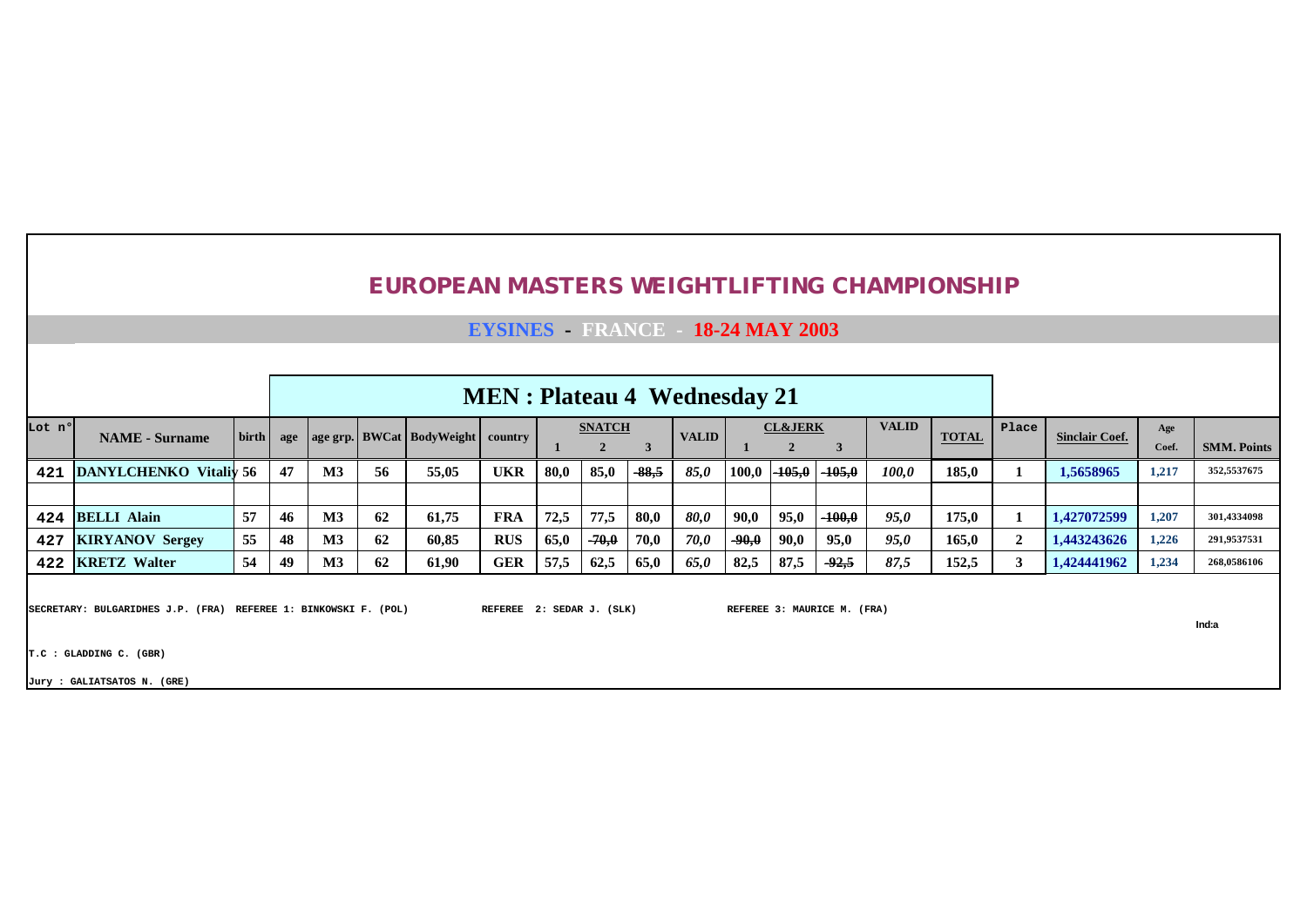**EYSINES - FRANCE - 18-24 MAY 2003**

|        |                                                                                                                                                                                                                                                                                                                     |               |     |                |            |                           | <b>MEN</b> : Plateau 1 Thursday 22 |         |                                 |              |              |         |                                      |          |              |              |                         |                       |              |                    |
|--------|---------------------------------------------------------------------------------------------------------------------------------------------------------------------------------------------------------------------------------------------------------------------------------------------------------------------|---------------|-----|----------------|------------|---------------------------|------------------------------------|---------|---------------------------------|--------------|--------------|---------|--------------------------------------|----------|--------------|--------------|-------------------------|-----------------------|--------------|--------------------|
| Lot nº | <b>NAME</b> - Surname                                                                                                                                                                                                                                                                                               | birth         | age |                |            | age grp. BWCat BodyWeight | country                            |         | <b>SNATCH</b><br>$\overline{2}$ | $\mathbf{3}$ | <b>VALID</b> |         | <b>CL&amp;JERK</b><br>$\overline{2}$ | 3        | <b>VALID</b> | <b>TOTAL</b> | Place                   | <b>Sinclair Coef.</b> | Age<br>Coef. | <b>SMM. Points</b> |
| 439    | <b>HERBERG</b> Harald                                                                                                                                                                                                                                                                                               | 54            | 49  | $\mathbf{M}3$  | 69         | 68,50                     | <b>GER</b>                         | 92,5    | 97,5                            | 100,0        | <i>100,0</i> | 115,0   | 120,0                                | 125,0    | 125,0        | 225,0        | 1                       | 1,324476482           | 1,234        | 367,7408952        |
| 442    | <b>PAWLUK Wieslaw</b>                                                                                                                                                                                                                                                                                               | 56            | 47  | $\mathbf{M}3$  | 69         | 68.85                     | <b>GER</b>                         | 100,0   | $-105,0$                        | $-105,0$     | 100,0        | 120,0   | 125,0                                | $-127,5$ | 125,0        | 225,0        | $\mathbf{2}$            | 1,319929158           | 1,217        | 361,4296016        |
| 441    | <b>SEABER Andrew</b>                                                                                                                                                                                                                                                                                                | 56            | 47  | $\mathbf{M}3$  | 69         | 68,55                     | <b>GBR</b>                         | $-95,0$ | 95,0                            | 100,0        | <i>100,0</i> | 112,5   | 117,5                                | 122,5    | 122,5        | 222,5        | 3                       | 1,323822764           | 1,217        | 358,4680377        |
| 438    | <b>KANNASOJA Kalevi</b>                                                                                                                                                                                                                                                                                             | 57            | 46  | $\mathbf{M}3$  | 69         | 68,50                     | <b>FIN</b>                         | 92,5    | 97,5                            | $-100,0$     | 97,5         | 112,5   | $-117,5$                             | $-117,5$ | 112,5        | 210,0        | $\overline{\mathbf{4}}$ | 1,324476482           | 1,207        | 335,7150539        |
| 437    | 58<br>M <sub>3</sub><br>69<br>$-95,0$<br>$-101,0$<br>95,0<br>$-100,0$<br><b>LEME Michel</b><br>45<br>66,15<br><b>FRA</b><br>95,0<br>95,0<br>100,0<br>100,0<br>56<br>107,5<br><b>COLLET Lucien</b><br>47<br>$\mathbf{M}3$<br>69<br>77,5<br>$-112,5$<br>67.65<br><b>FRA</b><br>82,5<br>85,0<br>85,0<br>100,0<br>107,5 |               |     |                |            |                           |                                    |         |                                 |              |              |         |                                      |          | 195,0        | 5            | 1.356819994             | 1,195                 | 316,1729791  |                    |
| 436    | 55<br>48<br>75,0<br>$-80,0$<br>$-80,0$                                                                                                                                                                                                                                                                              |               |     |                |            |                           |                                    |         |                                 |              |              |         |                                      |          | 192,5        | 6            | 1,335803296             | 1,217                 | 312,9419777  |                    |
| 432    | <b>DZIKI</b> Boguslaw                                                                                                                                                                                                                                                                                               | $\mathbf{M}3$ | 69  | 68,20          | <b>GER</b> | 75,0                      | $-100,0$                           | 100,0   | 105,0                           | 105,0        | <b>180,0</b> | 7       | 1,328427818                          | 1,226    | 293,1574508  |              |                         |                       |              |                    |
| 435    | <b>RAST Jörg</b>                                                                                                                                                                                                                                                                                                    | 54            | 49  | $\mathbf{M}3$  | 69         | 68,50                     | <b>GER</b>                         | 75,0    | 80,0                            | $-82,5$      | 80,0         | 100,0   | $-105,0$                             | $-105,0$ | 100,0        | <b>180,0</b> | 8                       | 1,324476482           | 1,234        | 294,1927162        |
| 433    | <b>RUSNICA Marcel</b>                                                                                                                                                                                                                                                                                               | 57            | 46  | M <sub>3</sub> | 69         | 67,80                     | <b>FRA</b>                         | 75,0    | $-80,0$                         | $-80,0$      | 75,0         | 92,5    | $-97,5$                              | $-97,5$  | 92,5         | 167,5        | 9                       | 1,33377473            | 1,207        | 269,6525716        |
| 434    | <b>GALLAND Roland</b>                                                                                                                                                                                                                                                                                               | 56            | 47  | $\mathbf{M}3$  | 69         | 65,50                     | <b>FRA</b>                         | 72,5    | 77,5                            | $-80,0$      | 77,5         | $-87,5$ | 87,5                                 | $-92,5$  | 87,5         | 165.0        | 10                      | 1,366357835           | 1,217        | 274,3714851        |
| 429    | <b>HELD Klaus-Dieter</b>                                                                                                                                                                                                                                                                                            | 55            | 48  | $\mathbf{M}3$  | 69         | 64,40                     | <b>GER</b>                         | 65,0    | $-70,0$                         | $-72,5$      | 65,0         | 90,0    | $-95,0$                              | $-95,0$  | 90,0         | 155,0        | 11                      | 1.383128865           | 1,226        | 262,8359782        |
| 443    | <b>MODIS Laszlo</b>                                                                                                                                                                                                                                                                                                 | 57            | 46  | $\mathbf{M}3$  | 69         | 68,25                     | <b>HUN</b>                         | $-95,0$ | $-95,0$                         | $-95,0$      | 0,0          | X       | X                                    | X        | 0,0          | 0,0          | $\mathbf X$             | 1,327765787           | 1,207        | $\overline{0}$     |
|        | SECRETARY: MALLET E.<br>REFEREE 1: CHARLES C. (GBR)<br>REFEREE 2: HUBER A. (AUT)<br>REFEREE 3: RIEDER F. ( SUI)<br>T.C : BINKOWSKI F. POL)<br>JURY : ROSENBERGER ( GER)<br>${\rm ER}$                                                                                                                               |               |     |                |            |                           |                                    |         |                                 |              |              |         |                                      |          |              |              |                         | Ind:a                 |              |                    |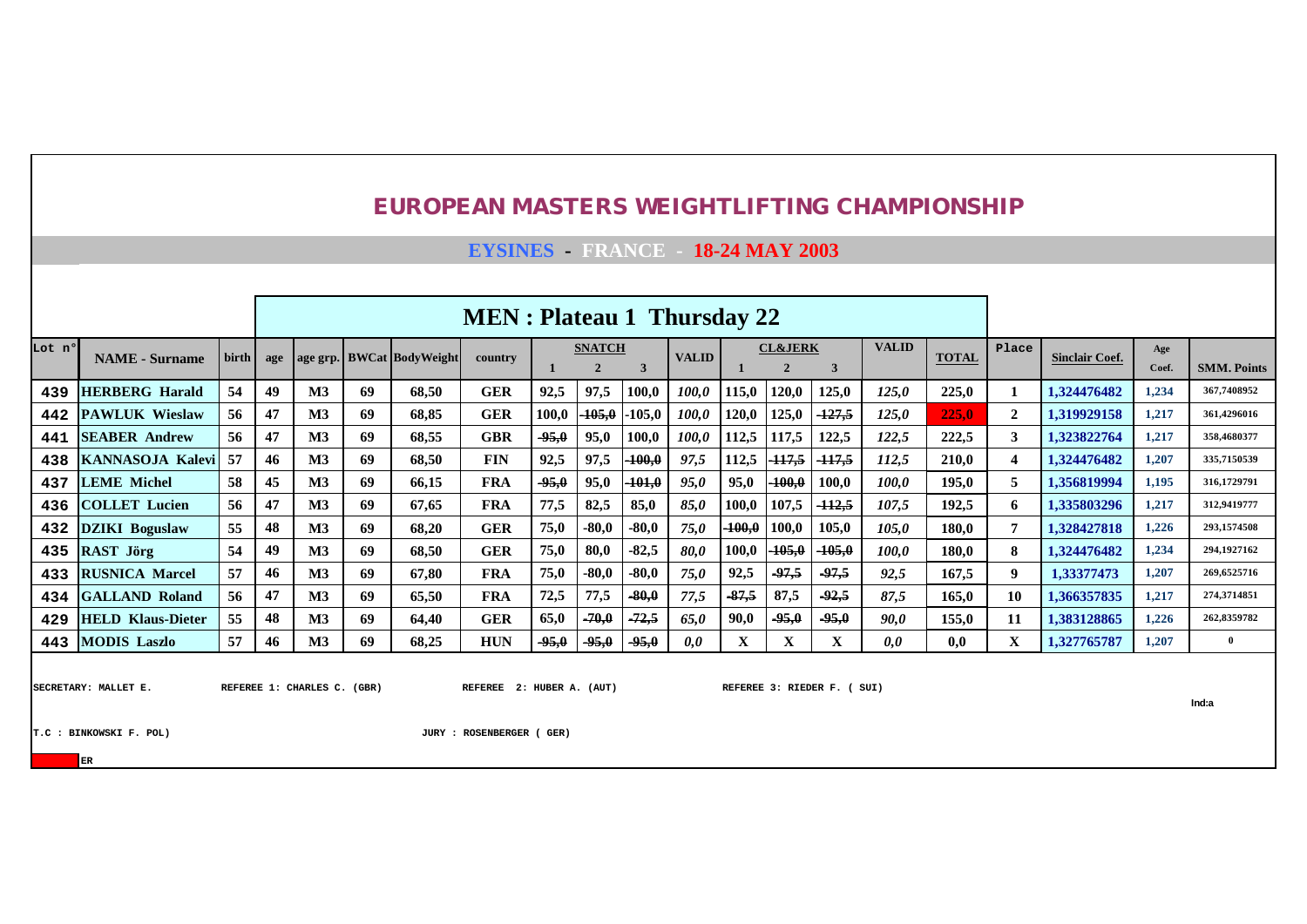|        |                                                                                                                                                                                                                                                                                                                                                                                                                                                                                                                                                                                              |       |    |                            |    | <b>EUROPEAN MASTERS WEIGHTLIFTING CHAMPIONSHIP</b> |                            |          |                                |          |                                        |       |                                      |              |              |              |                |                       |              |                    |
|--------|----------------------------------------------------------------------------------------------------------------------------------------------------------------------------------------------------------------------------------------------------------------------------------------------------------------------------------------------------------------------------------------------------------------------------------------------------------------------------------------------------------------------------------------------------------------------------------------------|-------|----|----------------------------|----|----------------------------------------------------|----------------------------|----------|--------------------------------|----------|----------------------------------------|-------|--------------------------------------|--------------|--------------|--------------|----------------|-----------------------|--------------|--------------------|
|        |                                                                                                                                                                                                                                                                                                                                                                                                                                                                                                                                                                                              |       |    |                            |    |                                                    |                            |          |                                |          | <b>EYSINES - FRANCE 18-24 MAY 2003</b> |       |                                      |              |              |              |                |                       |              |                    |
|        |                                                                                                                                                                                                                                                                                                                                                                                                                                                                                                                                                                                              |       |    |                            |    |                                                    |                            |          |                                |          |                                        |       |                                      |              |              |              |                |                       |              |                    |
|        |                                                                                                                                                                                                                                                                                                                                                                                                                                                                                                                                                                                              |       |    |                            |    |                                                    |                            |          |                                |          | <b>MEN</b> : Plateau 2 Thursday 22     |       |                                      |              |              |              |                |                       |              |                    |
| Lot n° | <b>NAME</b> - Surname                                                                                                                                                                                                                                                                                                                                                                                                                                                                                                                                                                        | birth |    |                            |    | age age grp. BWCat BodyWeight                      | country                    |          | <b>SNATCH</b><br>$\mathcal{D}$ | 3        | <b>VALID</b>                           |       | <b>CL&amp;JERK</b><br>$\overline{2}$ | $\mathbf{3}$ | <b>VALID</b> | <b>TOTAL</b> | Place          | <b>Sinclair Coef.</b> | Age<br>Coef. | <b>SMM. Points</b> |
| 454    | <b>ATUTIS Antanas</b>                                                                                                                                                                                                                                                                                                                                                                                                                                                                                                                                                                        | 55    | 48 | $\mathbf{M}3$              | 77 | 77.00                                              | <b>LIT</b>                 | 105,0    | $-112,5$                       | $-112,5$ | 105.0                                  | 130.0 | 140,0                                | $-148,0$     | 140.0        | 245.0        |                | 1.230495111           | 1,226        | 369,6038166        |
| 453    | <b>KÜRTI Laszlo</b><br>56<br><b>HUN</b><br>$-130,0$<br>232,5<br>M <sub>3</sub><br>77<br>75.60<br>100.0<br>105,0<br>107.5<br>107.5<br>120,0<br>125,0<br>$\overline{2}$<br>1.243866386<br>47<br>125.0<br>$-127,5$<br>95,0<br>$-100.0$<br>100.0<br>120,0<br>125,0<br><b>CURATOLO Jean-Pierre</b><br>56<br>47<br>M <sub>3</sub><br>77<br><b>FRA</b><br>100.0<br>225.0<br>3<br>1.253366238<br>74,65<br>125.0<br><b>MÜLLER Ralf</b><br><b>GER</b><br>90.0<br>97,5<br>$-130,0$<br>222.5<br>1.236612562<br>57<br>M <sub>3</sub><br>77<br>76.35<br>95,0<br>97,5<br>117.5<br>125,0<br>46<br>125.0<br>4 |       |    |                            |    |                                                    |                            |          |                                |          |                                        |       |                                      |              |              | 1,217        | 351,9551035    |                       |              |                    |
| 450    | 1,217<br>1,207<br>5                                                                                                                                                                                                                                                                                                                                                                                                                                                                                                                                                                          |       |    |                            |    |                                                    |                            |          |                                |          |                                        |       |                                      |              |              | 343,2030101  |                |                       |              |                    |
| 452    | $-112.5$<br>77<br>90.0<br>97.5<br>112.5<br>117.5<br><b>FÖRSTER Klaus-Dieter</b><br>55<br>48<br>M <sub>3</sub><br><b>GER</b><br>95.0<br>97.5<br>76.60<br>117.5<br>215.0<br>1.234241395<br>1,226                                                                                                                                                                                                                                                                                                                                                                                               |       |    |                            |    |                                                    |                            |          |                                |          |                                        |       |                                      |              |              | 332.1015782  |                |                       |              |                    |
| 451    |                                                                                                                                                                                                                                                                                                                                                                                                                                                                                                                                                                                              |       |    |                            |    |                                                    |                            |          |                                |          |                                        |       |                                      |              |              | 325,3336893  |                |                       |              |                    |
| 440    | <b>KÄRKKÄINEN Jonny</b><br>77<br>$-97,5$<br>97,5<br>$-120,0$<br>58<br>M <sub>3</sub><br><b>SWE</b><br>95.0<br>95.0<br>117.5<br>212.5<br>1.231893158<br>45<br>76.85<br>$117.5 -$<br>117.5<br>1,195<br>6                                                                                                                                                                                                                                                                                                                                                                                       |       |    |                            |    |                                                    |                            |          |                                |          |                                        |       |                                      |              |              | 312,8238688  |                |                       |              |                    |
| 449    | <b>ZAKOLE Akram</b>                                                                                                                                                                                                                                                                                                                                                                                                                                                                                                                                                                          | 58    | 45 | M <sub>3</sub>             | 77 | 75,60                                              | <b>FIN</b>                 | 85,0     | $-90.0$                        | 90.0     | 85.0                                   | 110.0 | $-115.0$                             | 115.0        | 115.0        | 200.0        | 7              | 1.243866386           | 1,195        | 297.2840662        |
| 445    | <b>YILDIRIM Hasan</b>                                                                                                                                                                                                                                                                                                                                                                                                                                                                                                                                                                        | 54    | 49 | M <sub>3</sub>             | 77 | 76.95                                              | <b>TUR</b>                 | 85,0     | 90.0                           | $-92.5$  | 90.0                                   | 105.0 | $-110,0$                             | $-110.0$     | 105.0        | 195.0        | 8              | 1.230960224           | 1,234        | 296.2059587        |
| 444    | <b>PAHLOW Markus</b>                                                                                                                                                                                                                                                                                                                                                                                                                                                                                                                                                                         | 58    | 45 | M <sub>3</sub>             | 77 | 76.00                                              | <b>GER</b>                 | 77.5     | 80.0                           | $-82.5$  | 80.0                                   | 97.5  | $-102.5$                             | $-102.5$     | 97.5         | 177.5        | $\mathbf Q$    | 1.239971238           | 1,195        | 263,0133992        |
|        |                                                                                                                                                                                                                                                                                                                                                                                                                                                                                                                                                                                              |       |    |                            |    |                                                    |                            |          |                                |          |                                        |       |                                      |              |              |              |                |                       |              |                    |
| 462    | <b>HERCZEG</b> Gabor                                                                                                                                                                                                                                                                                                                                                                                                                                                                                                                                                                         | 56    | 47 | M <sub>3</sub>             | 85 | 84.45                                              | <b>HUN</b>                 | 100.0    | 105.0                          | $-110.0$ | 105.0                                  | 125.0 | 130.0                                | $-140.0$     | 130.0        | 235.0        |                | 1.170213038           | 1,217        | 334,6750777        |
| 461    | <b>MODREY Manfred</b>                                                                                                                                                                                                                                                                                                                                                                                                                                                                                                                                                                        | 57    | 46 | M <sub>3</sub>             | 85 | 80.05                                              | <b>AUT</b>                 | $-110,0$ | 410,0                          | 110.0    | 110.0                                  | 110.0 | 117,5                                | 122,5        | 122.5        | 232.5        | $\overline{2}$ | 1.203749514           | 1,207        | 337,8052167        |
| 447    | <b>LENART Rudolf</b>                                                                                                                                                                                                                                                                                                                                                                                                                                                                                                                                                                         | 58    | 45 | M <sub>3</sub>             | 85 | 83.30                                              | <b>SVK</b>                 | 97,5     | 102,5                          | $-105,0$ | 102.5                                  | 122.5 | 127.5                                | 132,5        | 127.5        | 230,0        | 3              | 1.178454289           | 1,195        | 323,8981612        |
| 459    | <b>SKINNER Graham</b>                                                                                                                                                                                                                                                                                                                                                                                                                                                                                                                                                                        | 57    | 46 | M <sub>3</sub>             | 85 | 84.45                                              | <b>GBR</b>                 | 95,0     | 100,0                          | 105.0    | 105.0                                  | 120.0 | $-125,0$                             | $-125,0$     | 120.0        | 225.0        | 4              | 1.170213038           | 1,207        | 317,8006057        |
| 460    | <b>RYSSELAERE Rudi</b>                                                                                                                                                                                                                                                                                                                                                                                                                                                                                                                                                                       | 58    | 45 | M <sub>3</sub>             | 85 | 83,85                                              | <b>BEL</b>                 | 95.0     | 100,0                          | 100.0    | 100.0                                  | 120.0 | $-125,0$                             | 127,5        | 120.0        | 220.0        | 5              | 1.174469038           | 1,195        | 308,7679101        |
| 458    | <b>SCHWINDEL</b> Josef                                                                                                                                                                                                                                                                                                                                                                                                                                                                                                                                                                       | 58    | 45 | M <sub>3</sub>             | 85 | 81.15                                              | <b>GER</b>                 | $-85,0$  | 85.0                           | $-90.0$  | 85.0                                   | 110.0 | $-112,5$                             | $-112.5$     | 110.0        | 195.0        | 6              | 1.194840456           | 1.195        | 278,4276972        |
| 456    | <b>SCHMIDT</b> Gerhard                                                                                                                                                                                                                                                                                                                                                                                                                                                                                                                                                                       | 55    | 48 | M <sub>3</sub>             | 85 | 83.15                                              | <b>GER</b>                 | 80.0     | 82,5                           | 85,0     | 82.5                                   | 105,0 | 110.0                                | $-115,0$     | 110.0        | 192.5        | 7              | 1.179555364           | 1,226        | 278,3809637        |
| 455    | <b>GUNZ</b> Herbert                                                                                                                                                                                                                                                                                                                                                                                                                                                                                                                                                                          | 56    | 47 | M <sub>3</sub>             | 85 | 85.00                                              | <b>AUT</b>                 | 70.0     | 75.0                           | $-80.0$  | 75.0                                   | 105.0 | $-110.0$                             | $-110.0$     | 105.0        | 180.0        | 8              | 1.166393639           | 1,217        | 255,5101906        |
|        | SECRETARY: BELMAS J.P. (FRA)                                                                                                                                                                                                                                                                                                                                                                                                                                                                                                                                                                 |       |    | REFEREE 1: RIEDER F. (SUI) |    |                                                    | REFEREE 2: TURNER H. (GBR) |          |                                |          |                                        |       | REFEREE 3: ZUBOV W. (RUS)            |              |              |              |                |                       |              | Ind:a              |

**T.C : NIKIFOROV L. (RUS) JURY : HINRICHSEN J. (SWE)**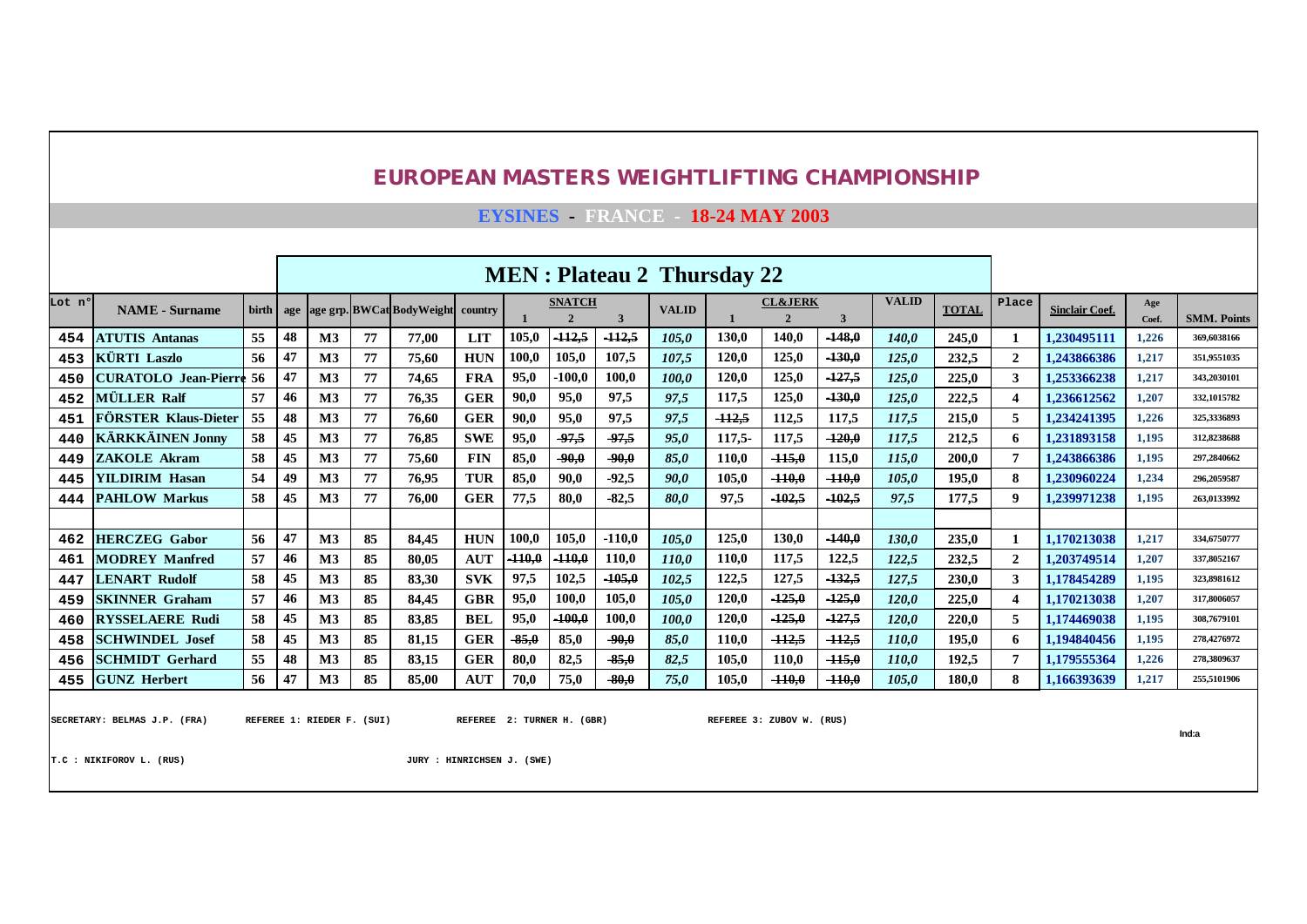|        |                                                                                                                                                               |                                                                                                                                                                                                                                                                                                                                                                         |    |                               |    | <b>EUROPEAN MASTERS WEIGHTLIFTING CHAMPIONSHIP</b> |                                                             |         |          |          |       |         |         |                            |       |       |                |                       |       |                    |
|--------|---------------------------------------------------------------------------------------------------------------------------------------------------------------|-------------------------------------------------------------------------------------------------------------------------------------------------------------------------------------------------------------------------------------------------------------------------------------------------------------------------------------------------------------------------|----|-------------------------------|----|----------------------------------------------------|-------------------------------------------------------------|---------|----------|----------|-------|---------|---------|----------------------------|-------|-------|----------------|-----------------------|-------|--------------------|
|        |                                                                                                                                                               |                                                                                                                                                                                                                                                                                                                                                                         |    |                               |    |                                                    | <b>EYSINES</b> FRANCE - 18-24 MAY 2003                      |         |          |          |       |         |         |                            |       |       |                |                       |       |                    |
|        |                                                                                                                                                               |                                                                                                                                                                                                                                                                                                                                                                         |    |                               |    |                                                    |                                                             |         |          |          |       |         |         |                            |       |       |                |                       |       |                    |
|        | <b>MEN</b> : Plateau 3 Thursday 22<br><b>VALID</b><br><b>CL&amp;JERK</b><br>Place<br><b>SNATCH</b><br>Age<br>birth<br><b>VALID</b><br><b>TOTAL</b><br>country |                                                                                                                                                                                                                                                                                                                                                                         |    |                               |    |                                                    |                                                             |         |          |          |       |         |         |                            |       |       |                |                       |       |                    |
| Lot nº | <b>NAME</b> - Surname                                                                                                                                         | age grp. BWCat BodyWeight<br>age<br>3<br>$\overline{2}$<br>$\overline{2}$<br>3<br>$-152,5$<br>57<br>46<br><b>SWE</b><br>117,5<br>122,5<br>125,0<br>142,5<br>150,0<br>$\mathbf{M}3$<br>94<br>93,00<br>125,0<br>150,0<br>275,0<br>$-160,0$<br>117,5<br>$-120,0$<br>45<br>115,0<br>145,0<br>$-160,0$<br>58<br><b>GBR</b><br>$\mathbf{M}3$<br>94<br>93.00<br>145,0<br>262,5 |    |                               |    |                                                    |                                                             |         |          |          |       |         |         |                            |       |       |                | <b>Sinclair Coef.</b> | Coef. | <b>SMM. Points</b> |
| 474    | <b>SCOTT Ralf</b>                                                                                                                                             | 117,5                                                                                                                                                                                                                                                                                                                                                                   |    |                               |    |                                                    |                                                             |         |          |          |       |         |         |                            |       |       | 1              | 1,118685651           | 1,207 | 371,3197347        |
| 476    | <b>DHESI</b> Gurdawer                                                                                                                                         | 105,0<br>45<br>$-107,5$<br>107,5<br>130,0<br>135,0<br>58<br><b>GER</b><br>107,5<br>X<br>$\mathbf{M}3$<br>94<br>92,80<br>135,0                                                                                                                                                                                                                                           |    |                               |    |                                                    |                                                             |         |          |          |       |         |         |                            |       |       | $\overline{2}$ | 1.118685651           | 1.195 | 350.9177052        |
| 471    | <b>RANK Bernhard</b>                                                                                                                                          |                                                                                                                                                                                                                                                                                                                                                                         |    |                               |    |                                                    |                                                             |         |          |          |       |         |         |                            |       |       | 3              | 1,119718122           | 1.195 | 324,4803153        |
| 469    | <b>BOHBOT Daniel</b>                                                                                                                                          | 58                                                                                                                                                                                                                                                                                                                                                                      | 45 | M <sub>3</sub>                | 94 | 90.45                                              | <b>FRA</b>                                                  | 95,0    | $-100,0$ | 100.0    | 100,0 | 125,0   | 130,0   | $-137,5$                   | 130.0 | 230,0 | 4              | 1.132421815           | 1,195 | 311,246136         |
| 466    | <b>PODHOLA Antonin</b>                                                                                                                                        | 57                                                                                                                                                                                                                                                                                                                                                                      | 46 | M <sub>3</sub>                | 94 | 88.00                                              | <b>CZE</b>                                                  | 90,0    | 95,0     | $-100,0$ | 95,0  | 115,0   | 122,5   | 127,5                      | 127,5 | 222,5 | 5              | 1.146863824           | 1,207 | 307.9988815        |
| 465    | <b>FARSUND Tom</b>                                                                                                                                            | 54                                                                                                                                                                                                                                                                                                                                                                      | 49 | M <sub>3</sub>                | 94 | 93.30                                              | <b>NOR</b>                                                  | 92,5    | 97,5     | 100,0    | 100,0 | 117,5   | 122,5   | $-125,0$                   | 122,5 | 222.5 | 6              | 1.117150758           | 1,234 | 306,7304979        |
| 467    | <b>BRUA Freddy</b>                                                                                                                                            | 56                                                                                                                                                                                                                                                                                                                                                                      | 47 | M <sub>3</sub>                | 94 | 93.80                                              | <b>FRA</b>                                                  | 95,0    | 100,0    | $-102,5$ | 100,0 | 117,5   | 122,5   | $-125,0$                   | 122,5 | 222,5 | $\overline{7}$ | 1.114628983           | 1,217 | 301,8220226        |
| 457    | <b>GALIATSATOS Nicolaos 55</b>                                                                                                                                |                                                                                                                                                                                                                                                                                                                                                                         | 48 | M <sub>3</sub>                | 94 | 90.05                                              | <b>GRE</b>                                                  | 82,5    | $-87,5$  | 87,5     | 87,5  | 112,5   | 117,5   | X                          | 117.5 | 205.0 | 8              | 1.134693197           | 1,226 | 285,1824411        |
|        | <b>464 SAUNIER Roland</b>                                                                                                                                     | 56                                                                                                                                                                                                                                                                                                                                                                      | 47 | M <sub>3</sub>                | 94 | 92.75                                              | <b>FRA</b>                                                  | $-80,0$ | 80,0     | $-85,0$  | 80,0  | 100,0   | 105,0   | $-110,0$                   | 105.0 | 185.0 | 9              | 1.119977399           | 1,217 | 252,1573114        |
|        | 463 KRAWIEC Jan                                                                                                                                               | 54                                                                                                                                                                                                                                                                                                                                                                      | 49 | $\mathbf{M}3$                 | 94 | 92,45                                              | <b>POL</b>                                                  | 70,0    | $-80,0$  | $-80,0$  | 70,0  | $-95,0$ | $-95,0$ | $-95,0$                    | 0,0   | 0,0   | X              | 1,121542863           | 1,234 | $\mathbf{0}$       |
|        | SECRETARY: MALLET E. (FRA)<br>C.T : JACQUES C. (GBR)                                                                                                          |                                                                                                                                                                                                                                                                                                                                                                         |    | REFEREE 1: JACQUES F. ( MON ) |    |                                                    | REFEREE 2: DESCHAINTRES A. (FRA)<br>JURY : IMAHARA W. (USA) |         |          |          |       |         |         | REFEREE 3: RADOUS P. (CZK) |       |       |                |                       |       | Ind:a              |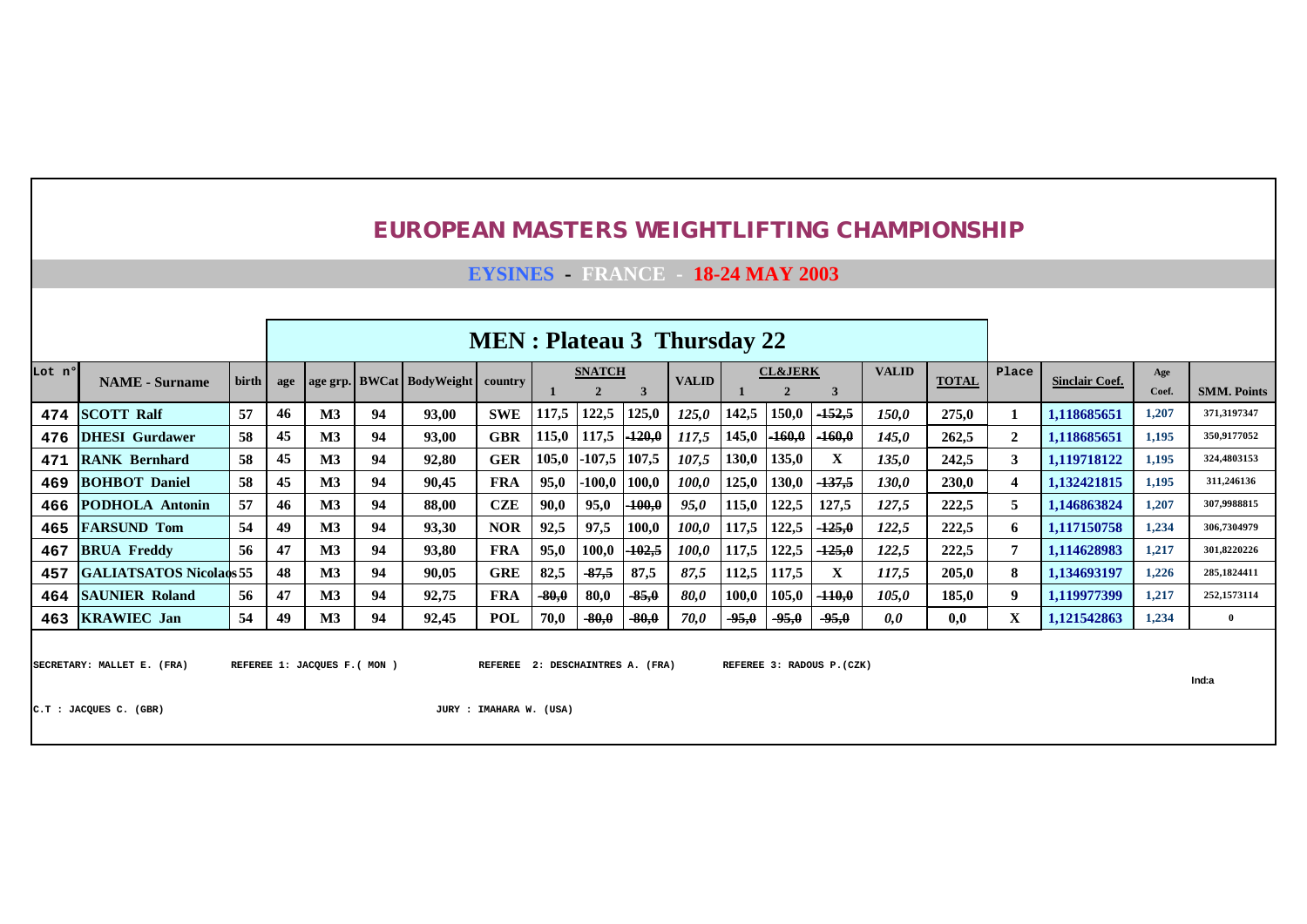**EYSINES - FRANCE - 18-24 MAY 2003**

|                                                                                                                                                                                      |                               |                                                                                                                                                                                                                                                                       |     |                |        |                             |            | <b>MEN</b> : Plateau 4 Thursday 22 |               |          |              |          |                    |                  |              |              |                |                       |              |                    |
|--------------------------------------------------------------------------------------------------------------------------------------------------------------------------------------|-------------------------------|-----------------------------------------------------------------------------------------------------------------------------------------------------------------------------------------------------------------------------------------------------------------------|-----|----------------|--------|-----------------------------|------------|------------------------------------|---------------|----------|--------------|----------|--------------------|------------------|--------------|--------------|----------------|-----------------------|--------------|--------------------|
| Lot nº                                                                                                                                                                               | <b>NAME</b> - Surname         | birth                                                                                                                                                                                                                                                                 | age |                |        | age grp. BWCat   BodyWeight | country    |                                    | <b>SNATCH</b> | 3        | <b>VALID</b> |          | <b>CL&amp;JERK</b> | 3                | <b>VALID</b> | <b>TOTAL</b> | Place          | <b>Sinclair Coef.</b> | Age<br>Coef. | <b>SMM. Points</b> |
| 487                                                                                                                                                                                  | <b>RUDENKO</b> Vitaliv        | 56                                                                                                                                                                                                                                                                    | 47  | M <sub>3</sub> | 105    | 103,00                      | <b>UKR</b> | 110.0                              | $+15,0$       | 115,0    | 115,0        | $-142,5$ | 142,5              | <sup>147,5</sup> | 142.5        | 257,5        |                | 1,075443154           | 1,217        | 337,0196871        |
| 484                                                                                                                                                                                  | <b>LUDWIG Johann</b>          | 56                                                                                                                                                                                                                                                                    | 47  | M <sub>3</sub> | 105    | 103,25                      | <b>GER</b> | 105.0                              | 110,0         | $-112,5$ | <i>110,0</i> | 137,5    | 145,0              | $-150,0$         | 137,5        | 247,5        | $\mathbf{2}$   | 1,074548291           | 1,217        | 323,6620045        |
| 473                                                                                                                                                                                  | <b>POCHELIOUK Anatoli</b>     | 54                                                                                                                                                                                                                                                                    | 49  | M <sub>3</sub> | 105    | 100,00                      | <b>BLR</b> | 105.0                              | 110,0         | $-115,0$ | <i>110,0</i> | 135,0    | $140-$             | $140-$           | 135,0        | 245.0        | 3              | 1,086833079           | 1,234        | 328,5822446        |
| 482                                                                                                                                                                                  | <b>PÜSCHEL Jürgen</b>         | 56                                                                                                                                                                                                                                                                    | 47  | M <sub>3</sub> | 105    | 102,35                      | <b>GER</b> | 100.0                              | $-105,0$      | $-105,0$ | 100,0        | 130.0    | 135,0              | 140,0            | 140.0        | 240.0        |                | 1,077807867           | 1,217        | 314,8061218        |
| 478                                                                                                                                                                                  | <b>BAUMGARTNER Bartl</b>      | $120 -$<br>$-120,0$<br>-54<br>M <sub>3</sub><br>97,10<br><b>GER</b><br>$-95,0$<br>112,5<br>49<br>105<br>87,5<br>$-95,0$<br>87,5<br>112,5<br>X<br>X<br>M <sub>3</sub><br><b>GER</b><br>$-105,0$<br>$-105,0$<br>X<br>56<br>47<br>105<br>99.50<br>$-105,0$<br>0,0<br>0,0 |     |                |        |                             |            |                                    |               |          |              |          |                    |                  |              | 200.0        | 5              | 1,09907017            | 1,234        | 271,250518         |
| 485                                                                                                                                                                                  | <b>MORY Matthias</b>          | 56<br>$135 -$<br>$135 -$<br>$135 -$<br>M <sub>3</sub><br><b>GER</b><br>47<br>105<br>97.65<br>120.0<br>X<br>$-125,0$<br>120,0<br>0.0                                                                                                                                   |     |                |        |                             |            |                                    |               |          |              |          |                    |                  |              | 0.0          |                | 1.088853404           | 1.217        | $\overline{0}$     |
| 468                                                                                                                                                                                  | <b>SCHEFFNER Vladimir</b>     |                                                                                                                                                                                                                                                                       |     |                |        |                             |            |                                    |               |          |              |          |                    |                  |              | 0.0          |                | 1.09665082            | 1,217        | $\mathbf{0}$       |
|                                                                                                                                                                                      |                               |                                                                                                                                                                                                                                                                       |     |                |        |                             |            |                                    |               |          |              |          |                    |                  |              |              |                |                       |              |                    |
| 495                                                                                                                                                                                  | <b>SWIECICKI Jan</b>          | 54                                                                                                                                                                                                                                                                    | 49  | M3             | $105+$ | 113,95                      | <b>POL</b> | 125,0                              | $-130,0$      | 130,0    | 130,0        | 150,0    | 160,0              | 160,0            | 160.0        | 290,0        |                | 1,043000638           | 1,234        | 373,2482082        |
| 489                                                                                                                                                                                  | <b>BARTH Harry</b>            | 58                                                                                                                                                                                                                                                                    | 45  | M <sub>3</sub> | $105+$ | 112,10                      | <b>GER</b> | 120,0                              | 125,0         | 127,5    | 127,5        | 137,5    | 142,5              | $-145,0$         | 142,5        | 270.0        | $\overline{2}$ | 1,047597638           | 1,195        | 338,0073778        |
| 479                                                                                                                                                                                  | <b>BERKEMANN Heinrich</b>     | -58                                                                                                                                                                                                                                                                   | 45  | M <sub>3</sub> | $105+$ | 107,25                      | <b>GER</b> | 110.0                              | 115,0         | $-115,0$ | 115,0        | 140,0    | 147,5              | $-147,5$         | <b>140.0</b> | 255,0        | 3              | 1,061279471           | 1,195        | 323,3983867        |
| 480                                                                                                                                                                                  | <b>PYLYPENKO Oleksandr 57</b> |                                                                                                                                                                                                                                                                       | 46  | M <sub>3</sub> | $105+$ | 107,90                      | <b>UKR</b> | $-107,5$                           | $-107,5$      | 107,5    | 107,5        | $135 -$  | $135 -$            | 135,0            | 135.0        | 242.5        |                | 1.059300207           | 1,207        | 310.0545223        |
| 494                                                                                                                                                                                  | <b>FUCIARELLI Loïc</b>        | 55                                                                                                                                                                                                                                                                    | 48  | M <sub>3</sub> | $105+$ | 109.50                      | <b>FRA</b> | $-92,5$                            | 92,5          | 95,0     | 95,0         | 110,0    | 115-               | $115 -$          | <i>110.0</i> | 205.0        | 5              | 1,054625329           | 1,226        | 265,0589838        |
| 493                                                                                                                                                                                  | <b>DEGTAR Vladimir</b>        | 57                                                                                                                                                                                                                                                                    | 46  | M <sub>3</sub> | $105+$ | 133,85                      | <b>CZE</b> | 70.0                               | $-90,0$       | 90,0     | 90,0         | 100,0    | 110.0              | $-117,5$         | 110.0        | 200,0        | 6.             | 1,010545565           | 1,207        | 243,9456994        |
| SECRETARY: BELMAS J.P. (FRA)<br>REFEREE 1: BINKOWSKI (POL)<br>REFEREE 2: IMAHARA W. (USA)<br>REFEREE 3: NIKIFOROV L. (RUS)<br>Ind:a<br>T.C : PERA G. (AUT)<br>JURY : SCHALL G. (GER) |                               |                                                                                                                                                                                                                                                                       |     |                |        |                             |            |                                    |               |          |              |          |                    |                  |              |              |                |                       |              |                    |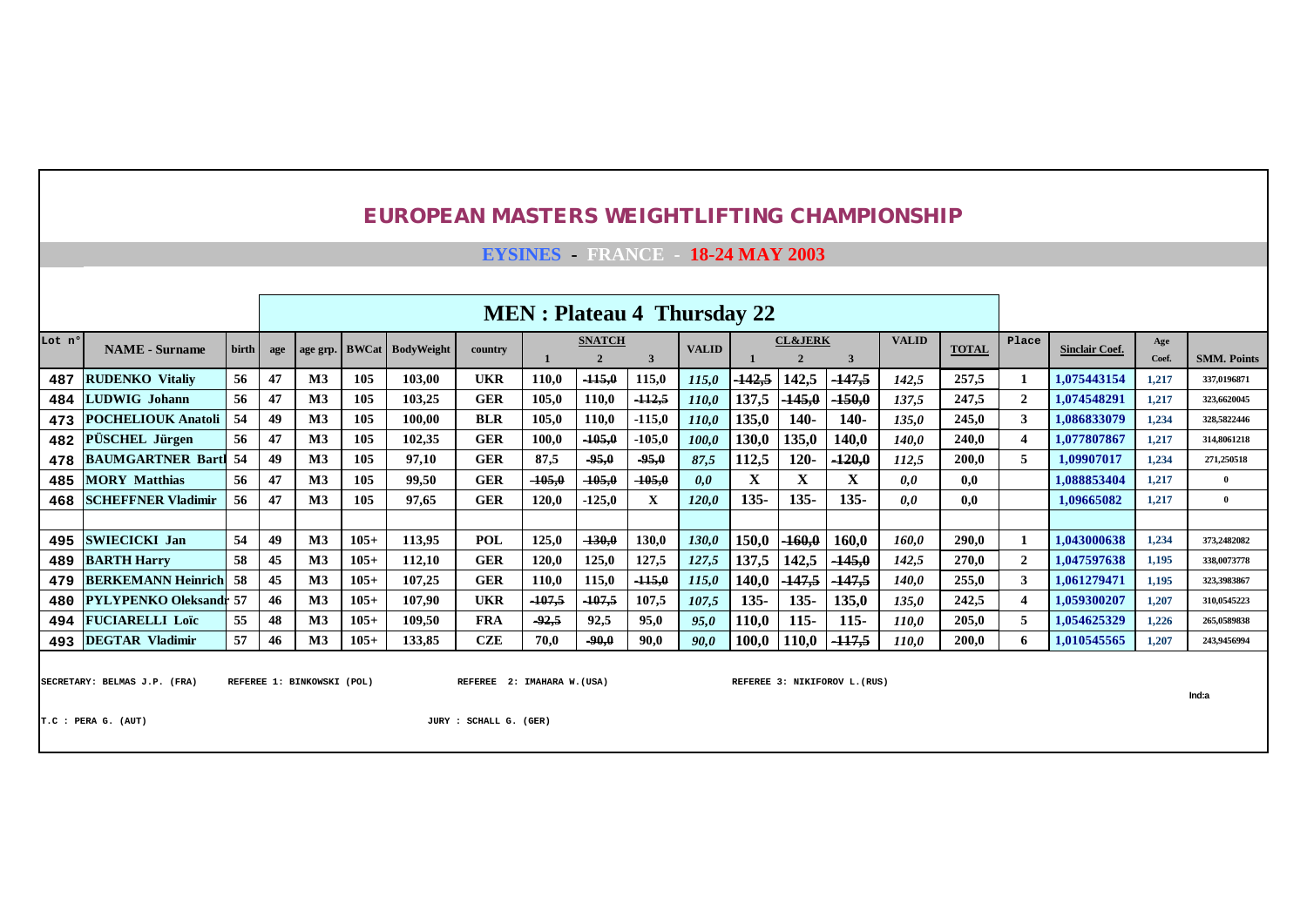|        |                                                                                                                                                                                         |                                                                                                                                                                                                                                                                                                 |    |                            |    |       | <b>EYSINES</b> FRANCE 18-24 MAY 2003 |      |         |         |      |         |         |                               |       |       |                |                       |              |                    |
|--------|-----------------------------------------------------------------------------------------------------------------------------------------------------------------------------------------|-------------------------------------------------------------------------------------------------------------------------------------------------------------------------------------------------------------------------------------------------------------------------------------------------|----|----------------------------|----|-------|--------------------------------------|------|---------|---------|------|---------|---------|-------------------------------|-------|-------|----------------|-----------------------|--------------|--------------------|
|        |                                                                                                                                                                                         |                                                                                                                                                                                                                                                                                                 |    |                            |    |       |                                      |      |         |         |      |         |         |                               |       |       |                |                       |              |                    |
|        |                                                                                                                                                                                         |                                                                                                                                                                                                                                                                                                 |    |                            |    |       | <b>MEN</b> : Plateau 6 Tuesday 20    |      |         |         |      |         |         |                               |       |       |                |                       |              |                    |
| Lot nº | <b>NAME</b> - Surname                                                                                                                                                                   | <b>VALID</b><br><b>CL&amp;JERK</b><br><b>SNATCH</b><br>birth  <br>age grp. BWCat BodyWeight<br><b>VALID</b><br><b>TOTAL</b><br>country<br>age<br>80,0<br>52<br>51<br>65,0<br>70,0<br>75,0<br>85,0<br>56<br>55,55<br><b>ISR</b><br>75.5<br>75,0<br>$\bf M4$<br>85,0<br>52<br>56<br>$\mathbf{M}4$ |    |                            |    |       |                                      |      |         |         |      |         |         |                               |       |       | Place          | <b>Sinclair Coef.</b> | Age<br>Coef. | <b>SMM. Points</b> |
| 355    | <b>GOROVITS Jakov</b>                                                                                                                                                                   | 160,0<br>$-80,0$<br>51<br>55,0<br>$-62,5$<br>70,0<br>75,0<br>55,30<br><b>FRA</b><br>60,0<br>60,0<br>75,0                                                                                                                                                                                        |    |                            |    |       |                                      |      |         |         |      |         |         |                               |       |       |                | 1,553888189           | 1,255        | 312,0207483        |
| 354    |                                                                                                                                                                                         |                                                                                                                                                                                                                                                                                                 |    |                            |    |       |                                      |      |         |         |      |         |         |                               |       | 135,0 | $\overline{2}$ | 1,559854223           | 1,271        | 267,6475868        |
| 352    | <b>VICENTE François</b><br>49<br>54<br><b>FRA</b><br>50,0<br><b>CORNEILLET Jacques</b><br>$\mathbf{M}4$<br>56<br>54,05<br>50,0<br>$-70,0$<br>70,0<br>70.0<br>$-55,0$<br>$-55,0$<br>65,0 |                                                                                                                                                                                                                                                                                                 |    |                            |    |       |                                      |      |         |         |      |         |         |                               |       | 120,0 | 3.             | 1,590854798           | 1,319        | 251,8004974        |
|        |                                                                                                                                                                                         |                                                                                                                                                                                                                                                                                                 |    |                            |    |       |                                      |      |         |         |      |         |         |                               |       |       |                |                       |              |                    |
| 360    | <b>GURSKY Igor</b>                                                                                                                                                                      | 50                                                                                                                                                                                                                                                                                              | 53 | $\mathbf{M}4$              | 62 | 61,95 | <b>SVK</b>                           | 85,0 | $-91,0$ | $-91,0$ | 85,0 | 102,5   | 111.0   | X                             | 110,0 | 195,0 |                | 1,42356909            | 1,293        | 358,9315925        |
| 359    | <b>LAUROU Anatoli</b>                                                                                                                                                                   | 53                                                                                                                                                                                                                                                                                              | 50 | $\bf M4$                   | 62 | 61,40 | <b>BLR</b>                           | 70,0 | 75,0    | $-77,5$ | 75,0 | 85,0    | 90,0    | $-92,5$                       | 90.0  | 165,0 | $\overline{2}$ | 1,433281662           | 1,243        | 293,9589024        |
| 357    | <b>TACK Dany</b>                                                                                                                                                                        | 51                                                                                                                                                                                                                                                                                              | 52 | $\mathbf{M}4$              | 62 | 60,85 | <b>FRA</b>                           | 67,5 | 72,5    | $-75,0$ | 72,5 | $-85,0$ | 85,0    | $-90,0$                       | 85,0  | 157,5 | 3              | 1,443243626           | 1,271        | 288,9121171        |
|        | 356 RAHN Klaus                                                                                                                                                                          | 53                                                                                                                                                                                                                                                                                              | 50 | $\bf M4$                   | 62 | 60,00 | <b>GER</b>                           | 60,0 | 65,0    | $-67,5$ | 65,0 | 80,0    | $-85,0$ | $-85,0$                       | 80,0  | 145,0 |                | 1,459149786           | 1,243        | 262,9898618        |
|        | SECRETARY: MALLET E. (FRA)                                                                                                                                                              |                                                                                                                                                                                                                                                                                                 |    | REFEREE 1: BARTON M. (GBR) |    |       | REFEREE 2: ROSENBERGER K. (GER)      |      |         |         |      |         |         | REFEREE 3: ZUTTENMAN T. (BEL) |       |       |                |                       |              | Ind:a              |
|        | TC : MC NIVEN J. (GBR)<br><b>WR</b>                                                                                                                                                     |                                                                                                                                                                                                                                                                                                 |    |                            |    |       | JURY : HINRICHINSEN J. (SWE)         |      |         |         |      |         |         |                               |       |       |                |                       |              |                    |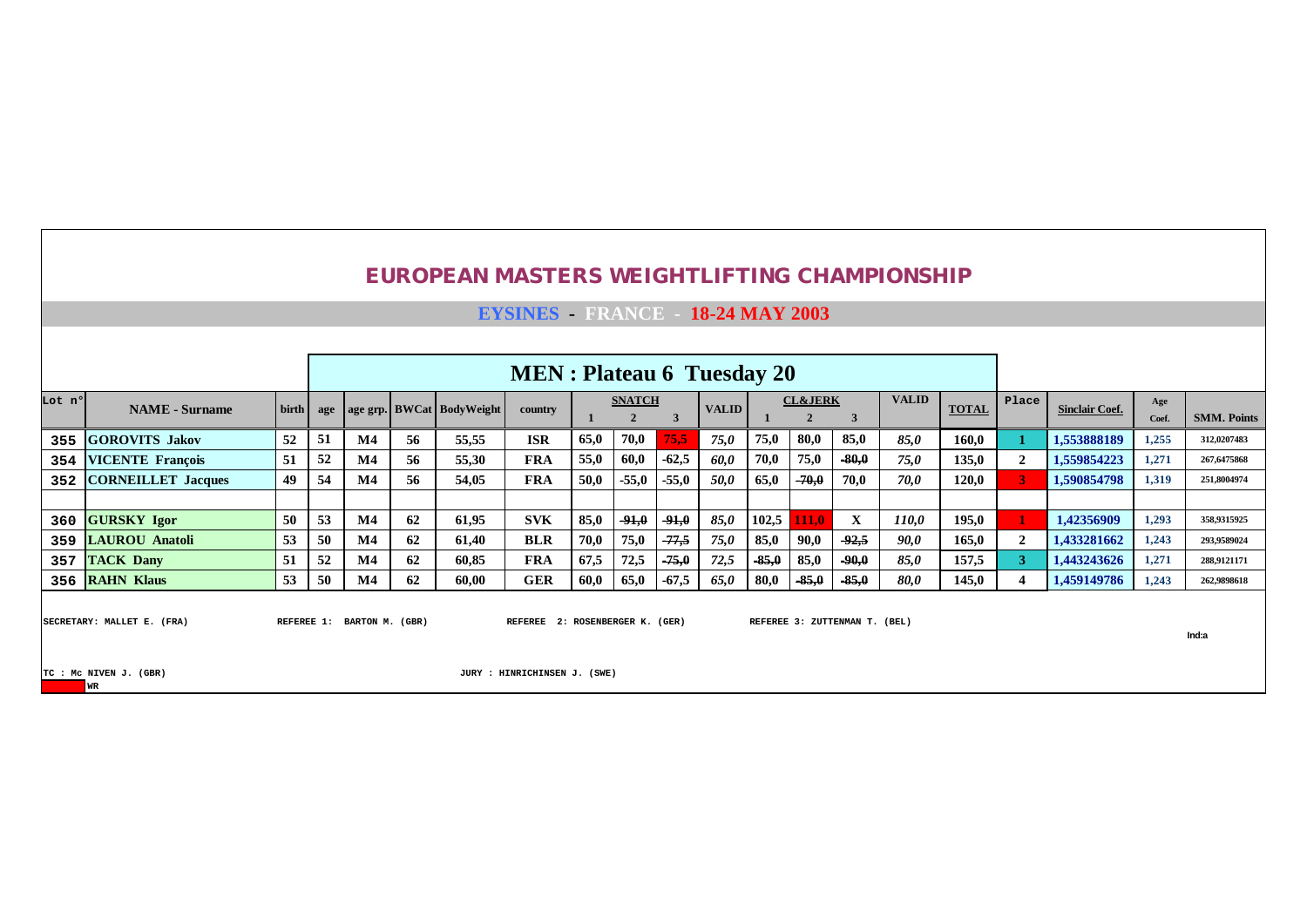**EYSINES - FRANCE - 18-24 MAY 2003**

|        |                            |       |     | <b>MEN</b> : Plateau 7 Tuesday 20 |              |                   |            |         |                                 |         |              |       |                                      |              |              |              |                       |                       |              |                    |
|--------|----------------------------|-------|-----|-----------------------------------|--------------|-------------------|------------|---------|---------------------------------|---------|--------------|-------|--------------------------------------|--------------|--------------|--------------|-----------------------|-----------------------|--------------|--------------------|
| Lot nº | <b>NAME</b> - Surname      | birth | age | age grp.                          | <b>BWCat</b> | <b>BodyWeight</b> | country    |         | <b>SNATCH</b><br>$\overline{2}$ | 3       | <b>VALID</b> |       | <b>CL&amp;JERK</b><br>$\overline{2}$ | $\mathbf{3}$ | <b>VALID</b> | <b>TOTAL</b> | Place                 | <b>Sinclair Coef.</b> | Age<br>Coef. | <b>SMM. Points</b> |
| 373    | <b>GREINER Jürgen</b>      | 51    | 52  | $\mathbf{M}4$                     | 69           | 68.60             | <b>GER</b> | 90,0    | 95,0                            | -98,5   | 95,0         | 112,5 | #####                                | $-120,5$     | 112.5        | 207,5        |                       | 1.32317042            | 1,271        | 348,9630427        |
| 361    | <b>ATTERIDGE Patrick</b>   | 52    | 51  | M <sub>4</sub>                    | 69           | 68.30             | <b>GBR</b> | 77,5    | 82,5                            | 82,5    | 82,5         | 105,0 | 110,0                                | $-115,0$     | 110.0        | 192,5        | $\mathbf{2}$          | 1.327105151           | 1,255        | 320,6120157        |
| 369    | <b>MIETTE Jean-Noël</b>    | 51    | 52  | M <sub>4</sub>                    | 69           | 68.50             | <b>FRA</b> | 82,5    | $-85.0$                         | 85,0    | 85,0         | 102,5 | 107,5                                | $+10,0$      | 107.5        | 192,5        |                       | 1.324476482           | 1,271        | 324,0563496        |
| 371    | WUNDERLICH Jürgen          | 51    | 52  | M <sub>4</sub>                    | 69           | 67.80             | <b>GER</b> | 80,0    | $-85,0$                         | 85,0    | 85,0         | 100,0 | 105,0                                | $-107,5$     | 105.0        | 190.0        | $\boldsymbol{\Delta}$ | 1.33377473            | 1,271        | 322,0932595        |
| 367    | <b>ARNAULT Jean-Yves</b>   | 49    | 54  | M <sub>4</sub>                    | 69           | 68.65             | <b>FRA</b> | 77,5    | 82,5                            | $-85,0$ | 82,5         | 95.0  | #####                                | 100.0        | 100.0        | 182.5        |                       | 1.322519444           | 1,319        | 318,3535742        |
| 365    | <b>SLANY Josef</b>         | 50    | 53  | M <sub>4</sub>                    | 69           | 68.80             | <b>GER</b> | 70.0    | 75,0                            | 77,5    | 77,5         | 100.0 | #####                                | $-105,0$     | 100.0        | 177,5        | 6                     | 1.320574694           | 1,293        | 303,0817965        |
| 368    | <b>COZERET</b> Jean-Claude | 49    | 54  | $\mathbf{M}4$                     | 69           | 68.50             | <b>FRA</b> | 75.0    | 80.0                            | -80.0   | 75,0         | 95,0  | #####                                | 100.0        | 100.0        | 175.0        |                       | 1.324476482           | 1,319        | 305,7222839        |
| 363    | <b>KITTENBERGER Anton</b>  | 49    | 54  | $\mathbf{M}4$                     | 69           | 67,50             | <b>AUT</b> | 75,0    | 80,0                            | 80,0    | 75,0         | 92,5  | 97.5                                 | $-102,5$     | 97,5         | 172.5        |                       | 1.337844829           | 1,319        | 304.3964894        |
| 364    | <b>ROY Jean-Marc</b>       | 53    | 50  | M <sub>4</sub>                    | 69           | 68.40             | <b>FRA</b> | 67.5    | $-72,5$                         | $-75,0$ | 67,5         | 87,5  | 92,5                                 | $-97.5$      | 92,5         | 160.0        | $\boldsymbol{Q}$      | 1.325788049           | 1,243        | 263,6727272        |
| 362    | <b>PERLITZ Bernd</b>       | 52    | 51  | $\mathbf{M}4$                     | 69           | 68.30             | <b>GER</b> | 55,0    | 60,0                            | 60,0    | 60,0         | 75,0  | 80.0                                 | $-82,5$      | 80.0         | 140.0        | 10                    | 1.327105151           | 1,255        | 233,1723751        |
| 366    | <b>Mc CONVILLE Stuart</b>  | 50    | 53  | $\mathbf{M}4$                     | 69           | 68.60             | <b>GBR</b> | 70,0    | $-75,0$                         | $-75.0$ | 0,0          | X     | X                                    | X            | 0,0          | 0.0          |                       | 1.32317042            | 1,293        | $\overline{0}$     |
| 370    | <b>KOPER Zbigniew</b>      | 53    | 50  | $\mathbf{M}4$                     | 69           | 68.40             | <b>POL</b> | $-75,0$ | $-75,0$                         | $-75,0$ | 0.0          | X     | X                                    | X            | 0.0          | 0.0          |                       | 1,325788049           | 1,243        | $\mathbf{0}$       |
|        |                            |       |     |                                   |              |                   |            |         |                                 |         |              |       |                                      |              |              |              |                       |                       |              |                    |
| 380    | <b>SUVAR Salih</b>         | 49    | 54  | $\mathbf{M}4$                     | 77           | 76.15             | <b>TUR</b> | #####   | 100.0                           | #####   | 100.0        | 115,0 | 120.0                                | $-122.5$     | 120.0        | 220.0        |                       | 1.238526189           | 1.319        | 359,3955294        |
| 381    | <b>MOURACHOV Guennadi</b>  | 50    | 53  | $\mathbf{M}4$                     | 77           | 76.80             | <b>RUS</b> | 97,5    | 97,5                            | #####   | 97,5         | 115,0 | #####                                | 122,5        | 115.0        | 212.5        | $\mathbf{2}$          | 1.232360984           | 1,293        | 338,6065848        |
| 379    | <b>SANT Maurizio</b>       | 52    | 51  | M <sub>4</sub>                    | 77           | 76.20             | <b>SWE</b> | 90,0    | 95,0                            | 95,0    | 90,0         | 110,0 | #####                                | 117,5        | 117.5        | 207,5        |                       | 1.238046382           | 1,255        | 322,4027535        |
| 378    | <b>ORSAG Frantisek</b>     | 53    | 50  | $\mathbf{M}4$                     | 77           | 76.50             | <b>CZE</b> | 85,0    | 90,0                            | 92,5    | 90,0         | 112,5 | 117,5                                | $-120,0$     | 117.5        | 207,5        | $\boldsymbol{4}$      | 1.235187095           | 1,243        | 318,5825435        |
| 377    | <b>EPOV Volodymyr</b>      | 51    | 52  | M <sub>4</sub>                    | 77           | 77.00             | <b>UKR</b> | 82,5    | 82,5                            | 87,5    | 82,5         | ##### | 107,5                                | $-112,5$     | 107.5        | 190,0        | 5                     | 1.230495111           | 1,271        | 297.1522644        |
| 376    | <b>CALLE Francois</b>      | 51    | 52  | M <sub>4</sub>                    | 77           | 72,60             | <b>FRA</b> | 80,0    | $-85,0$                         | $-85,0$ | 80,0         | 90,0  | 95,0                                 | 100,0        | 100.0        | 180.0        | 6                     | 1,275127104           | 1,271        | 291,7235788        |
| 374    | <b>MIGNARD</b> Jean-Claude | 49    | 54  | M <sub>4</sub>                    | 77           | 74,50             | <b>FRA</b> | 67,5    | $-72,5$                         | 72,5    | 72,5         | 77,5  | 82,5                                 | 85,0         | 82.5         | 155,0        |                       | 1,254899011           | 1,319        | 256,5578284        |

SECRETARY: BELMAS J.P. (FRA) **REFEREE 1: MC NIVEN (GBR)** REFEREE 2: HUBER A. (AUT) REFEREE 3: RIEDER F. (SUI)

**Ind:a**

**T.C : KUHN H. (GER) JURY : GALIATSATOS N. (GRE)**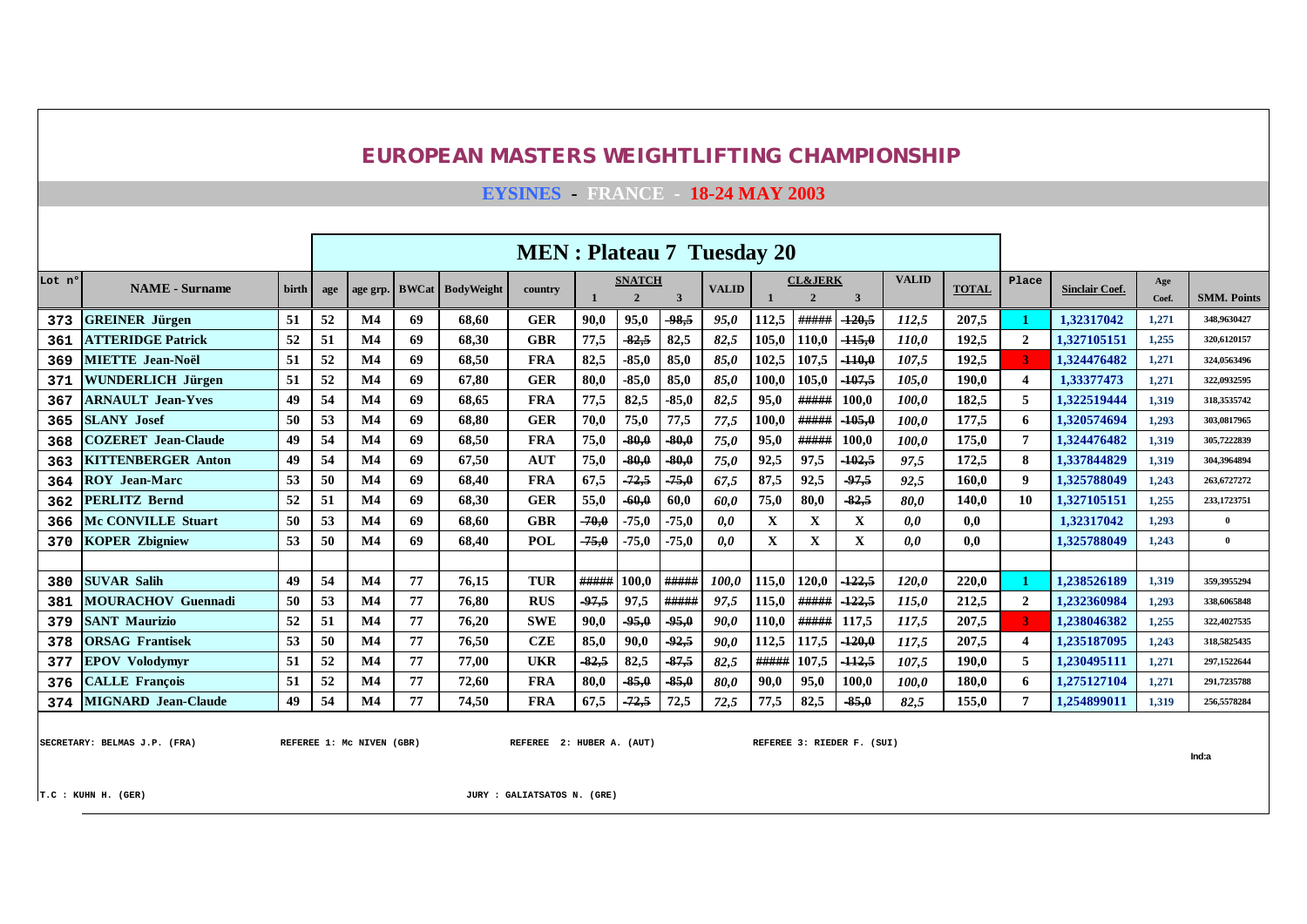|        |                                                                                                                                                                                                                                                       |                                                                                                                                                                                                                |    |                      |       | <b>EUROPEAN MASTERS WEIGHTLIFTING CHAMPIONSHIP</b> |                                     |         |         |          |                                        |             |          |          |              |       |                         |             |       |                    |
|--------|-------------------------------------------------------------------------------------------------------------------------------------------------------------------------------------------------------------------------------------------------------|----------------------------------------------------------------------------------------------------------------------------------------------------------------------------------------------------------------|----|----------------------|-------|----------------------------------------------------|-------------------------------------|---------|---------|----------|----------------------------------------|-------------|----------|----------|--------------|-------|-------------------------|-------------|-------|--------------------|
|        |                                                                                                                                                                                                                                                       |                                                                                                                                                                                                                |    |                      |       |                                                    |                                     |         |         |          | <b>EYSINES - FRANCE 18-24 MAY 2003</b> |             |          |          |              |       |                         |             |       |                    |
|        |                                                                                                                                                                                                                                                       |                                                                                                                                                                                                                |    |                      |       |                                                    |                                     |         |         |          |                                        |             |          |          |              |       |                         |             |       |                    |
|        | <b>MEN</b> : Plateau 1 Wednesday 21<br><b>VALID</b><br><b>CL&amp;JERK</b><br><b>SNATCH</b><br>Place<br>Age<br><b>NAME</b> - Surname<br><b>birth</b><br><b>VALID</b><br><b>TOTAL</b><br><b>Sinclair Coef.</b><br>age grpBWCatBodyWeight country<br>age |                                                                                                                                                                                                                |    |                      |       |                                                    |                                     |         |         |          |                                        |             |          |          |              |       |                         |             |       |                    |
| Lot n° |                                                                                                                                                                                                                                                       | $\overline{3}$<br>$\overline{2}$<br>$\overline{2}$<br>3<br>85<br>100,0<br>$-105,0$<br>120,0<br>130,0<br>$-135,0$<br>53<br>50<br><b>GER</b><br>$-105,0$<br>84,50<br>100,0<br>M4<br><b>130,0</b><br><b>230,0</b> |    |                      |       |                                                    |                                     |         |         |          |                                        |             |          |          |              |       |                         |             | Coef. | <b>SMM. Points</b> |
|        |                                                                                                                                                                                                                                                       |                                                                                                                                                                                                                |    |                      |       |                                                    |                                     |         |         |          |                                        |             |          |          |              |       |                         |             |       |                    |
| 391    | <b>SIMON Peter</b>                                                                                                                                                                                                                                    |                                                                                                                                                                                                                |    |                      |       |                                                    |                                     |         |         |          |                                        |             |          |          |              |       | 1                       | 1,16986261  | 1,243 | 334,4520217        |
| 395    | <b>SMOLIK Jiri</b>                                                                                                                                                                                                                                    | 51                                                                                                                                                                                                             | 52 | $\mathbf{M}4$        | 85    | 85,00                                              | <b>CZE</b>                          | 100,0   | 105,0   | $-110,0$ | 105,0                                  | 125,0       | $-130,0$ | $-130,0$ | 125,0        | 230,0 | $\boldsymbol{2}$        | 1,166393639 | 1,271 | 340.9718525        |
| 394    | <b>DEBRECZENI Sandor 51</b>                                                                                                                                                                                                                           |                                                                                                                                                                                                                | 52 | $\mathbf{M}4$        | 85    | 85,00                                              | <b>HUN</b>                          | 85,0    | $-90.0$ | 90,0     | 90,0                                   | 105,0       | 110,0    | 115,0    | <i>115,0</i> | 205,0 | 3                       | 1,166393639 | 1,271 | 303,9096947        |
| 386    | <b>HÖGBERG</b> Lars                                                                                                                                                                                                                                   | 49                                                                                                                                                                                                             | 54 | $\bf M4$             | 85    | 85,00                                              | <b>SWE</b>                          | 75,0    | 80,0    | $-85,0$  | 80,0                                   | 100,0       | 105,0    | $-110,0$ | 105,0        | 185.0 | $\overline{\mathbf{4}}$ | 1,166393639 | 1,319 | 284.6175439        |
| 375    | HÖGBERG Jan                                                                                                                                                                                                                                           | 49                                                                                                                                                                                                             | 54 | $\mathbf{M}4$        | 85    | 81,50                                              | <b>SWE</b>                          | $-70,0$ | $-70,0$ | 70.0     | 70,0                                   | 95,0        | 100,0    | $-105,0$ | <i>100,0</i> | 170,0 | 5                       | 1,192082304 | 1,319 | 267,300615         |
| 384    | <b>ODDY</b> Peter                                                                                                                                                                                                                                     | 49                                                                                                                                                                                                             | 54 | $\mathbf{M}4$        | 85    | 84,75                                              | <b>GBR</b>                          | 65,0    | $-70,0$ | 70,0     | 70,0                                   | 90,0        | $-95,0$  | 95,0     | 95,0         | 165,0 | 6                       | 1,168120136 | 1,319 | 254,2238257        |
|        | SECRETARY: MALLET E. (FRA)<br>TC: BINKOWSKI (POL)                                                                                                                                                                                                     |                                                                                                                                                                                                                |    | REFEREE 1: RIEDER F. | (SUI) | JURY                                               | HUBER R. (AUT)<br>: ZUTTERMAN (BEL) |         |         |          |                                        | MORAN (GBR) |          |          |              |       |                         |             |       | Ind:a              |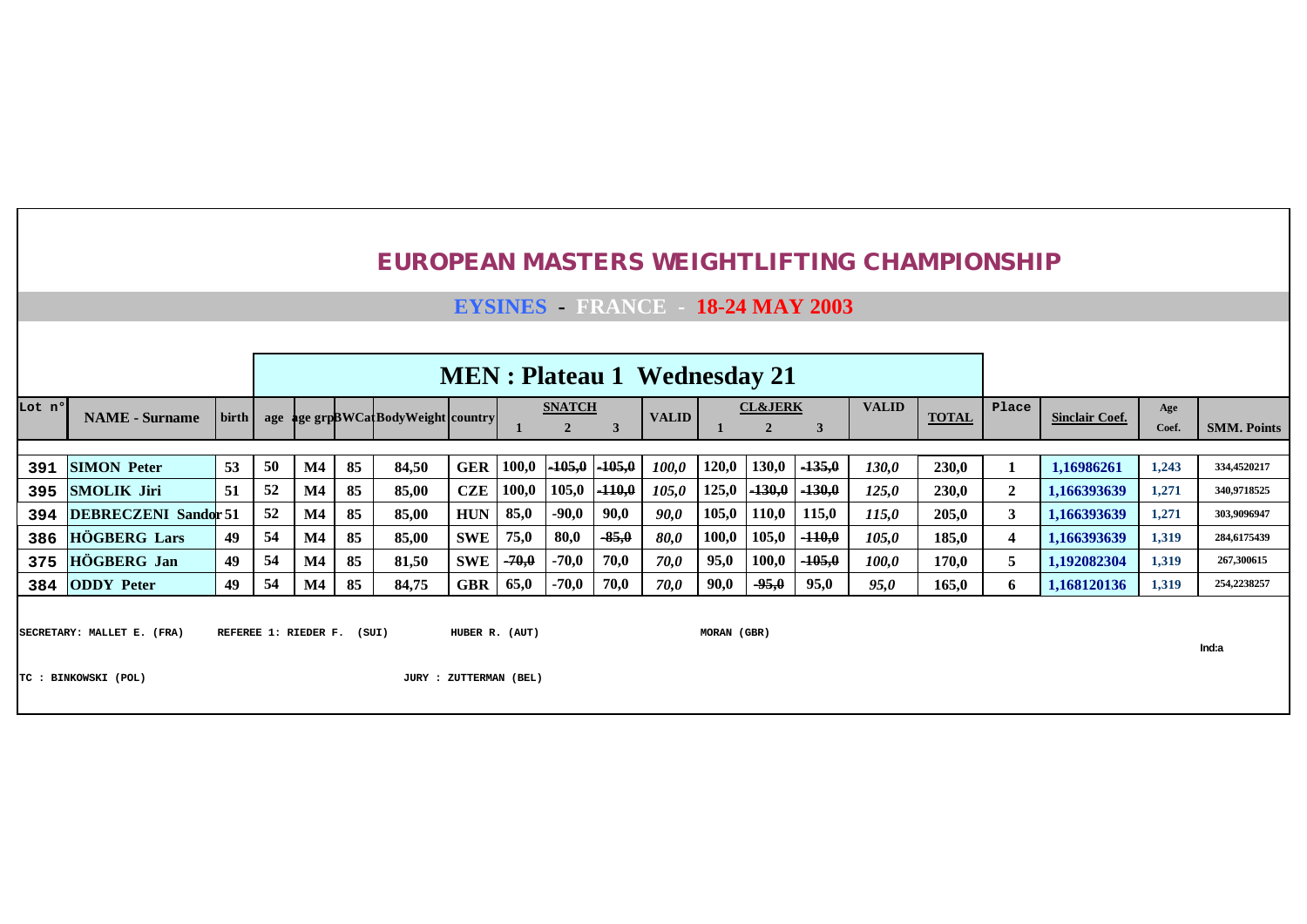|        |                             | <b>EYSINES</b> FRANCE -<br>18-24 MAY 2003                                                                                                                                               |     |               |    |       |            |       |                |          |              |       |          |          |       |              |                |                       |              |                    |
|--------|-----------------------------|-----------------------------------------------------------------------------------------------------------------------------------------------------------------------------------------|-----|---------------|----|-------|------------|-------|----------------|----------|--------------|-------|----------|----------|-------|--------------|----------------|-----------------------|--------------|--------------------|
|        |                             |                                                                                                                                                                                         |     |               |    |       |            |       |                |          |              |       |          |          |       |              |                |                       |              |                    |
|        |                             |                                                                                                                                                                                         |     |               |    |       |            |       |                |          |              |       |          |          |       |              |                |                       |              |                    |
| Lot nº | <b>NAME</b> - Surname       | <b>MEN</b> : Plateau 2 Wednesday 21<br><b>VALID</b><br><b>CL&amp;JERK</b><br><b>SNATCH</b><br>birth  <br><b>VALID</b><br>age   age grp.   BWCat   BodyWeight<br>country<br>$\mathbf{2}$ |     |               |    |       |            |       |                |          |              |       |          |          |       |              | Place          | <b>Sinclair Coef.</b> | Age<br>Coef. | <b>SMM. Points</b> |
| 408    | <b>RUDZINSKI Tadeusz</b>    | 51                                                                                                                                                                                      | 52  | $\mathbf{M}4$ | 94 | 89,25 | <b>GER</b> | 105,0 | $-110,0$       | $-110,0$ | 105,0        | 130,0 | 140,0    | 145,0    | 145,0 | 250,0        |                | 1,139335564           | 1,271        | 362,0238753        |
|        | 406 KLEINSCHMIDT Gerd 52    |                                                                                                                                                                                         | 51  | $\mathbf{M}4$ | 94 | 92,20 | <b>GER</b> | 100,0 | $-105,0$ 105,0 |          | 105.0        | 120,0 | $-125,0$ | 125,0    | 125,0 | 230,0        | $\overline{2}$ | 1.122860352           | 1,255        | 324,1136405        |
|        | 405 SANKOV Vladimir         | 53                                                                                                                                                                                      | 50  | $\mathbf{M}4$ | 94 | 92,60 | <b>RUS</b> | 105,0 | $-110,0$       | $-110,0$ | 105,0        | 120,0 | 125,0    | $-127.5$ | 125,0 | <b>230,0</b> | 3              | 1.120758025           | 1,243        | 320,4135117        |
| 398    | <b>TOUROMCHA Anatoli</b> 52 |                                                                                                                                                                                         | -51 | $\mathbf{M}4$ | 94 | 89.75 | <b>BLR</b> | 92.5  | 97,5           | 100,0    | <i>100.0</i> | 110,0 | 115,0    | $-120,0$ | 115,0 | 215,0        | $\overline{4}$ | 1.136418379           | 1,255        | 306,6340891        |
| 399    | <b>DESPECHE Gérard</b>      | 50                                                                                                                                                                                      | 53  | M4            | 94 | 92,70 | <b>FRA</b> | 80,0  | 85,0           | 90,0     | 90,0         | 110,0 | 115,0    | 120,0    | 120,0 | 210,0        | 5              | 1,120237141           | 1,293        | 304,1779909        |
|        |                             |                                                                                                                                                                                         |     |               |    |       |            |       |                |          |              |       |          |          |       |              |                |                       |              |                    |

SECRETARY: MALLET E. (FRA) REFEREE 1: LICHTENWÖRTHER S. (AUT) REFEREE 2: GLADDING G. (GBR) REFEREE 3: SEDAR J. (SLK)

**Ind:a**

**T.C : OKSANEN (FIN) JURY : HINRICHSEN J. (SWE)**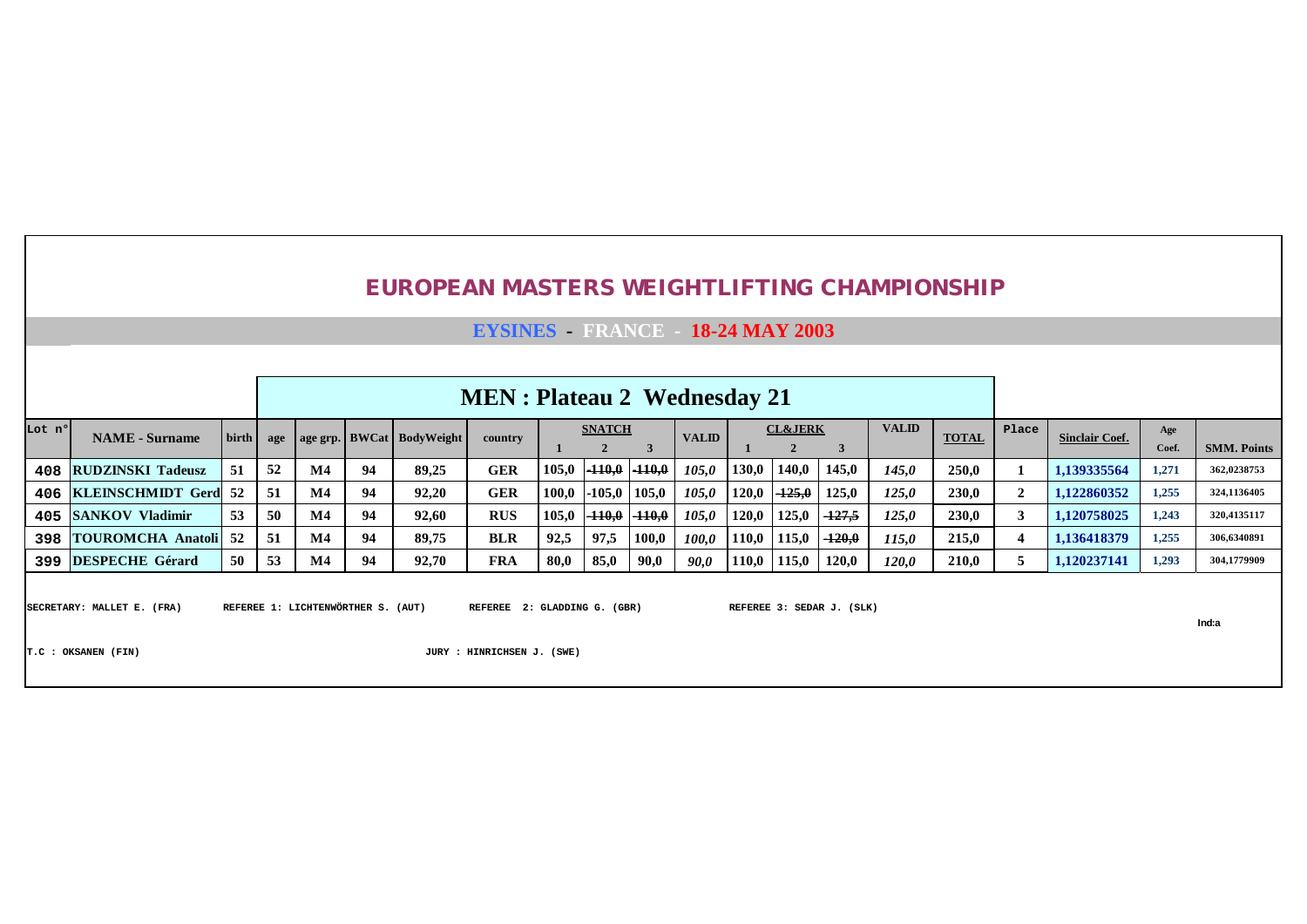|        |                             |              |     |                |        |                                 | <b>MEN</b> : Plateau 3 Wednesday 21 |         |                               |          |              |          |                    |          |              |              |                |                       |              |                    |
|--------|-----------------------------|--------------|-----|----------------|--------|---------------------------------|-------------------------------------|---------|-------------------------------|----------|--------------|----------|--------------------|----------|--------------|--------------|----------------|-----------------------|--------------|--------------------|
| Lot nº | <b>NAME</b> - Surname       | <b>birth</b> | age | age grp.       |        | <b>BWCat BodyWeight country</b> |                                     |         | <b>SNATCH</b><br>$\mathbf{2}$ | 3        | <b>VALID</b> |          | <b>CL&amp;JERK</b> | 3        | <b>VALID</b> | <b>TOTAL</b> | Place          | <b>Sinclair Coef.</b> | Age<br>Coef. | <b>SMM. Points</b> |
| 407    | <b>RYZNAR Franciszek</b>    | 51           | 52  | $\mathbf{M}4$  | 105    | 95,35                           | <b>POL</b>                          | 105,0   | 110,0                         | 112,5    | 112,5        | 132,5    | 137,5              | 140,0    | <b>140,0</b> | 252,5        |                | 1,107092224           | 1,271        | 355,2963397        |
| 404    | <b>QUINTUS Nicolas</b>      | 53           | 50  | M <sub>4</sub> | 105    | 97,40                           | <b>LUX</b>                          | 105,0   | $-110,0$                      | 110,0    | 110,0        | 130,0    | 137,5              | 142,5    | 142,5        | 252,5        | $\overline{2}$ | 1,097744632           | 1,243        | 344,5353857        |
| 403    | <b>KREBS</b> Preben         | 51           | 52  | M <sub>4</sub> | 105    | 99,60                           | <b>DEN</b>                          | 97,5    | 102,5                         | 105,0    | 105,0        | 127,5    | 132,5              | 135,0    | 135,0        | 240,0        | 3              | 1,088446441           | 1,271        | 332,0197023        |
| 417    | <b>KLYCHBAEV Sakhy</b>      | 53           | 50  | M <sub>4</sub> | 105    | 100,30                          | <b>RUS</b>                          | 105,0   | $-110,0$                      | $-110,0$ | 105,0        | $-135,0$ | 135,0              | $-145,0$ | 135,0        | 240,0        | 4              | 1,085638132           | 1,243        | 323,8675674        |
| 402    | <b>RÖTTE Willy</b>          | 50           | 53  | M <sub>4</sub> | 105    | 99,70                           | <b>GER</b>                          | 95,0    | $-100,0$                      | 100,0    | 100,0        | 122,5    | 130,0              | $-135,0$ | 130,0        | 230,0        | 5              | 1.088040932           | 1,293        | 323,5724927        |
| 401    | <b>BELMAS Jean Paul</b>     | 49           | 54  | M <sub>4</sub> | 105    | 96,25                           | <b>FRA</b>                          | 90,0    | $-95,0$                       | $-95,0$  | 90.0         | 125,0    | 130,0              | $-132,5$ | 130,0        | 220,0        | 6              | 1.102903958           | 1,319        | 320,0406706        |
| 400    | <b>LEOPOLD Alfred</b>       | 49           | 54  | M <sub>4</sub> | 105    | 95,40                           | <b>GER</b>                          | 85,0    | 90,0                          | $-95,0$  | 90,0         | 110,0    | $-115,0$           | 115,0    | 115,0        | 205,0        | 7              | 1.106855991           | 1,319        | 299.2883256        |
| 414    | <b>CHAYKIN</b> Evgenii      | 50           | 53  | M <sub>4</sub> | 105    | 97,90                           | <b>RUS</b>                          | $-95,0$ | 95,0                          | $-100,0$ | 95,0         | 105,0    | 110,0              | X        | 110,0        | 205,0        | 8              | 1,095566737           | 1,293        | 290,3963971        |
| 412    | <b>VOGL Ludwig</b>          | 53           | 50  | M <sub>4</sub> | 105    | 102,25                          | <b>GER</b>                          | $-77,5$ | 77,5                          | $-82,5$  | 77,5         | 115,0    | $-120,0$           | 120,0    | 120,0        | 197,5        | 9              | 1,078176604           | 1,243        | 264,68427          |
| 410    | <b>MATEJCZUK Ryszard</b>    | 49           | 54  | M <sub>4</sub> | 105    | 101,75                          | <b>POL</b>                          | 65,0    | 70,0                          | $-72,5$  | 70,0         | 95,0     | 102,5              | $-105,0$ | 102,5        | 172,5        | 10             | 1.080040307           | 1,319        | 245,738871         |
| 409    | <b>JACOUES Patrick</b>      | 52           | 51  | $\mathbf{M}4$  | 105    | 97,65                           | <b>MON</b>                          | 60,0    | 65,0                          | $-70,0$  | 65,0         | 80,0     | $-92,5$            | $-92,5$  | 80,0         | 145,0        | 11             | 1,09665082            | 1,255        | 199,5630329        |
|        |                             |              |     |                |        |                                 |                                     |         |                               |          |              |          |                    |          |              |              |                |                       |              |                    |
| 419    | <b>HINRICHSEN Jan</b>       | 53           | 50  | $\mathbf{M}4$  | $105+$ | 132,75                          | <b>SWE</b>                          | $-95,0$ | 95,0                          | $-100,0$ | 95,0         | 130,0    | 132,5              | X        | 132,5        | 227,5        |                | 1,011664852           | 1,243        | 286,081116         |
| 416    | <b>SARAPATSANOS Nicolas</b> | 52           | 51  | M <sub>4</sub> | $105+$ | 105,80                          | <b>GER</b>                          | 100,0   | $-105.0$                      | $-105,0$ | 100,0        | 120,0    | 125,0              | $-130,0$ | 125,0        | 225,0        | $\overline{2}$ | 1,065868117           | 1,255        | 300,9745094        |
| 418    | <b>LEVAS Marcel</b>         | 49           | 54  | $\mathbf{M}4$  | $105+$ | 128,35                          | <b>FRA</b>                          | $-80,0$ | 80,0                          | $-85,0$  | 80,0         | 105,0    | 110,0              | -115,0   | 110,0        | 190,0        | 3              | 1,016835633           | 1,319        | 254,8291779        |
| 411    | <b>SPIDLIK Anton</b>        | 49           | 54  | $\mathbf{M}4$  | $105+$ | 109,15                          | <b>CZE</b>                          | $-80,0$ | 80,0                          | $-85,0$  | 80,0         | 90,0     | 100,0              | -105,0   | 100,0        | 180,0        |                | 1,055624468           | 1,319        | 250,6263613        |

**EYSINES - FRANCE - 18-24 MAY 2003**

SECRETARY: MALLET E. (FRA) REFEREE 1: MIGNARD J.C (FRA) REFEREE 2: ZUTTERMAN T. (BEL) REFEREE 3: TURNER H. (GBR)

**T.C : MOHAR F. (AUT) FLOOD T. (GBR) JURY : GALIATSATOS N. (GRE)**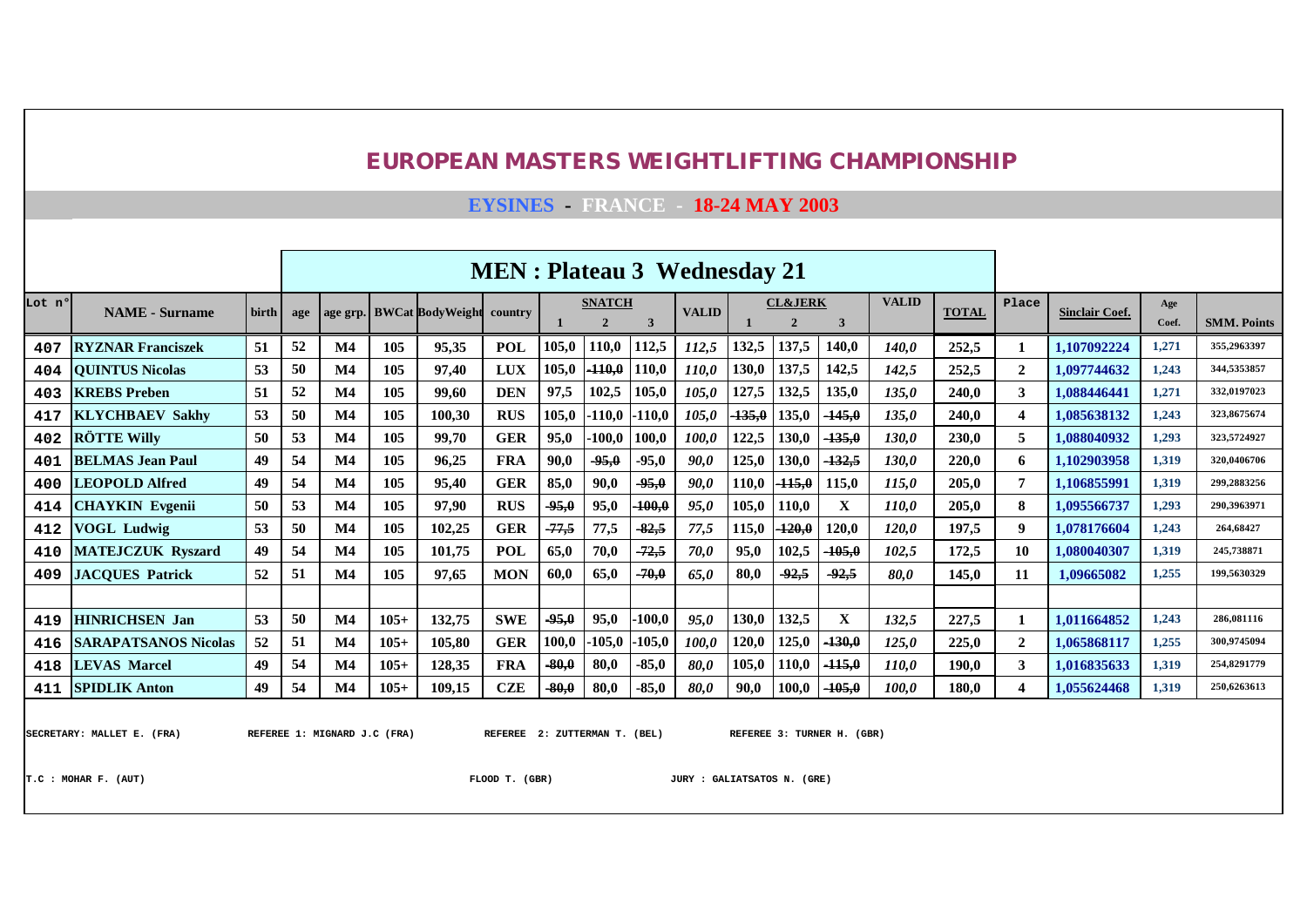**EYSINES - FRANCE - 18-24 MAY 2003**

|        |                           |    |     |                |    |                                                      |            |         |                               |         | <b>MEN</b> : Plateau 2 Tuesday 20 |       |                    |         |              |              |              |                       |              |                    |
|--------|---------------------------|----|-----|----------------|----|------------------------------------------------------|------------|---------|-------------------------------|---------|-----------------------------------|-------|--------------------|---------|--------------|--------------|--------------|-----------------------|--------------|--------------------|
| Lot nº | <b>NAME</b> - Surname     |    |     |                |    | birth   age   age grp  BWCat   Body Weight   country |            |         | <b>SNATCH</b><br>$\mathbf{2}$ |         | <b>VALID</b>                      |       | <b>CL&amp;JERK</b> |         | <b>VALID</b> | <b>TOTAL</b> | Place        | <b>Sinclair Coef.</b> | Age<br>Coef. | <b>SMM. Points</b> |
| 303    | <b>PROHL Karel</b>        | 47 | 56  | M <sub>5</sub> | 62 | 61,55                                                | <b>CZE</b> | 75,0    | 80,0                          | $85 -$  | <b>80.0</b>                       | 95,0  | $-100,0$           | X       | 95,0         | 175,0        |              | 1.430608394           | 1,384        | 346,493353         |
| 301    | <b>KIRRSTETTER Walter</b> | 48 | 55  | M <sub>5</sub> | 62 | 61,55                                                | <b>GER</b> | 67,5    | $72,5-$                       | 72,5    | 67,5                              | 87,5  | $-90,0$            | 90,0    | 90,0         | 157,5        | $\mathbf{2}$ | 1.430608394           | 1,35         | 304,1831097        |
| 297    | <b>KUKOVEROV Vadim</b>    | 47 | 56  | M <sub>5</sub> | 62 | 60,10                                                | <b>RUS</b> | 62,5    | 67,5                          | 70,0    | <i>70,0</i>                       | 82,5  | $85 -$             | 85,0    | 85,0         | 155,0        | 3            | 1.45724544            | 1,384        | 312,6082918        |
| 304    | <b>PETIT Daniel</b>       | 47 | 56  | M <sub>5</sub> | 62 | 61,00                                                | <b>FRA</b> | $-55,0$ | 55,0                          | 60,0    | 60,0                              | 80,0  | 82,5               | $87,5-$ | 82,5         | 142,5        | 4            | 1,440501515           | 1,384        | 284,0957089        |
| 298    | <b>HENRIKSSON Jan-Ove</b> | 45 | -58 | $\mathbf{M5}$  | 62 | 62,00                                                | <b>SWE</b> | 50,0    | 57,5                          | $-62,5$ | 57,5                              | 65,0  | $70-$              | 70,0    | 70,0         | 127,5        | 5            | 1,422698212           | 1,449        | 262,8399378        |
| 300    | <b>SZUMNIAK Edward</b>    | 46 | 57  | M <sub>5</sub> | 62 | 61,65                                                | <b>POL</b> | 62,5    | $-67,5$                       | $-67,5$ | 62,5                              | $80-$ | $80-$              | $80-$   | 0,0          | 62,5         | 6            | 1,428836437           | 1,417        | 126,5413269        |
|        |                           |    |     |                |    |                                                      |            |         |                               |         |                                   |       |                    |         |              |              |              |                       |              |                    |
| 307    | <b>BORKIEWICZ Andrzej</b> | 46 | 57  | M <sub>5</sub> | 69 | 68,35                                                | <b>POL</b> | 77,5    | 82,5                          | 85,0    | 85,0                              | 90,0  | $-95,0$            | $-95,0$ | 90,0         | 175,0        |              | 1,326445907           | 1,417        | 328,9254237        |
| 305    | <b>KREISSER</b> Johann    | 47 | 56  | $\mathbf{M5}$  | 69 | 67,05                                                | <b>AUT</b> | 67,5    | 72,5                          | 75,0    | 75,0                              | 82,5  | 87,5               | 95,0    | 95,0         | 170.0        | $\mathbf{2}$ | 1,344048293           | 1,384        | 316,2276823        |
| 309    | <b>JNGOLD Marcel</b>      | 47 | 56  | M <sub>5</sub> | 69 | 68,55                                                | SWI        | 60,0    | 65,0                          | 70,0    | 70,0                              | 80,0  | 87,5               | 92,5    | 92,5         | 162,5        | 3            | 1,323822764           | 1,384        | 297,7277397        |
|        |                           |    |     |                |    |                                                      |            |         |                               |         |                                   |       |                    |         |              |              |              |                       |              |                    |

SECRETARY: MALLET E. (FRA) REFEREE 1: KHUN H. (GER) REFEREE 2: GALIATSATOS N. (GRE) REFEREE 3: FERGUSON J. (GBR)

**Ind:a**

**TC : BARTON M. (GBR) JURY : ROSENBERGER K. (GER)**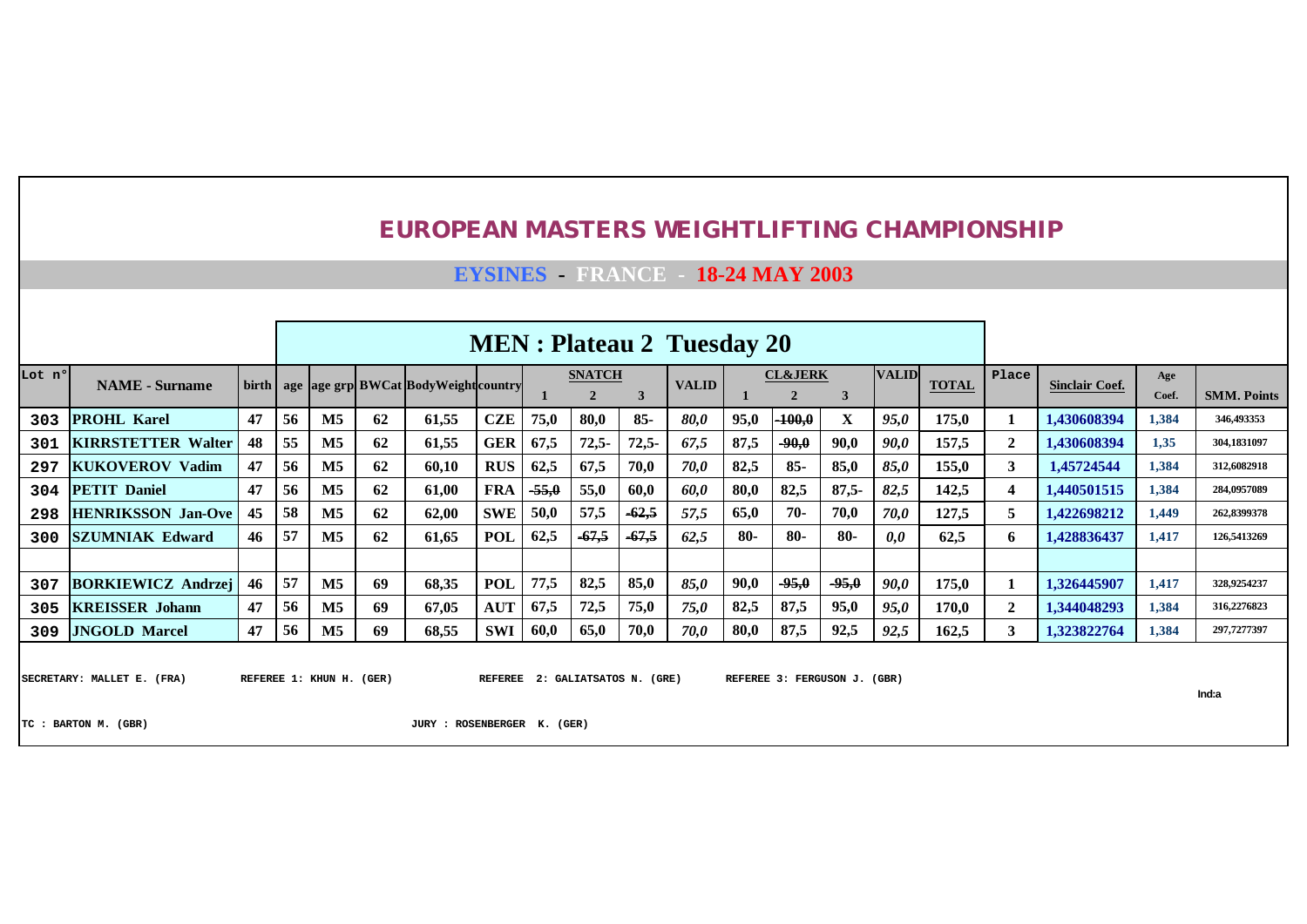|        |                            |    |    |                |    |                                                  |            |         |                                 |         | <b>MEN</b> : Plateau 3 Tuesday 20 |          |                                    |                   |              |              |                  |                       |              |                    |
|--------|----------------------------|----|----|----------------|----|--------------------------------------------------|------------|---------|---------------------------------|---------|-----------------------------------|----------|------------------------------------|-------------------|--------------|--------------|------------------|-----------------------|--------------|--------------------|
| Lot nº | <b>NAME</b> - Surname      |    |    |                |    | birth   age   age grp. BWCat Body Weight country |            |         | <b>SNATCH</b><br>$\overline{2}$ | 3       | <b>VALID</b>                      |          | <b>CL&amp;JERK</b><br>$\mathbf{2}$ | 3                 | <b>VALID</b> | <b>TOTAL</b> | Place            | <b>Sinclair Coef.</b> | Age<br>Coef. | <b>SMM. Points</b> |
| 315    | <b>HALGAND Bernard</b>     | 47 | 56 | $\mathbf{M5}$  | 77 | 73.65                                            | <b>FRA</b> | $-85,0$ | 85,0                            | $87,5-$ | 85,0                              | 102,5    | 107,5                              | 110.0             | 110.0        | 195.0        | -1               | 1.263759085           | 1,384        | 341,0633017        |
| 313    | <b>MARTHELY Maurice</b>    | 46 | 57 | <b>M5</b>      | 77 | 75.65                                            | <b>FRA</b> | 80,0    | 82,5                            | $-85,0$ | 82,5                              | 95,0     | 100,0                              | 102,5             | 102.5        | 185.0        | $\mathbf{2}$     | 1.24337615            | 1.417        | 325,9448409        |
| 317    | <b>KOSSMAN Reinhart</b>    | 48 | 55 | $\mathbf{M5}$  | 77 | 76,75                                            | <b>GER</b> | 80.0    | $-85.0$                         | $85 -$  | 80,0                              | 105,0    | $-110,0$                           | $-110,0$          | 105.0        | 185.0        | 3                | 1.232829718           | 1,782        | 406.4269733        |
| 314    | <b>ROSENGART Siegfried</b> | 44 | 59 | M <sub>5</sub> | 77 | 72,95                                            | <b>GER</b> | 80,0    | $-85,0$                         | $-85,0$ | 80,0                              | 95,0     | 100,0                              | $-105,0$          | 100.0        | 180.0        | $\boldsymbol{4}$ | 1.271284454           | 1.48         | 338,6701784        |
| 311    | <b>HOVLID Arne</b>         | 47 | 56 | M <sub>5</sub> | 77 | 76,40                                            | <b>SWE</b> | $-72,5$ | 72,5                            | $-77,5$ | 72,5                              | 95,0     | $-100,0$                           | 100,0             | 100.0        | 172.5        | 5                | 1.236136481           | 1,384        | 295,1152236        |
| 310    | <b>DUPREZ Alain</b>        | 47 | 56 | M <sub>5</sub> | 77 | 75,35                                            | <b>FRA</b> | 60,0    | $-62,5$                         | $-62,5$ | 60.0                              | 80,0     | $-82,5$                            | $-82,5$           | 80.0         | 140.0        | 6                | 1.246332034           | 1.384        | 241.489295         |
| 316    | <b>POKHYLA Boris</b>       | 48 | 55 | <b>M5</b>      | 77 | 75,50                                            | <b>UKR</b> | 90.0    | $95 -$                          | $95 -$  | <b>90.0</b>                       | $-110.0$ | X                                  | X                 | 0.0          | 0.0          |                  | 1.244849744           | 1.35         | $\overline{0}$     |
|        |                            |    |    |                |    |                                                  |            |         |                                 |         |                                   |          |                                    |                   |              |              |                  |                       |              |                    |
| 327    | <b>HEISTERKAMP Jürgen</b>  | 46 | 57 | $\mathbf{M5}$  | 85 | 84,10                                            | <b>GER</b> | 85,0    | 90.0                            | $95 -$  | 90,0                              | 112,5    | 117,5                              | 120,0             | 120.0        | 210.0        | 1                | 1,172684226           | 1,417        | 348.9556451        |
| 325    | <b>KOZLOWSKI Stanislaw</b> | 47 | 56 | M <sub>5</sub> | 85 | 83,05                                            | <b>POL</b> | 85,0    | 90,0                            | $95 -$  | 90,0                              | 110,0    | 115,0                              | $-120,0$          | 115,0        | 205,0        | 2                | 1.180292831           | 1,384        | 334,8726821        |
| 328    | <b>STURM Gerhart</b>       | 47 | 56 | M <sub>5</sub> | 85 | 84.90                                            | <b>GER</b> | 82,5    | $87.5 -$                        | $87,5-$ | 82,5                              | 115,0    | $-120,0$                           | 120.0             | 120.0        | 202.5        | 3                | 1.167082331           | 1,384        | 327.0864941        |
| 318    | <b>MAKOWSKI Zbigniew</b>   | 47 | 56 | M <sub>5</sub> | 85 | 79.50                                            | <b>POL</b> | 85,0    | $90-$                           | $90-$   | 85.0                              | 110,0    | 115,0                              | $-117,5$          | 115.0        | 200.0        | $\boldsymbol{4}$ | 1.208345037           | 1,384        | 334,4699062        |
| 323    | <b>KANIUSHYK Mikalai</b>   | 45 | 58 | M <sub>5</sub> | 85 | 83,90                                            | <b>BLR</b> | 77,5    | 82,5                            | $-85,0$ | 82,5                              | 102,5    | 107,5                              | $-112,5$          | 107,5        | 190.0        | 5                | 1.174110754           | 1,449        | 323.2444316        |
| 324    | <b>BAECHLER Claude</b>     | 47 | 56 | M <sub>5</sub> | 85 | 83,35                                            | <b>FRA</b> | 75,0    | $-80,0$                         | 80,0    | <b>80.0</b>                       | 107,5    | $-112,5$                           | <sup>-112,5</sup> | 107.5        | 187.5        | 6                | 1.178088624           | 1,384        | 305,713998         |
| 326    | <b>BACHA Gilles</b>        | 48 | 55 | M <sub>5</sub> | 85 | 83,45                                            | <b>FRA</b> | 85,0    | $90-$                           | $90-$   | 85,0                              | 102,5    | $-107,5$                           | $-107,5$          | 102.5        | 187,5        | 7                | 1.177359329           | 1,35         | 298,01908          |
| 322    | <b>BIGOT François</b>      | 47 | 56 | M <sub>5</sub> | 85 | 79,85                                            | <b>FRA</b> | 75,0    | 80,0                            | 82,5    | 82,5                              | 92,5     | 97,5                               | 100,0             | 100,0        | 182,5        | 8                | 1,205409526           | 1,384        | 304.4623382        |
|        |                            |    |    |                |    |                                                  |            |         |                                 |         |                                   |          |                                    |                   |              |              |                  |                       |              |                    |

**EYSINES - FRANCE - 18-24 MAY 2003**

SECRETARY: MALLET E. REFEREE 1: JOHAN H. (GER) REFEREE 2: MC NIVEN (GBR) REFEREE 3: BINKOWSKI F. (POL)

**Ind:a**

**TC : CHARLES C. (GBR) JURY :**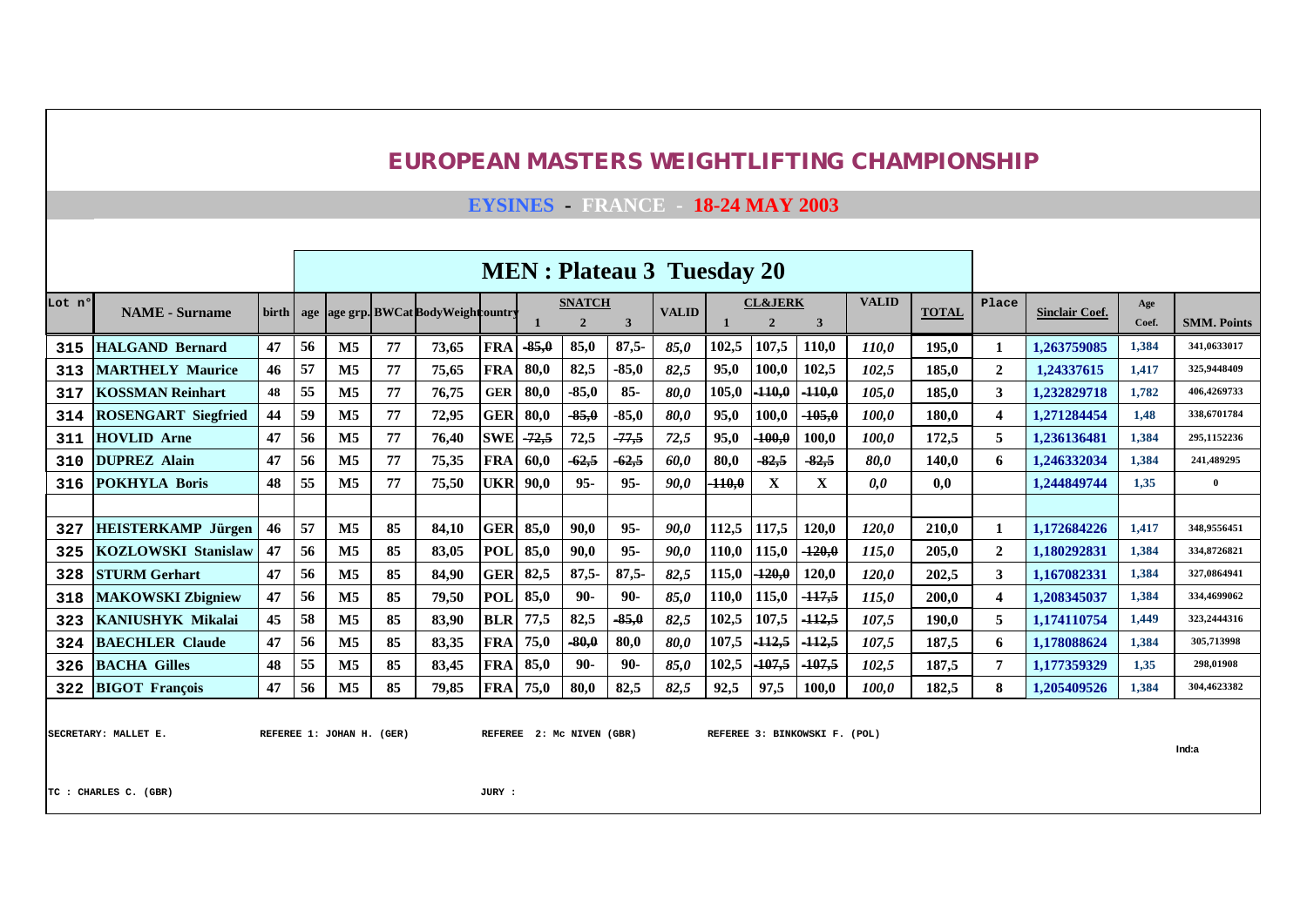|        |                                                                                                                                                                                                                                                                                                                          |    |    |               |    |       | <b>MEN</b> : Plateau 4 Tuesday 20 |      |      |      |      |       |       |              |       |                       |              |                    |       |             |
|--------|--------------------------------------------------------------------------------------------------------------------------------------------------------------------------------------------------------------------------------------------------------------------------------------------------------------------------|----|----|---------------|----|-------|-----------------------------------|------|------|------|------|-------|-------|--------------|-------|-----------------------|--------------|--------------------|-------|-------------|
| Lot nº | <b>VALID</b><br><b>CL&amp;JERK</b><br><b>SNATCH</b><br>  birth   age   age grp.   BWCat   BodyWeight  <br><b>VALID</b><br><b>NAME</b> - Surname<br>country<br>3<br>$-122,5$<br>X<br>56<br>$\mathbf{M5}$<br><b>SWE</b><br>122,5<br>142,5<br>152,5<br>93,50<br>122,5<br><b>JAKOBSSON Stefan 47</b><br>115,0<br>152,5<br>94 |    |    |               |    |       |                                   |      |      |      |      |       |       | <b>TOTAL</b> | Place | <b>Sinclair Coef.</b> | Age<br>Coef. | <b>SMM. Points</b> |       |             |
| 341    |                                                                                                                                                                                                                                                                                                                          |    |    |               |    |       |                                   |      |      |      |      |       |       |              |       | 275,0                 |              | 1,116136625        | 1,384 | 424,8015995 |
| 336    | <b>GRAF</b> Josef                                                                                                                                                                                                                                                                                                        | 46 | 57 | $\mathbf{M}5$ | 94 | 92,70 | <b>GER</b>                        | 80,0 | 85,0 | 87,5 | 87,5 | 107,5 | 112,5 | 115,0        | 115.0 | 202,5                 |              | 1,120237141        | 1,417 | 321,4436458 |
| 330    |                                                                                                                                                                                                                                                                                                                          | 45 | 58 | $\mathbf{M5}$ | 94 | 90,85 | <b>FRA</b>                        | 55,0 | 60,0 | 65,0 | 65,0 | 75,0  | 80,0  | 85,0         | 85,0  | 150,0                 |              | 1,130182953        | 1,449 | 245,6452648 |
|        | <b>VERRIER Roland</b><br>SECRETARY: MALLET E. (FRA)<br>REFEREE 1: RADOUS P. (CZE)<br>REFEREE 2: KERR J. (GBR)<br>REFEREE 3: OKSANEN (FIN)                                                                                                                                                                                |    |    |               |    |       |                                   |      |      |      |      |       |       |              |       | Ind:a                 |              |                    |       |             |
|        | TC : SMITH S. (GBR)<br>JURY : SCHALL G. (GER)<br><b>WR</b>                                                                                                                                                                                                                                                               |    |    |               |    |       |                                   |      |      |      |      |       |       |              |       |                       |              |                    |       |             |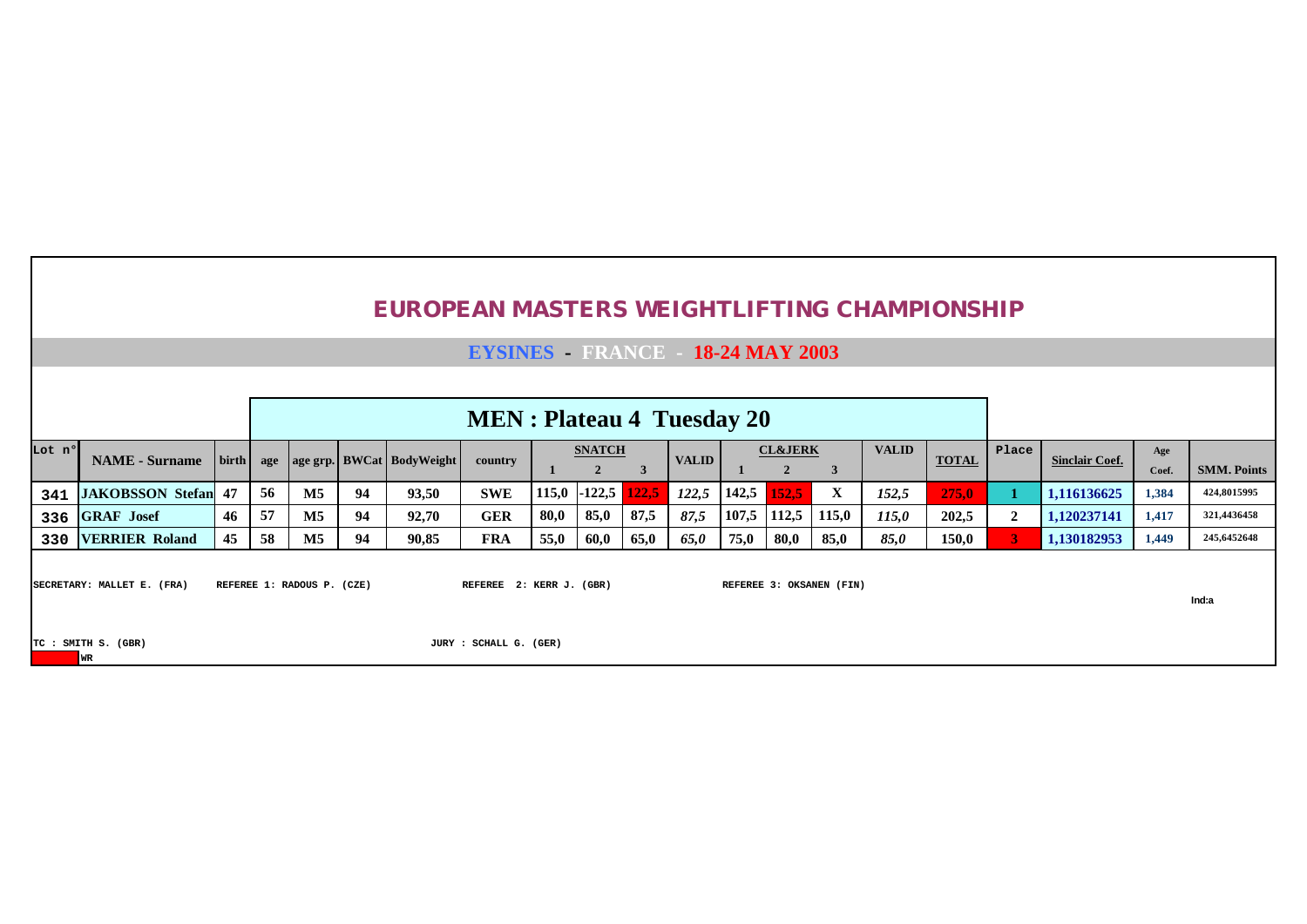|        |                                                           |                                                                                                                                                  |     |                                                                                                              |        | <b>EUROPEAN MASTERS WEIGHTLIFTING CHAMPIONSHIP</b> |                                                 |         |               |              |              |       |                                      |                          |              |              |                       |                       |              |                    |
|--------|-----------------------------------------------------------|--------------------------------------------------------------------------------------------------------------------------------------------------|-----|--------------------------------------------------------------------------------------------------------------|--------|----------------------------------------------------|-------------------------------------------------|---------|---------------|--------------|--------------|-------|--------------------------------------|--------------------------|--------------|--------------|-----------------------|-----------------------|--------------|--------------------|
|        |                                                           |                                                                                                                                                  |     |                                                                                                              |        |                                                    | <b>EYSINES</b> FRANCE 18-24 MAY 2003            |         |               |              |              |       |                                      |                          |              |              |                       |                       |              |                    |
|        |                                                           |                                                                                                                                                  |     |                                                                                                              |        |                                                    |                                                 |         |               |              |              |       |                                      |                          |              |              |                       |                       |              |                    |
|        |                                                           |                                                                                                                                                  |     |                                                                                                              |        |                                                    | <b>MEN</b> : Plateau 5 Tuesday 20               |         |               |              |              |       |                                      |                          |              |              |                       |                       |              |                    |
| Lot nº | <b>NAME</b> - Surname                                     | birth                                                                                                                                            | age |                                                                                                              |        | age grp. BWCat BodyWeight                          | country                                         |         | <b>SNATCH</b> | $\mathbf{3}$ | <b>VALID</b> |       | <b>CL&amp;JERK</b><br>$\overline{2}$ | $\mathbf{3}$             | <b>VALID</b> | <b>TOTAL</b> | Place                 | <b>Sinclair Coef.</b> | Age<br>Coef. | <b>SMM. Points</b> |
| 340    | <b>Mc CONNEL Laurence</b>                                 | 45                                                                                                                                               | 58  | M5                                                                                                           | 105    | 97.95                                              | <b>IRL</b>                                      | 110,0   | 115,0         | 18.0         | 117,5        | 140,0 | 146,0                                | 147.5                    | 147.5        | 265.0        | -1                    | 1.09535108            | 1,417        | 411,3098074        |
| 337    | <b>CHEBEN Jaroslav</b>                                    | 46                                                                                                                                               | 57  | $\mathbf{M}5$                                                                                                | 105    | 98.30                                              | <b>SVK</b>                                      | 87,5    | 92.5          | $-92.5$      | 87,5         | 110,0 | 127,5                                | $-135,0$                 | 127,5        | 215,0        | $\mathbf{2}$          | 1,093852228           | 1.449        | 340,7732537        |
| 338    | <b>ESKIL Lian</b>                                         | 45                                                                                                                                               | 58  | $\mathbf{M}5$                                                                                                | 105    | 96.95                                              | <b>NOR</b>                                      | 92,5    | $-97,5$       | $-97,5$      | 92,5         | 115,0 | #####                                | 120,0                    | 120.0        | 212.5        | 3                     | 1.099738287           | 1,509        | 352,6448286        |
| 345    | <b>BULAN Zdenek</b>                                       | 47                                                                                                                                               | 56  | $\mathbf{M}5$                                                                                                | 105    | 102.50                                             | <b>CZE</b>                                      | 90,0    | $-92.5$       | $-92.5$      | 90,0         | 110,0 | #####                                | $-117,5$                 | 110.0        | 200.0        |                       | 1,077257243           | 1.384        | 298.1848048        |
|        | 344 SEDLAR Jozef                                          | #####<br>47<br>$\mathbf{M}5$<br><b>SVK</b><br>$-82,5$<br>87,5<br>87,5<br>100,0<br>105,0<br>105<br>97.75<br>82,5<br>105.0<br>56<br>177.5<br>100.0 |     |                                                                                                              |        |                                                    |                                                 |         |               |              |              |       |                                      |                          |              | 192.5        | 5                     | 1.096216024           | 1,384        | 292,0538731        |
|        | 342 MULLER René                                           | 46                                                                                                                                               | 57  | $-77,5$<br>$-95,0$<br>100,0<br>M <sub>5</sub><br>105<br>75,0<br>77,5<br>77,5<br>95,0<br>101,75<br><b>FRA</b> |        |                                                    |                                                 |         |               |              |              |       |                                      |                          |              |              | 6                     | 1.080040307           | 1,417        | 271,649038         |
|        |                                                           |                                                                                                                                                  |     |                                                                                                              |        |                                                    |                                                 |         |               |              |              |       |                                      |                          |              |              |                       |                       |              |                    |
| 346    | <b>NYSTROM</b> Jan Olav                                   | 44                                                                                                                                               | 59  | M <sub>5</sub>                                                                                               | $105+$ | 107.20                                             | <b>NOR</b>                                      | 95,0    | #####         | 100,0        | 100.0        | 120,0 | 125,0                                | $-127,5$                 | 125.0        | 225.0        |                       | 1,061433685           | 1,48         | 353,4574171        |
| 350    | LICHTENWÖRTHER Johann                                     | 47                                                                                                                                               | 56  | $\mathbf{M}5$                                                                                                | $105+$ | 131.65                                             | <b>AUT</b>                                      | 90,0    | 95,0          | $-97,5$      | 95,0         | 120,0 | 125,0                                | $-132,5$                 | 125,0        | 220.0        | $\overline{2}$        | 1.012851638           | 1,384        | 308,3930668        |
| 349    | <b>DUDA</b> Ryszard                                       | 44                                                                                                                                               | 59  | $\mathbf{M}5$                                                                                                | $105+$ | 114.25                                             | <b>POL</b>                                      | 82,5    | 87,5          | 90,0         | 90,0         | 105,0 | 110,0                                | 115,0                    | 115,0        | 205.0        | 3                     | 1.042285322           | 1,48         | 316,2293666        |
|        | 348 KRATKY Antonin                                        | 46                                                                                                                                               | 57  | $\mathbf{M}5$                                                                                                | $105+$ | 112,45                                             | <b>CZE</b>                                      | $-85,0$ | 85,0          | $-87,5$      | 85,0         | 105,0 | #####                                | $+10,0$                  | 105,0        | 190,0        | $\boldsymbol{\Delta}$ | 1.046702961           | 1,417        | 281,8038381        |
|        | 347 ABELS Horst-Ulrich                                    | 44                                                                                                                                               | 59  | M <sub>5</sub>                                                                                               | $105+$ | 116,10                                             | <b>GER</b>                                      | 82,5    | $-87,5$       | 87,5         | 87,5         | 90,0  | 95,0                                 | 100,0                    | 100.0        | 187,5        | 5                     | 1,038052964           | 1,48         | 288,0596974        |
|        | SECRETARY: BULGARIDHES J.P. (FRA)<br>T.C : MOHAR F. (AUT) |                                                                                                                                                  |     | REFEREE 1: RIEDER F. (SUI)                                                                                   |        |                                                    | REFEREE 2: GRANT (GBR)<br>JURY : MORAN G. (GBR) |         |               |              |              |       |                                      | REFEREE 3: KUHN H. (GER) |              |              |                       |                       |              | Ind:a              |

**WR**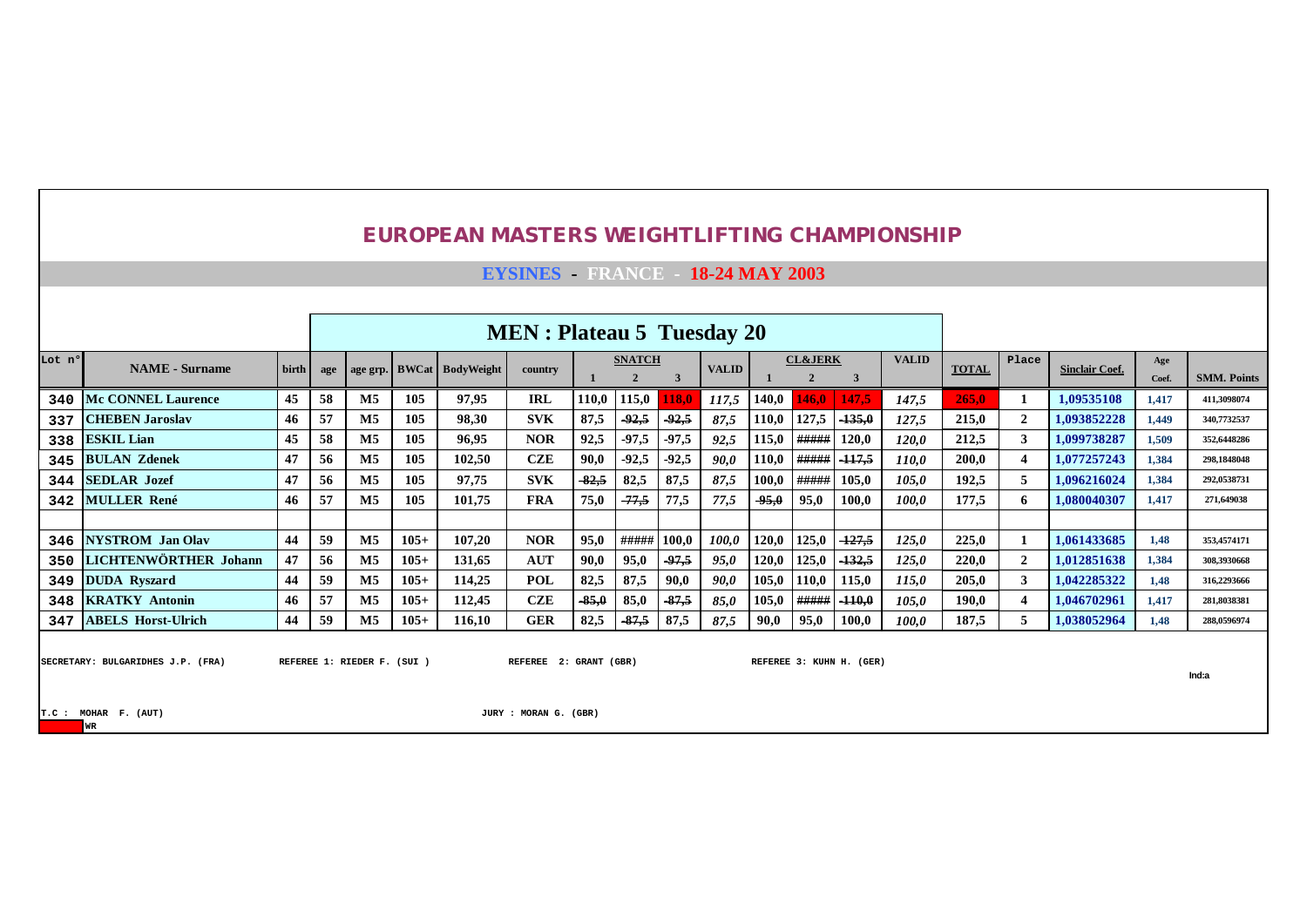|  | <b>EUROPEAN MASTERS WEIGHTLIFTING CHAMPIONSHIP</b> |  |
|--|----------------------------------------------------|--|
|--|----------------------------------------------------|--|

**EYSINES - FRANCE - 18-24 MAY 2003**

|        |                                                   |       |     |                          |    |                           | <b>MEN</b> : Plateau 6 Monday 19                         |         |                |         |              |         |                    |                           |              |              |                |                       |       |                    |
|--------|---------------------------------------------------|-------|-----|--------------------------|----|---------------------------|----------------------------------------------------------|---------|----------------|---------|--------------|---------|--------------------|---------------------------|--------------|--------------|----------------|-----------------------|-------|--------------------|
| Lot n° | <b>NAME</b> - Surname                             | birth | age |                          |    | age grp. BWCat BodyWeight | country                                                  |         | <b>SNATCH</b>  |         | <b>VALID</b> |         | <b>CL&amp;JERK</b> |                           | <b>VALID</b> | <b>TOTAL</b> | Place          | <b>Sinclair Coef.</b> | Age   |                    |
|        |                                                   |       |     |                          |    |                           |                                                          |         | $\overline{2}$ | 3       |              |         | $\overline{2}$     | 3                         |              |              |                |                       | Coef. | <b>SMM. Points</b> |
|        |                                                   |       |     |                          |    |                           |                                                          |         |                |         |              |         |                    |                           |              |              |                |                       |       |                    |
| 240    | <b>OKSANEN Matti</b>                              | 40    | 63  | M6                       | 56 | 55,55                     | <b>FIN</b>                                               | 50,0    | $-55,0$        | $-55,0$ | 50,0         | 65,0    | -70,0              | $-70,0$                   | 65.0         | 115,0        |                | 1,55388819            | 1,584 | 283,0562725        |
| 241    | <b>KUBINEC Miroslav</b>                           | 39    | 64  | M6                       | 56 | 55,60                     | <b>CZE</b>                                               | 50,0    | $-55,0$        | $-55,0$ | 50,0         | $-65,0$ | $-65,0$            | 65,0                      | 65.0         | 115.0        | $\overline{2}$ | 1,55270402            | 1,608 | 287,126027         |
|        |                                                   |       |     |                          |    |                           |                                                          |         |                |         |              |         |                    |                           |              |              |                |                       |       |                    |
| 245    | <b>STAREGA Roman</b>                              | 41    | 62  | M6                       | 62 | 61.45                     | POL                                                      | 67,5    | 75,0           | 77,5    | 77,5         | 87,5    | 95,0               | 97,5                      | 97,5         | 175.0        |                | 1,43238852            | 1,561 | 391,2927339        |
| 243    | <b>SIMONOSKI Kostadin</b>                         | 42    | 61  | M6                       | 62 | 60,65                     | <b>SER</b>                                               | $-57,5$ | 57,5           | $-60,0$ | 57,5         | $-75,0$ | 75,0               | $-77,5$                   | 75,0         | 132,5        | $\overline{2}$ | 1.44692964            | 1,536 | 294.4791199        |
| 244    | <b>HESS Claus</b>                                 | 39    | 64  | <b>M6</b>                | 62 | 61,20                     | <b>GER</b>                                               | $-55,0$ | 55,0           | $-60,0$ | 55,0         | 70,0    | 75,0               | $-77,5$                   | 75.0         | <b>130.0</b> | $\mathbf{3}$   | 1.4368749             | 1.608 | 300.3643292        |
|        |                                                   |       |     |                          |    |                           |                                                          |         |                |         |              |         |                    |                           |              |              |                |                       |       |                    |
| 251    | <b>MAKAROV Viktor</b>                             | 41    | 62  | <b>M6</b>                | 69 | 68.80                     | <b>UKR</b>                                               | 60,0    | $-65,0$        | 65,0    | 65,0         | 80,0    | 82,5               | $-87,5$                   | 82,5         | 147.5        |                | 1.32057469            | 1,561 | 304,0590218        |
| 248    | <b>HEIN Jacques</b>                               | 43    | 60  | M6                       | 69 | 67.70                     | <b>FRA</b>                                               | 60,0    | 65,0           | $-67,5$ | 65,0         | 70,0    | 75,0               | 80,0                      | 80,0         | 145.0        | $\mathbf{2}$   | 1.33512567            | 1,509 | 292,1321726        |
| 249    | <b>BELL Erling</b>                                | 41    | 62  | <b>M6</b>                | 69 | 67,55                     | <b>DEN</b>                                               | 57,5    | $-60,0$        | $-60,0$ | 57,5         | 65,0    | 72,5               | 72,5                      | 72,5         | <b>130.0</b> | 3              | 1.33716287            | 1,561 | 271,3504614        |
| 246    | <b>AMBS</b> Ernst                                 | 43    | 60  | M6                       | 69 | 68.40                     | <b>GER</b>                                               | 50,0    | 55,0           | $-57,5$ | 55,0         | 67.5    | 72,5               | $-77.5$                   | 72,5         | 127,5        |                | 1,32578805            | 1,509 | 255,0783062        |
| 250    | <b>BARTON Melvyn</b>                              | 39    | 64  | <b>M6</b>                | 69 | 69,00                     | <b>GBR</b>                                               | $-50,0$ | 50,0           | $-52,5$ | 50,0         | $-72,5$ | 72,5               | $-77,5$                   | 72,5         | 122,5        | 5              | 1,31800064            | 1.608 | 259,619766         |
| 247    | <b>CABALL Billy</b>                               | 42    | 61  | M6                       | 69 | 68,10                     | <b>IRL</b>                                               | 50,0    | 52,5           | $-55,0$ | 52,5         | 65,0    | $-70,0$            | $-70,0$                   | 65,0         | 117,5        | 6              | 1,32975608            | 1,536 | 239,9943771        |
|        | SECRETARY: MALLET E. (FRA)<br>TC: ZOUBOV W. (RUS) |       |     | REFEREE 1: MARC J. (FRA) |    |                           | REFEREE 2: GALATSATOS N. (GRE)<br>JURY : BARTON B. (GBR) |         |                |         |              |         |                    | REFEREE 3: SMITH S. (GBR) |              |              |                |                       |       | Ind:a              |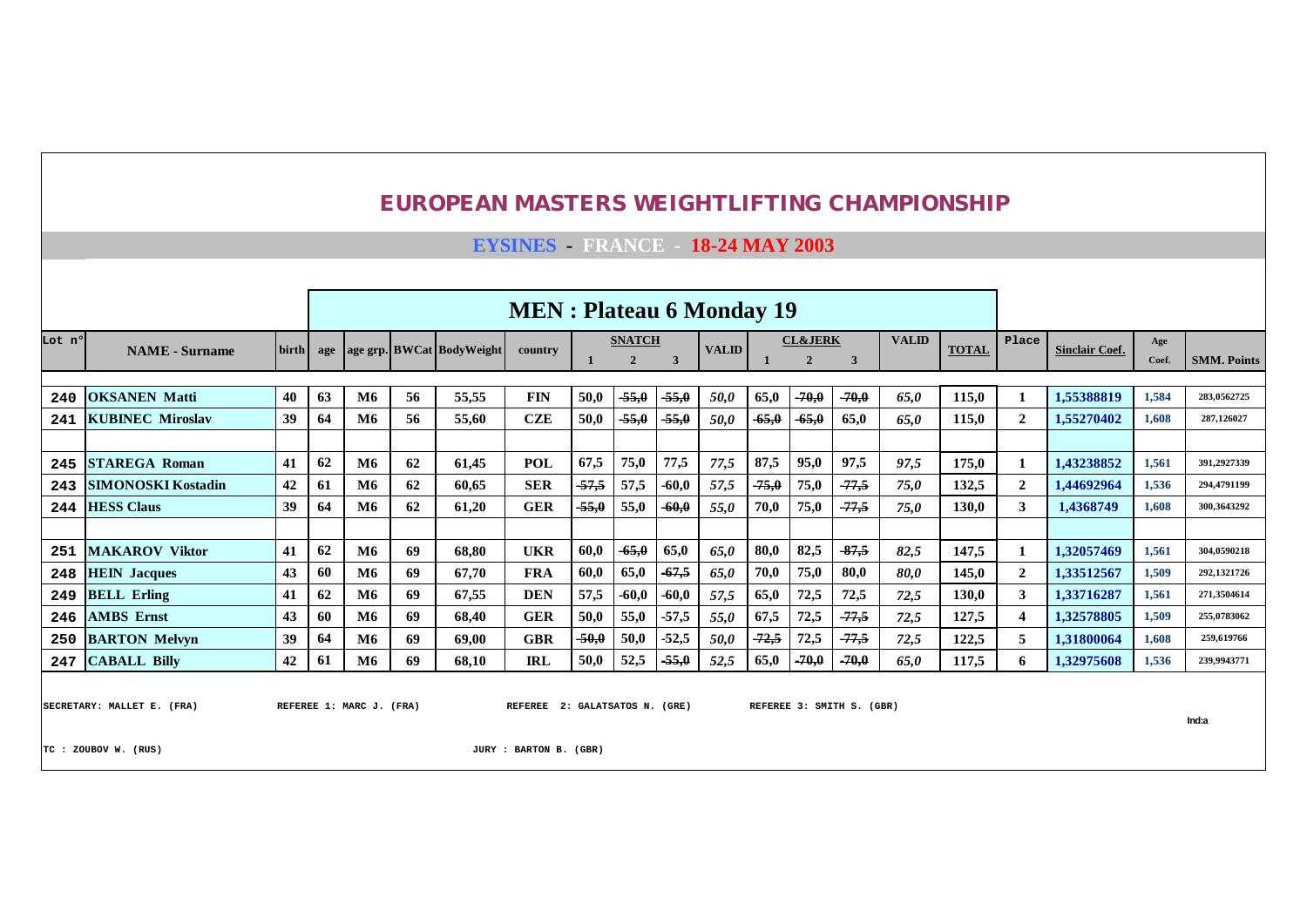**EYSINES - FRANCE - 18-24 MAY 2003**

|        |                          |       |     |           |    |                           | <b>MEN</b> : Plateau 7 Monday 19 |         |                                 |         |              |       |                                      |          |              |              |                |                       |              |                    |
|--------|--------------------------|-------|-----|-----------|----|---------------------------|----------------------------------|---------|---------------------------------|---------|--------------|-------|--------------------------------------|----------|--------------|--------------|----------------|-----------------------|--------------|--------------------|
| Lot nº | <b>NAME</b> - Surname    | birth | age |           |    | age grp. BWCat BodyWeight | country                          |         | <b>SNATCH</b><br>$\overline{2}$ | 3       | <b>VALID</b> |       | <b>CL&amp;JERK</b><br>$\overline{2}$ | 3        | <b>VALID</b> | <b>TOTAL</b> | Place          | <b>Sinclair Coef.</b> | Age<br>Coef. | <b>SMM. Points</b> |
| 261    | <b>KOWALEWSKI Piotr</b>  | $-42$ | 61  | <b>M6</b> | 77 | 75,85                     | <b>POL</b>                       | 80,0    | 85,0                            | $-87,5$ | 85,0         | 105,0 | 110,0                                | 112,5    | 112,5        | 197,5        |                | 1,24142478            | 1,536        | 376.5986212        |
| 260    | <b>LAZOU</b> Jozef       | 41    | 62  | <b>M6</b> | 77 | 76,20                     | <b>BEL</b>                       | 85,0    | 90,5                            | 92,5    | 92,5         | 100,0 | $-105,0$                             | 105,0    | 105,0        | 197,5        | $\overline{2}$ | 1,238046382           | 1,561        | 381,6866045        |
| 262    | <b>ZIMPEL Edgar</b>      | 39    | 64  | <b>M6</b> | 77 | 75,90                     | <b>GER</b>                       | 80,0    | 82,5                            | $-85,0$ | 82,5         | 105,0 | $-115,0$                             | $-117,5$ | 105,0        | 187,5        | 3              | 1,240939319           | 1,608        | 374,1432045        |
| 256    | <b>BEGUE Silvio</b>      | 42    | 61  | <b>M6</b> | 77 | 75,65                     | <b>FRA</b>                       | 70,0    | 75,0                            | X       | 75,0         | 90,0  | $-95,0$                              | $-95,0$  | 90,0         | 165,0        | 4              | 1,24337615            | 1,536        | 315, 1212515       |
| 255    | <b>BARTON Bill</b>       | 39    | 64  | M6        | 77 | 76,05                     | <b>GBR</b>                       | 65,0    | 70,0                            | $-75,0$ | 70,0         | 85,0  | 90,0                                 | $-95,0$  | 90,0         | 160.0        | 5              | 1,239488614           | 1,608        | 318,8956307        |
|        |                          |       |     |           |    |                           |                                  |         |                                 |         |              |       |                                      |          |              |              |                |                       |              |                    |
| 273    | <b>STEINER Friedrich</b> | 39    | 64  | M6        | 85 | 84,10                     | <b>AUT</b>                       | 85,0    | 90,0                            | $-95,0$ | 90,0         | 110,0 | 115,0                                | 120,0    | 120,0        | 210,0        |                | 1,172684226           | 1,608        | 395,9920094        |
| 271    | <b>MÜLLER</b> Josef      | 42    | 61  | M6        | 85 | 83,20                     | <b>GER</b>                       | 80,0    | $-85,0$                         | $-85,0$ | 80,0         | 100,0 | 105,0                                | 110,0    | 110,0        | 190,0        | $\mathbf{2}$   | 1,179187657           | 1,536        | 344,1341258        |
| 257    | <b>FORSLUND Per</b>      | 43    | 60  | M6        | 85 | 84,25                     | <b>SWE</b>                       | 70,0    | $-75,0$                         | 75,0    | 75,0         | 95,0  | 102,5                                | X        | 102,5        | 177,5        | 3              | 1,171621232           | 1,509        | 313,8158179        |
| 263    | <b>HORUS Michel</b>      | 41    | 62  | <b>M6</b> | 85 | 79,85                     | <b>FRA</b>                       | 75,0    | $-80,0$                         | $-80,0$ | 75,0         | 95,0  | $-100,0$                             | $-100,0$ | 95,0         | 170,0        | 4              | 1,205409526           | 1,561        | 319,879526         |
| 269    | <b>CARSTENSEN Ole</b>    | 43    | 60  | <b>M6</b> | 85 | 84,00                     | <b>DEN</b>                       | $-70,0$ | 70,0                            | 72,5    | 72,5         | 90,0  | $-95,0$                              | X        | 90,0         | 162,5        | 5              | 1,173396171           | 1,509        | 287,7314085        |
| 268    | <b>KAMPS Ewald</b>       | 40    | 63  | <b>M6</b> | 85 | 85,00                     | <b>GER</b>                       | 70,0    | $-75,0$                         | $-75,0$ | 70,0         | 90,0  | $-95,0$                              | $-95,0$  | 90,0         | 160,0        | 6              | 1,166393639           | 1,584        | 295.6108039        |
| 266    | <b>JOOSS Horst</b>       | 40    | 63  | <b>M6</b> | 85 | 83,75                     | <b>GER</b>                       | 67,5    | 72,5                            | $-75,0$ | 72,5         | 77,5  | 82,5                                 | $-85,0$  | 82,5         | 155,0        | 7              | 1,1751876             | 1,584        | 288,5320594        |
| 270    | <b>KJELLMAN Lars</b>     | 43    | 60  | <b>M6</b> | 85 | 82,10                     | <b>SWE</b>                       | 60,0    | 65,0                            | $-70,0$ | 65,0         | 75,0  | 80,0                                 | $-90,0$  | 80,0         | 145,0        | 8              | 1,187437471           | 1,509        | 259,8172559        |
| 264    | <b>UNTIEDT</b> Dieter    | 43    | 60  | M6        | 85 | 82,55                     | <b>GER</b>                       | $-85,0$ | $-85,0$                         | $-85,0$ | 0,0          | X     | X                                    | X        | 0,0          | 0,0          |                | 1,184021612           | 1,509        | $\overline{0}$     |
| 272    | <b>TARASAU Vitali</b>    | 40    | 63  | M6        | 85 | 84.00                     | <b>BLR</b>                       | $-77,5$ | $-77,5$                         | $-77,5$ | 0,0          | X     | X                                    | X        | 0.0          | 0.0          |                | 1.173396171           | 1.584        | $\overline{0}$     |

SECRETARY: BELMAS J.P (FRA) REFEREE 1: MIGNARD J.C (FRA) REFEREE 2: BINKOWSKI F. (POL) REFEREE 3: MC CONNBILLE (GBR)

**Ind:a**

**TC : WALKER D. (GBR) JURY : ROSENBERGER K. (GER)**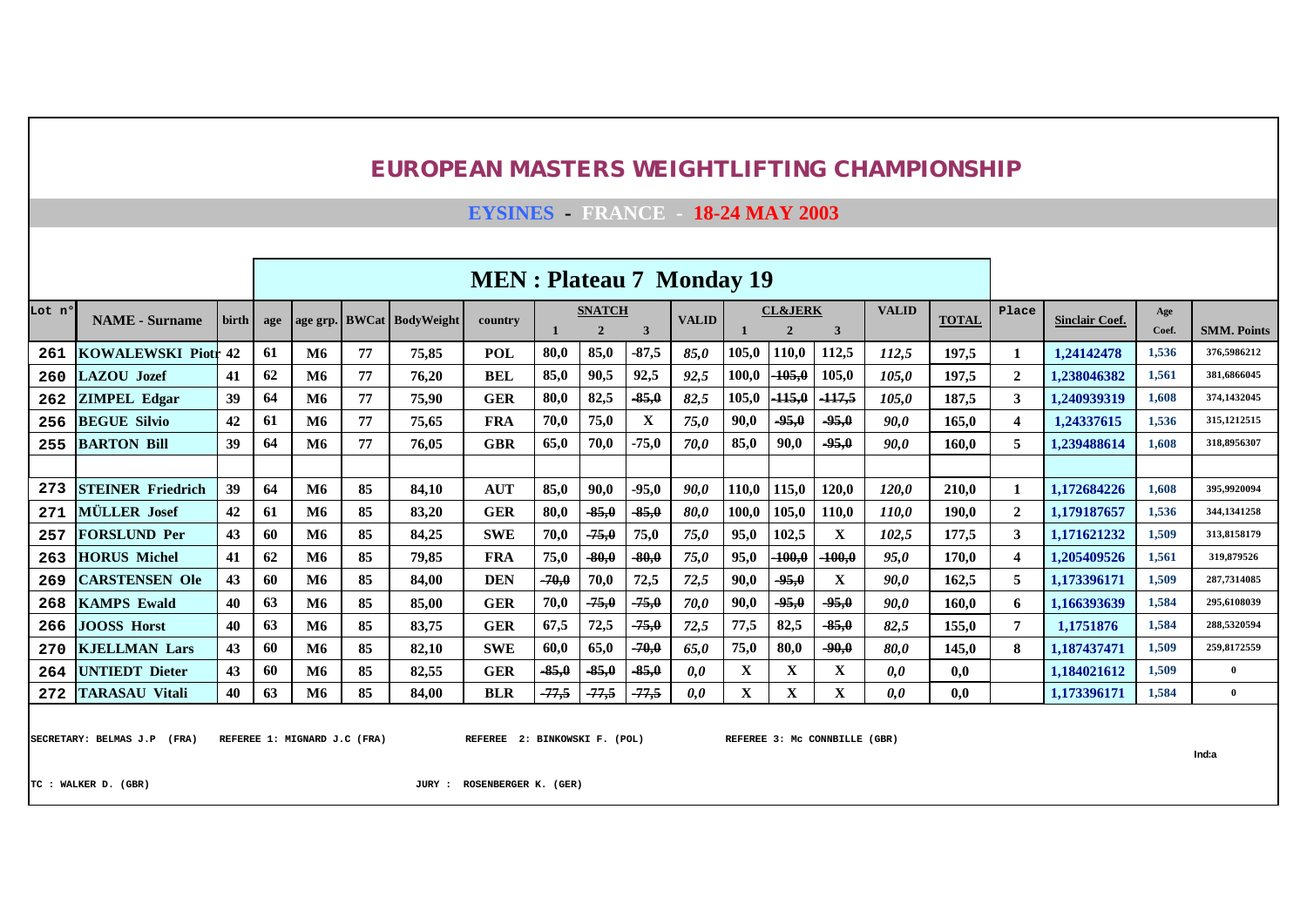|        |                                                  |       |     |                            |    | <b>EUROPEAN MASTERS WEIGHTLIFTING CHAMPIONSHIP</b> |                                                    |         |                                 |         |              |         |                                      |                             |              |              |                |                       |              |                    |
|--------|--------------------------------------------------|-------|-----|----------------------------|----|----------------------------------------------------|----------------------------------------------------|---------|---------------------------------|---------|--------------|---------|--------------------------------------|-----------------------------|--------------|--------------|----------------|-----------------------|--------------|--------------------|
|        |                                                  |       |     |                            |    |                                                    | <b>EYSINES</b> FRANCE 18-24 MAY 2003               |         |                                 |         |              |         |                                      |                             |              |              |                |                       |              |                    |
|        |                                                  |       |     |                            |    |                                                    |                                                    |         |                                 |         |              |         |                                      |                             |              |              |                |                       |              |                    |
|        |                                                  |       |     |                            |    |                                                    | <b>MEN</b> : Plateau 8 Monday 19                   |         |                                 |         |              |         |                                      |                             |              |              |                |                       |              |                    |
| Lot nº | <b>NAME</b> - Surname                            | birth | age |                            |    | age grp. BWCat BodyWeight                          | country                                            |         | <b>SNATCH</b><br>$\overline{2}$ | 3       | <b>VALID</b> |         | <b>CL&amp;JERK</b><br>$\overline{2}$ | 3                           | <b>VALID</b> | <b>TOTAL</b> | Place          | <b>Sinclair Coef.</b> | Age<br>Coef. | <b>SMM. Points</b> |
| 286    | <b>VINTERSBORG</b> Peter                         | 41    | 62  | <b>M6</b>                  | 94 | 90,25                                              | <b>DEN</b>                                         | 92,5    | 95,0                            | $-97,5$ | 95,0         | 115,0   | 120,0                                | $-122,5$                    | 120,0        | 215,0        | 1              | 1,13355341            | 1,561        | 380,4375275        |
| 284    | <b>SAUERBECK Rudi</b>                            | 39    | 64  | M6                         | 94 | 91,35                                              | <b>GER</b>                                         | 87,5    | $-92,5$                         | 92,5    | 92,5         | 117,5   | #####                                | $-125,0$                    | 117,5        | <b>210,0</b> | $\mathbf{2}$   | 1,127429345           | 1.608        | 380,7103413        |
| 283    | <b>SALO Pekka Antero</b>                         | 41    | 62  | M6                         | 94 | 92,05                                              | <b>FIN</b>                                         | 90,0    | $-95,0$                         | $-95,0$ | 90,0         | 115,0   | #####                                | $-120,0$                    | 115,0        | 205,0        | 3 <sup>1</sup> | 1,123656539           | 1,561        | 359,5757109        |
| 279    | <b>HERR Heinrich</b>                             | 40    | 63  | <b>M6</b>                  | 94 | 88,45                                              | <b>GER</b>                                         | 75,0    | $-80,0$                         | 80,0    | 80,0         | 95,0    | #####                                | $-100,0$                    | 95,0         | 175,0        | $\overline{4}$ | 1,144114259           | 1,584        | 317,1484727        |
| 276    | <b>KOVALSKYY Boris</b>                           | 43    | 60  | <b>M6</b>                  | 94 | 86,35                                              | <b>UKR</b>                                         | $-75,0$ | $-77,5$                         | 77,5    | 77,5         | 95,0    | #####                                | $-102,5$                    | 95,0         | 172,5        | 5              | 1,157339701           | 1,509        | 301,2584175        |
| 267    | <b>TUROMSHA Yevgeny</b>                          | 41    | 62  | <b>M6</b>                  | 94 | 89,40                                              | <b>BLR</b>                                         | $-70,0$ | 70,0                            | $-75,0$ | 70,0         | $-80,0$ | $-80,0$                              | 80,0                        | 80.0         | 150,0        | 6              | 1,138454865           | 1,561        | 266,5692065        |
|        | 274 KOLDITZ Wolfgang                             | 40    | 63  | <b>M6</b>                  | 94 | 87,50                                              | <b>GER</b>                                         | -52,5   | $-55,0$                         | $-55,0$ | 0,0          | X       | X                                    | X                           | 0,0          | 0,0          |                | 1,149972093           | 1,584        | $\overline{0}$     |
|        | SECRETARY: E.MALLET (FRA)<br>TC : SMITH S. (GBR) |       |     | REFEREE 1: SCHALL G. (GER) |    |                                                    | REFEREE 2: GRANT S. (GBR)<br>JURY : MORAN G. (GBR) |         |                                 |         |              |         |                                      | REFEREE 3 : RIEDER F. (SUI) |              |              |                |                       |              | Ind:a              |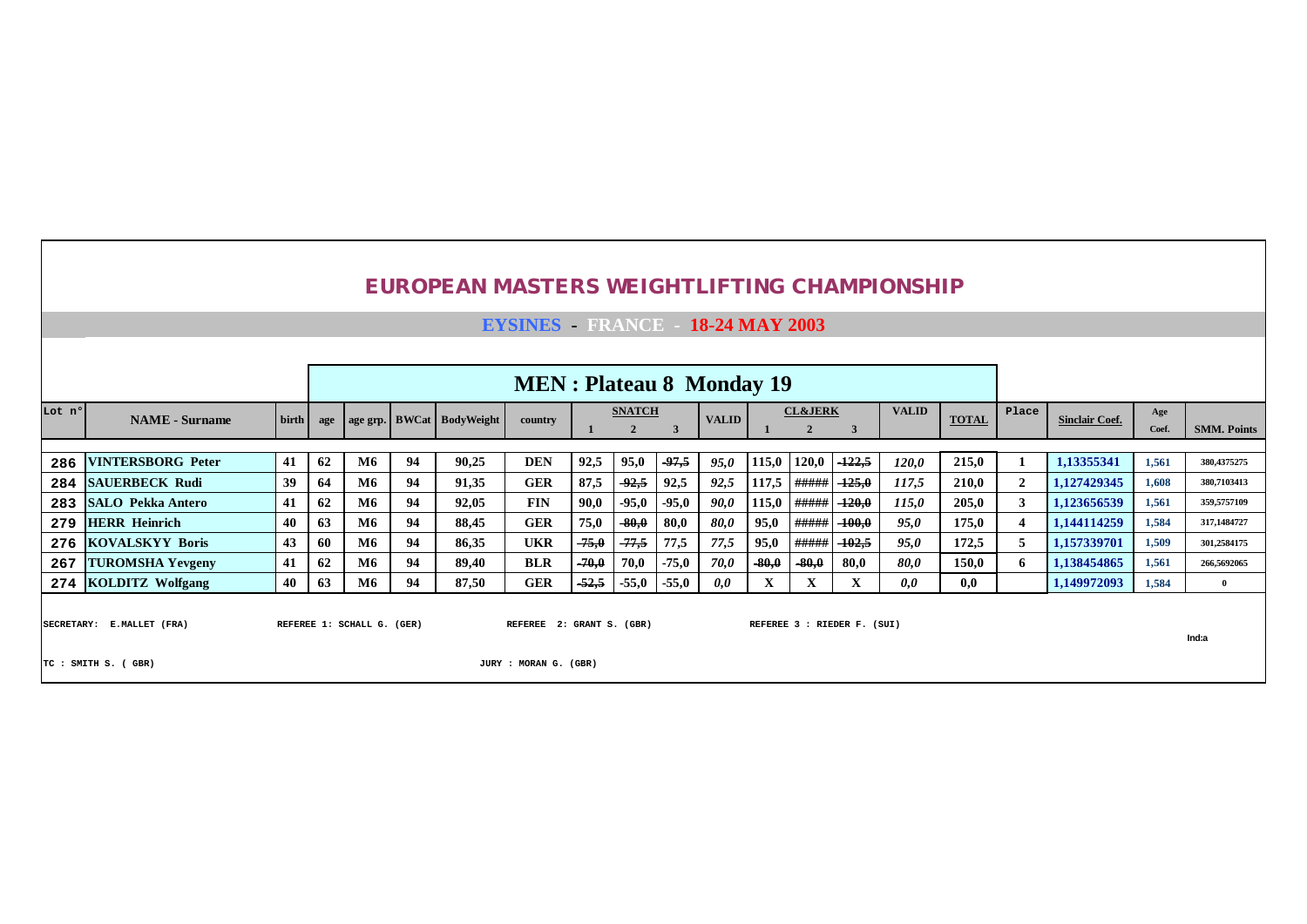**EYSINES - FRANCE - 18-24 MAY 2003**

|                                                                                                                                                                   |                                                   |          |          |                        |            |                           | <b>MEN</b> : Plateau 1 Tuesday 20 |                 |                 |                 |              |                |                                    |                   |                |                |                         |                            |                |                    |
|-------------------------------------------------------------------------------------------------------------------------------------------------------------------|---------------------------------------------------|----------|----------|------------------------|------------|---------------------------|-----------------------------------|-----------------|-----------------|-----------------|--------------|----------------|------------------------------------|-------------------|----------------|----------------|-------------------------|----------------------------|----------------|--------------------|
| Lot n°                                                                                                                                                            | <b>NAME</b> - Surname                             | birth    | age      |                        |            | age grp. BWCat BodyWeight | country                           |                 | <b>SNATCH</b>   | 3               | <b>VALID</b> |                | <b>CL&amp;JERK</b><br>$\mathbf{2}$ | 3                 | <b>VALID</b>   | <b>TOTAL</b>   | Place                   | <b>Sinclair Coef.</b>      | Age<br>Coef.   | <b>SMM. Points</b> |
|                                                                                                                                                                   |                                                   |          |          |                        |            |                           |                                   |                 |                 |                 |              |                |                                    |                   |                |                |                         |                            |                | 376,650388         |
| 294                                                                                                                                                               | <b>BEISIEGEL Hans</b><br><b>SCHUESSLER Walter</b> | 39<br>43 | 64<br>60 | <b>M6</b><br><b>M6</b> | 105<br>105 | 99,35<br>95,15            | <b>GER</b><br><b>GER</b>          | $-90,0$<br>87,5 | 90,0<br>$-90,0$ | $-97,5$<br>90,0 | 90,0<br>90,0 | 425,0<br>117,5 | 125,0<br>$-122,5$                  | $-132,5$<br>122,5 | 125,0<br>122,5 | 215.0<br>212,5 | $\overline{2}$          | 1.089466586<br>1,108041391 | 1,608<br>1,509 | 355,3073224        |
| 285<br>281                                                                                                                                                        | <b>ORTIZ François</b>                             | 39       | 64       | <b>M6</b>              | 105        | 95,20                     | <b>FRA</b>                        | 85,0            | $-90,0$         | $-92,5$         | 85,0         | 110,0          | 117,5                              | X                 | 117,5          | 202,5          | 3                       | 1.107803462                | 1,608          | 360.7229634        |
| 288                                                                                                                                                               | <b>DEMMER</b> Josef                               | 39       | 64       | M6                     | 105        | 98,70                     | <b>GER</b>                        | 65,0            | 70,0            | 72,5            | 72,5         | 87,5           | 92,5                               | 95,0              | 95,0           | 167,5          | 4                       | 1.09216206                 | 1,608          | 294.1629293        |
| 289                                                                                                                                                               | <b>ROUSSEL Claude</b>                             | 42       | 61       | M6                     | 105        | 100,10                    | <b>FRA</b>                        | 70,0            | 72,5            | $-75,0$         | 72,5         | 85,0           | $-90,0$                            | 90,0              | 90.0           | 162,5          | 5                       | 1,086433335                | 1,536          | 271,1737605        |
| 275                                                                                                                                                               | <b>BERNASCONI Bernard</b>                         | 40       | 63       | <b>M6</b>              | 105        | 95,05                     | <b>SWI</b>                        | 57.5            | 62,5            | 67.5            | 67,5         | 75,0           | $-82,5$                            | 85.0              | 85.0           | 152,5          | 6                       | 1.108518525                | 1,584          | 267,773735         |
|                                                                                                                                                                   |                                                   |          |          |                        |            |                           |                                   |                 |                 |                 |              |                |                                    |                   |                |                |                         |                            |                |                    |
| 296                                                                                                                                                               | <b>YEFREMOV Viktor</b>                            | 40       | 63       | <b>M6</b>              | $105+$     | 131.40                    | <b>UKR</b>                        | 85,0            | 90,0            | 92,5            | 92,5         | 110,0          | $-115,0$                           | 115,0             | 115,0          | 207,5          |                         | 1.013130964                | 1,584          | 332.9958852        |
| 292                                                                                                                                                               | <b>SAMER Klaus</b>                                | 41       | 62       | <b>M6</b>              | $105+$     | 112,70                    | <b>GER</b>                        | 85,0            | $-90,0$         | 90,0            | 90,0         | 105,0          | 110,0                              | 115,0             | 115,0          | 205,0          | $\mathbf{2}$            | 1,046071129                | 2,002          | 429,3180522        |
| 291                                                                                                                                                               | <b>SCHABEL Anton</b>                              | 43       | 60       | M6                     | $105+$     | 106,60                    | <b>GER</b>                        | $-77,5$         | 77,5            | 82,5            | 82,5         | 107,5          | 112,5                              | $-115,0$          | 112,5          | 195,0          | 3                       | 1,063306435                | 2,087          | 432,7285034        |
|                                                                                                                                                                   |                                                   | 40       | 63       | <b>M6</b>              | $105+$     | 115,25                    | <b>GBR</b>                        | 80,0            | 82,5            | 85,0            | 85,0         | 107,5          | $-112,5$                           | $-112.5$          | 107,5          | 192,5          | $\overline{\mathbf{4}}$ | 1,039959839                | 1,584          | 317,1045542        |
| 295 GLADDING Christopher<br>REFEREE 1: MOHAR F. (AUT)<br>2: SCHALL G. (GER)<br>REFEREE 3: MORAN G. (GBR)<br>SECRETARY: MALLET E. (FRA)<br><b>REFEREE</b><br>Ind:a |                                                   |          |          |                        |            |                           |                                   |                 |                 |                 |              |                |                                    |                   |                |                |                         |                            |                |                    |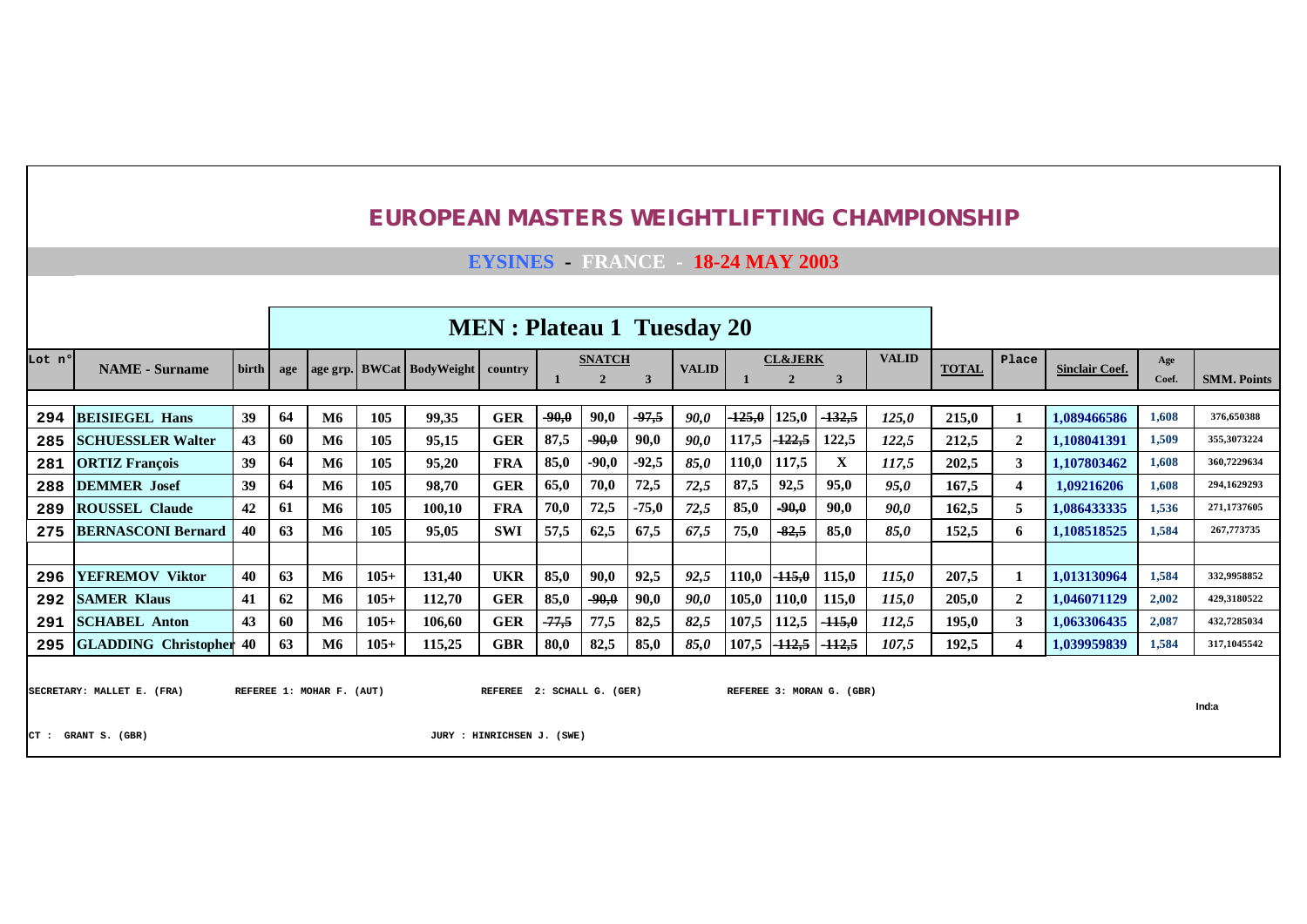## **EYSINES - FRANCE - 18-24 MAY 2003**

|        |                               |                 |    |                |    |                                       |            |      | <b>MEN</b> : Plateau 1 Monday 19 |         |              |      |                    |         |              |              |              |                       |       |                    |
|--------|-------------------------------|-----------------|----|----------------|----|---------------------------------------|------------|------|----------------------------------|---------|--------------|------|--------------------|---------|--------------|--------------|--------------|-----------------------|-------|--------------------|
| Lot n' |                               |                 |    |                |    |                                       |            |      | <b>SNATCH</b>                    |         | <b>VALID</b> |      | <b>CL&amp;JERK</b> |         | <b>VALID</b> | <b>TOTAL</b> | Place        |                       | Age   |                    |
|        | <b>NAME</b> - Surname         |                 |    |                |    | birth age age griBWCatodyWeightountry |            |      | $\overline{2}$                   |         |              |      | $\mathbf{2}$       | 3       |              |              |              | <b>Sinclair Coef.</b> | Coef. | <b>SMM. Points</b> |
|        |                               |                 |    |                |    |                                       |            |      |                                  |         |              |      |                    |         |              |              |              |                       |       |                    |
|        | 176 NAUSEDA Albinas-Vytauta37 |                 | 66 | M7             | 56 | 52,50                                 | <b>LIT</b> | 45,0 | 50,0                             | $52,5-$ | 50,0         | 55,0 | 60,0               | $65 -$  | 60,0         | 110,0        |              | 1,632204838           | 1,671 | 300.0155714        |
|        |                               |                 |    |                |    |                                       |            |      |                                  |         |              |      |                    |         |              |              |              |                       |       |                    |
|        | 179 KAPLAN Teddy              | 35 <sup>5</sup> | 68 | $\mathbf{M}$ 7 | 62 | 61,50                                 | <b>ISR</b> | 62,5 | 67,5                             | 70,5    | 70,5         | 85,0 | $91 -$             | $91 -$  | 85,0         | 155,5        |              | 1,431497433           | 1,782 | 396,6693701        |
|        | 178 Mc NIVEN John             | 35              | 68 | M <sub>7</sub> | 62 | 60,50                                 | <b>GBR</b> | 50,0 | 55,0                             | $57,5-$ | 55,0         | 67,5 | 72,5               | $75 -$  | 72,5         | 127,5        | $\mathbf{2}$ | 1,449716776           | 1,782 | 329,3829           |
|        | 177   MOREAU Serge            | 37              | 66 | M7             | 62 | 58,10                                 | <b>FRA</b> | 47,5 | 50,0                             | $52,5-$ | 50,0         | 67,5 | $72,5-$            | $72,5-$ | 67,5         | 117,5        | 3            | 1,497105323           | 1,671 | 293,9454018        |
|        |                               |                 |    |                |    |                                       |            |      |                                  |         |              |      |                    |         |              |              |              |                       |       |                    |
|        | 186   KAZADOY Mikhail         | 36 <sup>1</sup> | 67 | M7             | 69 | 68,30                                 | <b>RUS</b> | 70,0 | 75,0                             | $77,5-$ | 75,0         | 85,0 | 90,0               | $95 -$  | 90,0         | 165,0        | 1            | 1.327105151           | 1,719 | 376,4134696        |
|        | <b>182 BOHATSCHEK Kurt</b>    | 35              | 68 | M <sub>7</sub> | 69 | 67,80                                 | <b>AUT</b> | 62.5 | 67,5                             | 70,0    | 70,0         | 77,5 | 82,5               | $85 -$  | 82,5         | 152,5        | $\mathbf{2}$ | 1,33377473            | 1,782 | 362,4599517        |
|        | 184 ZHYHALKA Eduard           | 34              | 69 | M7             | 69 | 68,60                                 | <b>BLR</b> | 60,0 | 65,0                             | $70-$   | 65,0         | 80,0 | 87,5               | $90-$   | 87,5         | 152,5        | 3            | 1,32317042            | 1,856 | 374.5101556        |
|        | 183 BINKOWSKI Feliks          | 36 <sup>1</sup> | 67 | M7             | 69 | 67,60                                 | <b>POL</b> | 62.5 | $65-$                            | 65,0    | 65,0         | 80.0 | $87,5-$            | $87,5-$ | 80,0         | 145,0        | 4            | 1,336482361           | 1,719 | 333.124911         |
|        | <b>180 NITSCHKE Horst</b>     | 37              | 66 | $\mathbf{M}$   | 69 | 68,05                                 | <b>GER</b> | 47,5 | 52,5                             | $57,5-$ | 52,5         | 57,5 | 62,5               | $70-$   | 62,5         | 115,0        | 5            | 1,330422316           | 1,671 | 255,6606044        |
|        |                               |                 |    |                |    |                                       |            |      |                                  |         |              |      |                    |         |              |              |              |                       |       |                    |

SECRETARY: MALLET E. (FRA) REFEREE 1: HUBER A. (AUT) REFEREE 2: HINRISCHSEN J. (SWE) REFEREE 3: TREBILLCOCK K. (GBR)

**Ind:a**

**TC : RADOUS P. (CZE) JURY : SCHALL G. (GER)**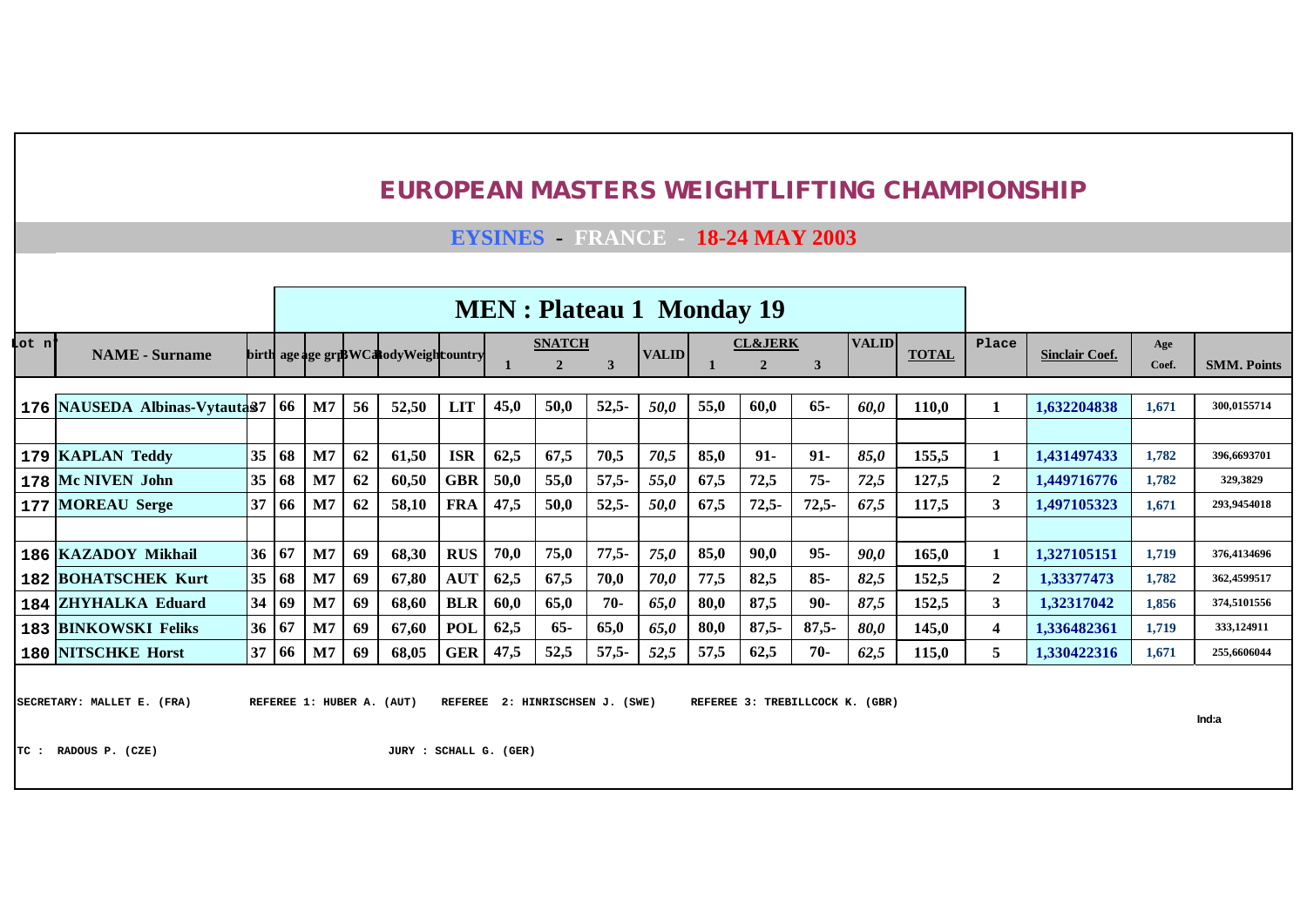**EYSINES - FRANCE - 18-24 MAY 2003**

|        | <b>MEN</b> : Plateau 2 Monday 19<br><b>VALID</b><br><b>SNATCH</b><br><b>CL&amp;JERK</b>                                                         |    |    |                |    |       |                                       |         |              |          |              |      |          |         |             |              |                |                       |              |                    |
|--------|-------------------------------------------------------------------------------------------------------------------------------------------------|----|----|----------------|----|-------|---------------------------------------|---------|--------------|----------|--------------|------|----------|---------|-------------|--------------|----------------|-----------------------|--------------|--------------------|
| Lot nº | <b>NAME</b> - Surname                                                                                                                           |    |    |                |    |       | birth ageage gris Westdy Weightountry |         | $\mathbf{2}$ | 3        | <b>VALID</b> |      |          | 3       |             | <b>TOTAL</b> | Place          | <b>Sinclair Coef.</b> | Age<br>Coef. | <b>SMM. Points</b> |
| 198    | <b>HANSEN Esbern</b>                                                                                                                            | 38 | ## | $\mathbf{M}$   | 77 | 76,75 | <b>DEN</b>                            | 70,0    | $75 -$       | $75 -$   | 70,0         | 90,0 | $95 -$   | 95,0    | 95,0        | 165,0        | 1              | 1.232829718           | 1,636        | 332,7900542        |
| 200    | <b>BORKOWSKI Jan</b>                                                                                                                            | 35 | ## | M <sub>7</sub> | 77 | 76.00 | <b>POL</b>                            | $67,5-$ | 67,5         | $70-$    | 67,5         | 87,5 | $92.5 -$ | 92.5    | 92,5        | 160.0        | $\overline{2}$ | 1.239971238           | 1,782        | 353,5405994        |
| 196    | <b>IGUSTAVIK Peter</b>                                                                                                                          | 37 | ## | $\mathbf{M}$   | 77 | 75,05 | <b>AUT</b>                            | $62,5-$ | 62,5         | $67.5 -$ | 62,5         | 80,0 | 85,0     | $90 -$  | 85,0        | 147,5        | 3              | 1,249322957           | 1,671        | 307,9237525        |
| 193    | <b>TELAHR Willi</b>                                                                                                                             | 38 | ## | $\mathbf{M}$   | 77 | 74,75 | <b>GER</b>                            | 57,5    | $62,5-$      | 62.5     | 62,5         | 77,5 | $82,5-$  | 82.5    | 82,5        | 145,0        | 4              | 1.252349426           | 1,636        | 297,0823309        |
| 197    | <b>HANSEN</b> Erling                                                                                                                            | 38 | ## | M <sub>7</sub> | 77 | 76,45 | <b>DEN</b>                            | 60,0    | $65 -$       | $65-$    | 60,0         | 75,0 | 80,0     | $82,5-$ | <i>80.0</i> | 140,0        | 5              | 1.235661326           | 1,636        | 283,0158702        |
| 192    | <b>GREIF Helmut</b>                                                                                                                             | 35 | ## | M <sub>7</sub> | 77 | 76,60 | <b>GER</b>                            | 50,0    | 52,5         | $55 -$   | 52,5         | 75,0 | 80,0     | $82,5-$ | 80,0        | 132,5        | 6              | 1,234241395           | 1,782        | 291,422907         |
| 191    | <b>CAMUT-MOLLET Daniel6</b>                                                                                                                     |    | ## | M <sub>7</sub> | 77 | 74,50 | <b>FRA</b>                            | 45,0    | 50,0         | 55,0     | 55,0         | 65,0 | 70,0     | 72,5    | 72,5        | 127,5        | $\overline{7}$ | 1.254899011           | 1,719        | 275,0393536        |
| 189    | <b>CHAPELAIN Serge</b>                                                                                                                          | 37 | ## | $\mathbf{M}$   | 77 | 76,50 | FRA                                   | 40,0    | 45,0         | $47,5-$  | 45,0         | 65,0 | 70,0     | $75 -$  | 70,0        | 115,0        | 8              | 1.235187095           | 1,671        | 237,3597281        |
| 188    | <b>WOSK Tadeusz</b>                                                                                                                             | 37 | ## | $\mathbf{M}$   | 77 |       | <b>POL</b>                            | $45 -$  | $45 -$       | 45,0     | 45,0         | 55,0 | $62,5-$  | $62,5-$ | 55,0        | 100,0        | 9              | 1,245342871           | 1,671        | 208,0967938        |
|        | 75,45<br>SECRETARY: MALLET E. (FRA)<br>2: MARC J. (FRA)<br>REFEREE 3: VEREECKE M. (BEL)<br>REFEREE 1: GRAND S. (GBR)<br><b>REFEREE</b><br>Ind:a |    |    |                |    |       |                                       |         |              |          |              |      |          |         |             |              |                |                       |              |                    |

**TC : MORAN G. (GBR) JURY : ROSENBERGER K. (GER)**

**Ind:a**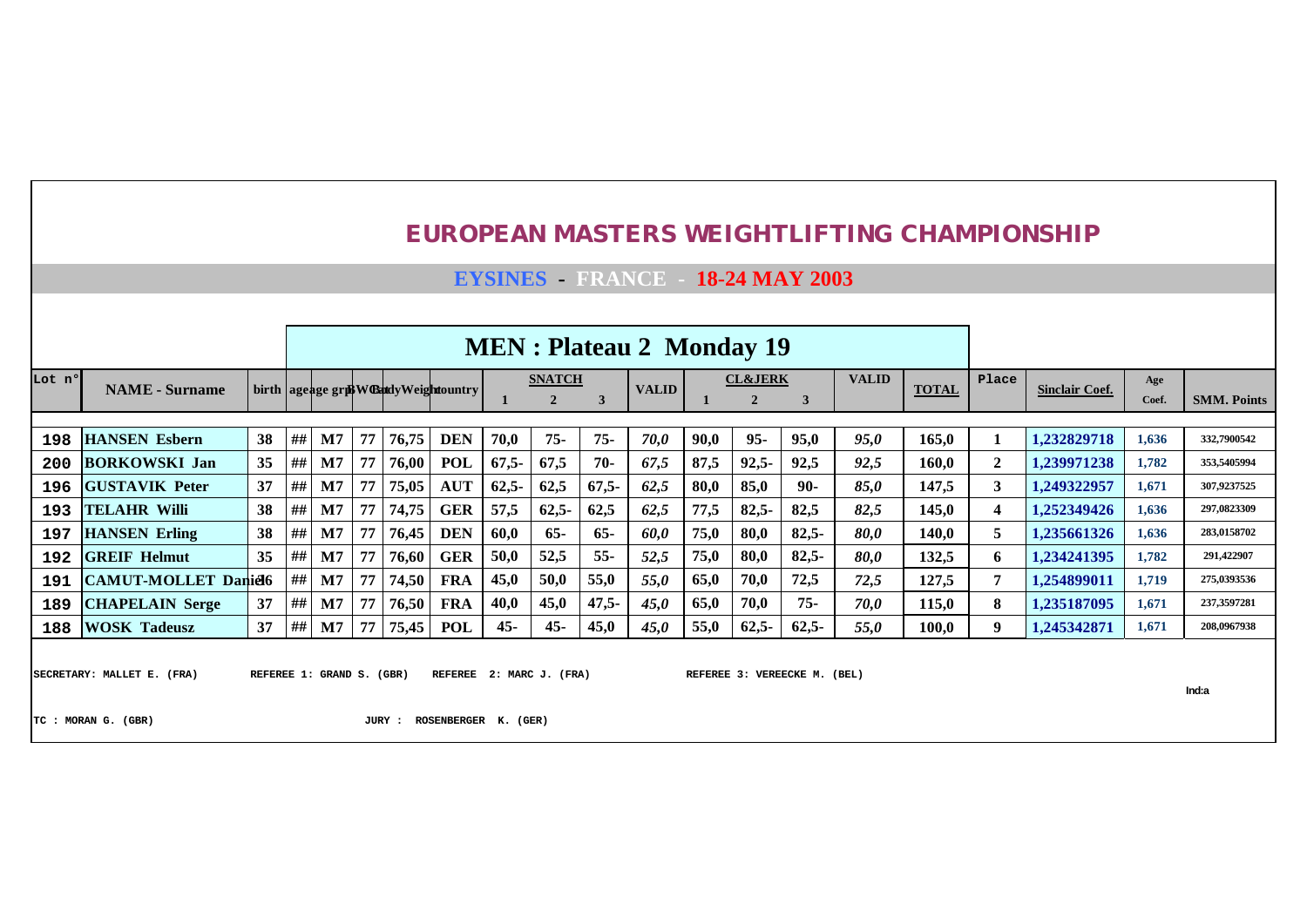#### **EYSINES - FRANCE - 18-24 MAY 2003**

|        |                            |       |     |                |    |                            |            |         | <b>MEN</b> : Plateau 3 Monday 19 |         |              |         |                    |          |              |              |       |                       |       |                    |
|--------|----------------------------|-------|-----|----------------|----|----------------------------|------------|---------|----------------------------------|---------|--------------|---------|--------------------|----------|--------------|--------------|-------|-----------------------|-------|--------------------|
| Lot nº | <b>NAME</b> - Surname      | birth | age |                |    | age grpBwcBodyWeightountry |            |         | <b>SNATCH</b>                    |         | <b>VALID</b> |         | <b>CL&amp;JERK</b> |          | <b>VALID</b> | <b>TOTAL</b> | Place | <b>Sinclair Coef.</b> | Age   |                    |
|        |                            |       |     |                |    |                            |            |         | $\overline{2}$                   |         |              |         |                    | 3        |              |              |       |                       | Coef. | <b>SMM. Points</b> |
| 214    | <b>PETER Rolf</b>          | 38    | 65  | M7             | 85 | 83,35                      | <b>GER</b> | 67,5    | 72,5                             | 75,0    | 75,0         | 95,0    | 100,0              | 107,5    | 107,5        | 182,5        |       | 1,178088624           | 1,636 | 351,7419206        |
| 199    | <b>LINKOWSKI Marian</b>    | 34    | 69  | M <sub>7</sub> | 85 | 79,35                      | <b>POL</b> | 75,0    | $-80,0$                          | 80,0    | 80,0         | 95,0    | 100,0              | $-105,0$ | <i>100,0</i> | 180,0        | 2     | 1.209615116           | 1.856 | 404,1082181        |
| 212    | <b>SUSCHITZ Johann</b>     | 35    | 68  | M <sub>7</sub> | 85 | 84,40                      | <b>AUT</b> | 70,0    | 75,0                             | $-77,5$ | 75,0         | 92,5    | 97,5               | $-102,5$ | 97,5         | 172,5        | 3     | 1,170564112           | 1,782 | 359,8255552        |
| 194    | <b>GLIZ Miroslav</b>       | 36    | 67  | M7             | 85 | 80,75                      | <b>CZE</b> | $-65,0$ | 67,5                             | $-72,5$ | 67,5         | 82,5    | 87,5               | 90,0     | 90,0         | 157,5        |       | 1.198037413           | 1.719 | 324,3596442        |
| 203    | <b>KHOMCHENKO Mykhaylo</b> | 35    | 68  | M7             | 85 | 83,75                      | <b>UKR</b> | $-65,0$ | 65,0                             | 70,0    | 70,0         | $-82,5$ | 82,5               | $-90,0$  | 82,5         | 152,5        | 5     | 1.1751876             | 1,782 | 319,3631061        |
| 208    | <b>KLOSS Harald</b>        | 37    | 66  | M <sub>7</sub> | 85 | 83,85                      | <b>GER</b> | 60,0    | $-65,0$                          | 65,0    | 65,0         | 82,5    | 87,5               | $-92,5$  | 87,5         | 152,5        | 6.    | 1.174469038           | 1,671 | 299,2870088        |
| 210    | <b>FIASKOU Aliaksei</b>    | 36    | 67  | M <sub>7</sub> | 85 | 81,50                      | <b>BLR</b> | $-60,0$ | 60,0                             | $-62,5$ | 60.0         | $-80,0$ | 80,0               | X        | 80,0         | 140,0        |       | 1.192082304           | 1,719 | 286,8865273        |
| 205    | <b>AYSESEK Dogan</b>       | 38    | 65  | M <sub>7</sub> | 85 | 80,20                      | <b>TUR</b> | 50,0    | $-55,0$                          | $-55,0$ | 50,0         | 80,0    | $-85,0$            | $-85,0$  | 80,0         | 130,0        | 8     | 1,202512733           | 1,636 | 255,7504081        |
|        | 202 ELFVING Kurt           | 34    | 69  | M <sub>7</sub> | 85 | 84,80                      | <b>DEN</b> | 42,5    | 47,5                             | 52,5    | 52,5         | $-55,0$ | 55,0               | 62,5     | 62,5         | 115,0        | 9     | 1.167773563           | 1,856 | 249,2495894        |
|        |                            |       |     |                |    |                            |            |         |                                  |         |              |         |                    |          |              |              |       |                       |       |                    |

SECRETARY: MALLET E. (FRA) REFEREE 1: DESCHAINTRES (FRA) REFEREE 2: MOHAR F. (AUT) REFEREE 3:ZOUBOV W. (RUS)

**Ind:a**

**TC : RIEDER F. (SUI) JURY : HUBER A. (AUT)**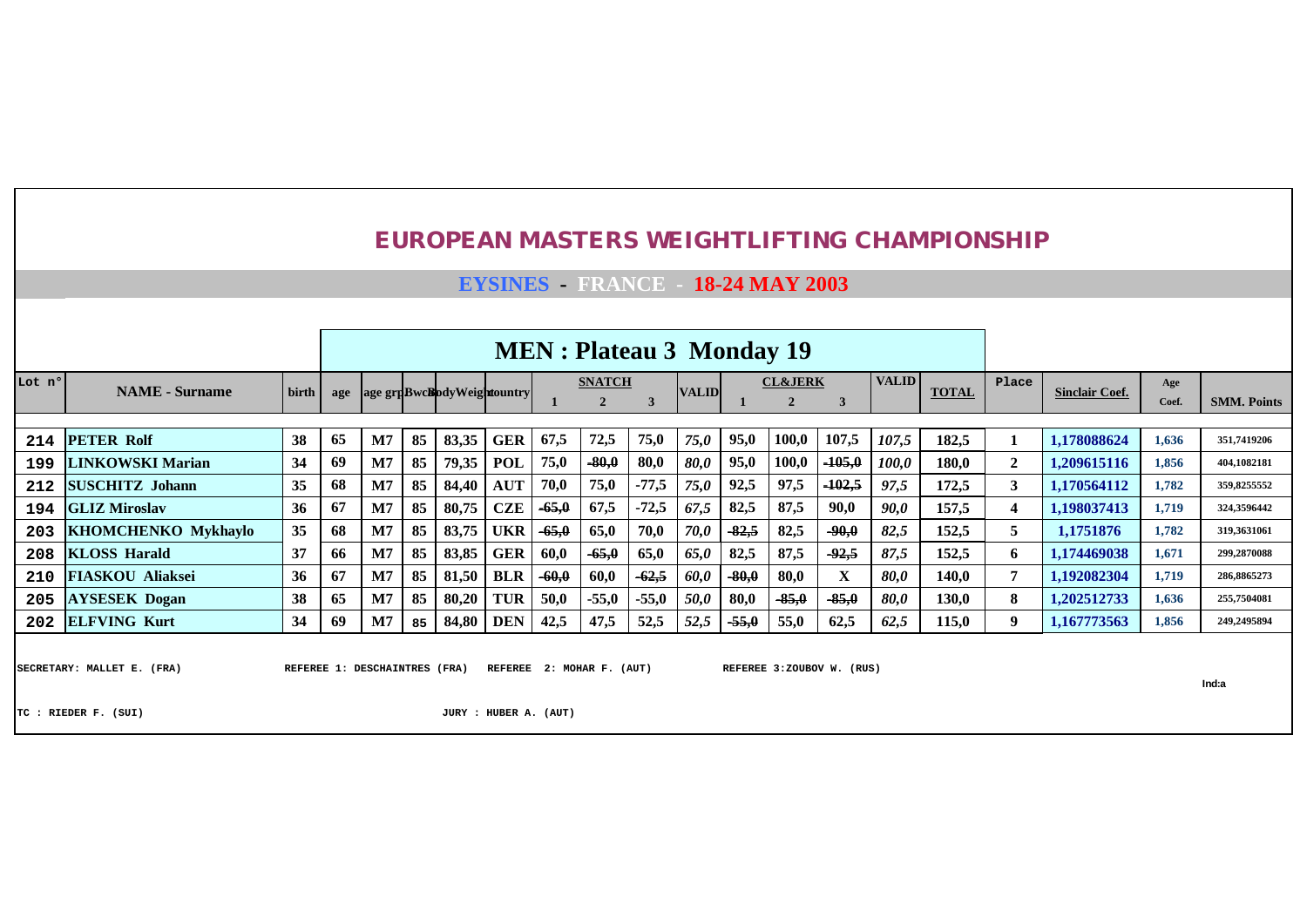| <b>EUROPEAN MASTERS WEIGHTLIFTING CHAMPIONSHIP</b> |  |
|----------------------------------------------------|--|
|----------------------------------------------------|--|

**EYSINES - FRANCE - 18-24 MAY 2003**

|        |                             |       |     |                              |    |                           | <b>MEN</b> : Plateau 4 Monday 19 |         |                                 |         |              |       |                                      |                            |              |              |       |                       |              |                    |
|--------|-----------------------------|-------|-----|------------------------------|----|---------------------------|----------------------------------|---------|---------------------------------|---------|--------------|-------|--------------------------------------|----------------------------|--------------|--------------|-------|-----------------------|--------------|--------------------|
| Lot nº | <b>NAME</b> - Surname       | birth | age |                              |    | age grp. BWCat BodyWeight | country                          |         | <b>SNATCH</b><br>$\overline{2}$ |         | <b>VALID</b> |       | <b>CL&amp;JERK</b><br>$\overline{2}$ |                            | <b>VALID</b> | <b>TOTAL</b> | Place | <b>Sinclair Coef.</b> | Age<br>Coef. | <b>SMM. Points</b> |
| 213    | <b>SHEKHOVTSOV Anatoly</b>  | 38    | 65  | M7                           | 94 | 92,10                     | <b>UKR</b>                       | $-85,0$ | 85,0                            | $-90,0$ | 85,0         | ##### | 115.0                                | 122,5                      | 122,5        | 207,5        |       | 1,123390667           | 1,636        | 381,3574297        |
| 226    | <b>MOSE</b> Günther         | 36    | 67  | M7                           | 94 | 92,95                     | <b>GER</b>                       | 82,5    | 87,5                            | 90.0    | 90.0         | 110,0 | 115,0                                | 117,5                      | 117.5        | 207,5        | 2     | 1,118943075           | 1,719        | 399,1186028        |
| 225    | <b>TOMSIK Vaclav</b>        | 36    | 67  | M7                           | 94 | 91,90                     | <b>CZE</b>                       | $-80,0$ | 80,0                            | $-82,5$ | 80,0         | 100,0 | 105,0                                | 110,0                      | 110,0        | 190,0        | 3     | 1,124457028           | 1,719        | 367,2589099        |
| 224    | <b>KUHN Heinz</b>           | 37    | 66  | M7                           | 94 | 92,15                     | <b>GER</b>                       | 70,0    | 75,0                            | 77,5    | 77,5         | 92,5  | 100,0                                | $-102.5$                   | 100,0        | 177,5        |       | 1,123125271           | 1,671        | 333,1217633        |
| 222    | <b>RAMIC Muhamed</b>        | 38    | 65  | M7                           | 94 | 91,60                     | <b>BOS</b>                       | 62,5    | 65,0                            | $-70,0$ | 65,0         | 90,0  | 95,0                                 | $-100,0$                   | 95.0         | 160,0        | 5     | 1.126071005           | 1,636        | 294,7603462        |
| 221    | <b>CSANYI Imre</b>          | 36    | 67  | M7                           | 94 | 92,00                     | <b>HUN</b>                       | 60,0    | 65,0                            | $-67,5$ | 65,0         | 80,0  | $-85,0$                              | $-85,0$                    | 80.0         | 145,0        | 6.    | 1,12392289            | 1,719        | 280,1433999        |
| 219    | <b>CRISP Robert</b>         | 34    | 69  | M7                           | 94 | 91,30                     | <b>GBR</b>                       | 55,0    | 60,0                            | $-62,5$ | 60,0         | 75,0  | 80,0                                 | $-82.5$                    | 80.0         | 140,0        |       | 1,127702482           | 1,856        | 293,0222129        |
| 218    | <b>LENZI Pierre</b>         | 37    | 66  | M <sub>7</sub>               | 94 | 92,35                     | <b>FRA</b>                       | 50,0    | $-55,0$                         | 55,0    | 55,0         | 70,0  | 75,0                                 | 77,5                       | 77.5         | 132,5        | 8     | 1,12206844            | 1,671        | 248.4343682        |
| 217    | <b>SCHENK Kurt</b>          | 37    | 66  | M7                           | 94 | 93,50                     | <b>SWI</b>                       | 47,5    | $-52,5$                         | $-52,5$ | 47,5         | 65,0  | 70,0                                 | $-75,0$                    | 70.0         | 117,5        | 9     | 1,116136625           | 1,671        | 219,1450553        |
|        | SECRETARY: BELMAS J.P (FRA) |       |     | REFEREE 1: MIGNARD J.C (FRA) |    |                           | REFEREE 2: GALIATSATOS N. (GRE)  |         |                                 |         |              |       |                                      | REFEREE 3: WALKER D. (GBR) |              |              |       |                       |              | Ind:a              |

**TC : MORAN G. (GBR) JURY : HINRICHSEN J. (SWE)**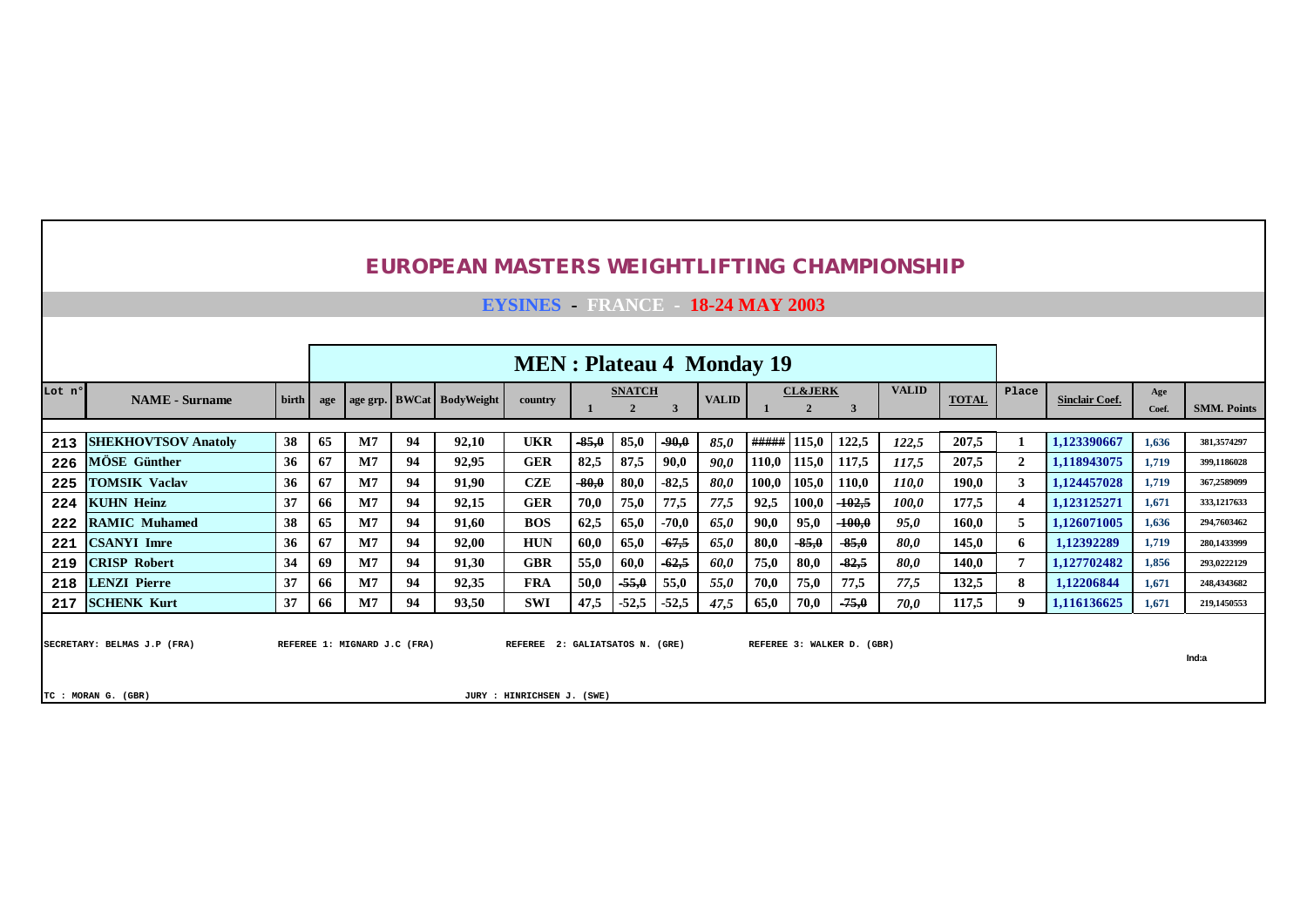|        |                             |       |     |                           |        | <b>EUROPEAN MASTERS WEIGHTLIFTING CHAMPIONSHIP</b> |                                        |         |                                 |         |              |         |                                      |                           |              |              |                |                       |              |                    |
|--------|-----------------------------|-------|-----|---------------------------|--------|----------------------------------------------------|----------------------------------------|---------|---------------------------------|---------|--------------|---------|--------------------------------------|---------------------------|--------------|--------------|----------------|-----------------------|--------------|--------------------|
|        |                             |       |     |                           |        |                                                    | <b>EYSINES</b> FRANCE - 18-24 MAY 2003 |         |                                 |         |              |         |                                      |                           |              |              |                |                       |              |                    |
|        |                             |       |     |                           |        |                                                    |                                        |         |                                 |         |              |         |                                      |                           |              |              |                |                       |              |                    |
|        |                             |       |     |                           |        |                                                    | <b>MEN</b> : Plateau 5 Monday 19       |         |                                 |         |              |         |                                      |                           |              |              |                |                       |              |                    |
| Lot nº | <b>NAME</b> - Surname       | birth | age |                           |        | age grp. BWCat BodyWeight                          | country                                |         | <b>SNATCH</b><br>$\overline{2}$ | 3       | <b>VALID</b> |         | <b>CL&amp;JERK</b><br>$\overline{2}$ | 3                         | <b>VALID</b> | <b>TOTAL</b> | Place          | <b>Sinclair Coef.</b> | Age<br>Coef. | <b>SMM. Points</b> |
| 227    | <b>STROBL Augustin</b>      | 37    | 66  | M7                        | 105    | 98,50                                              | <b>AUT</b>                             | 82:5    | 87,5                            | 91,0    | 90,0         | 105,0   | 112,5                                | 115,5                     | 115,0        | 205,0        | 1              | 1.09300412            | 1,671        | 374,4140272        |
| 211    | <b>NORDENGREN Ove</b>       | 38    | 65  | M7                        | 105    | 94.80                                              | <b>SWE</b>                             | 72,5    | 77,5                            | $-80,0$ | 77,5         | 90,0    | 97,5                                 | 102,5                     | 102,5        | 180.0        | $\overline{2}$ | 1.10971885            | 1.636        | 326,7900082        |
| 231    | <b>NAZARENKO Arnold</b>     | 36    | 67  | M7                        | 105    | 100.60                                             | <b>UKR</b>                             | 80,0    | $-82,5$                         | $-82,5$ | 80,0         | 100,0   | $-102,5$                             | $-102,5$                  | 100,0        | 180,0        | 3 <sup>1</sup> | 1.08445596            | 1,719        | 335,5523628        |
| 235    | <b>KONSTANTINOV Mikhail</b> | 36    | 67  | M7                        | 105    | 104.60                                             | <b>RUS</b>                             | $-80,0$ | 80,0                            | $-82,5$ | 80,0         | $-95,0$ | 95,0                                 | 100,0                     | 100.0        | 180.0        | $\overline{4}$ | 1.06985315            | 1,719        | 331,0339628        |
| 228    | <b>SCHIPANY Johann</b>      | 38    | 65  | M7                        | 105    | 99.20                                              | <b>AUT</b>                             | 70,0    | $-75,0$                         | $-75,0$ | 70,0         | 90,0    | $-92,5$                              | X                         | 90.0         | 160.0        | 5              | 1.09008307            | 1,636        | 285,3401437        |
|        |                             |       |     |                           |        |                                                    |                                        |         |                                 |         |              |         |                                      |                           |              |              |                |                       |              |                    |
| 234    | <b>MITTMANN</b> Joachim     | 36    | 67  | M7                        | $105+$ | 105.70                                             | <b>GER</b>                             | 75,0    | 80,0                            | 82,5    | 82,5         | 100,0   | 102,5                                | $-107,5$                  | 102.5        | 185.0        |                | 1.06619361            | 1,719        | 339,0655602        |
| 237    | <b>RIESNER Herbert</b>      | 38    | 65  | M7                        | $105+$ | 109,20                                             | <b>GER</b>                             | 72,5    | $-77,5$                         | 77,5    | 77,5         | 95,0    | $-100,0$                             | 100,0                     | 100.0        | 177,5        | $\overline{2}$ | 1.05548094            | 1,636        | 306,5011101        |
| 230    | <b>FERGUSON James</b>       | 38    | 65  | M7                        | $105+$ | 119,90                                             | <b>GBR</b>                             | 72,5    | 77,5                            | $-80,0$ | 77,5         | 95,0    | 100,0                                | $-102,5$                  | 100,0        | 177,5        | 3              | 1.03027139            | 1,636        | 299,1805099        |
|        | 238 NIKIFOROV Lev           | 36    | 67  | M7                        | $105+$ | 133,30                                             | <b>RUS</b>                             | 70,0    | 75,0                            | $-77,5$ | 75,0         | 95,0    | $-100,0$                             | X                         | 95.0         | 170,0        | 4              | 1,01109688            | 1,719        | 295,472842         |
|        | SECRETARY: MALLET E. (FRA)  |       |     | REFEREE 1: MORAN G. (GBR) |        |                                                    | REFEREE 2: RIEDER F. (SUI)             |         |                                 |         |              |         |                                      | REFEREE 3: HUBER A. (AUT) |              |              |                |                       |              | Ind:a              |
|        | TC: GRANT S. (GBR)          |       |     |                           |        |                                                    | JURY : SCHALL G. (GER)                 |         |                                 |         |              |         |                                      |                           |              |              |                |                       |              |                    |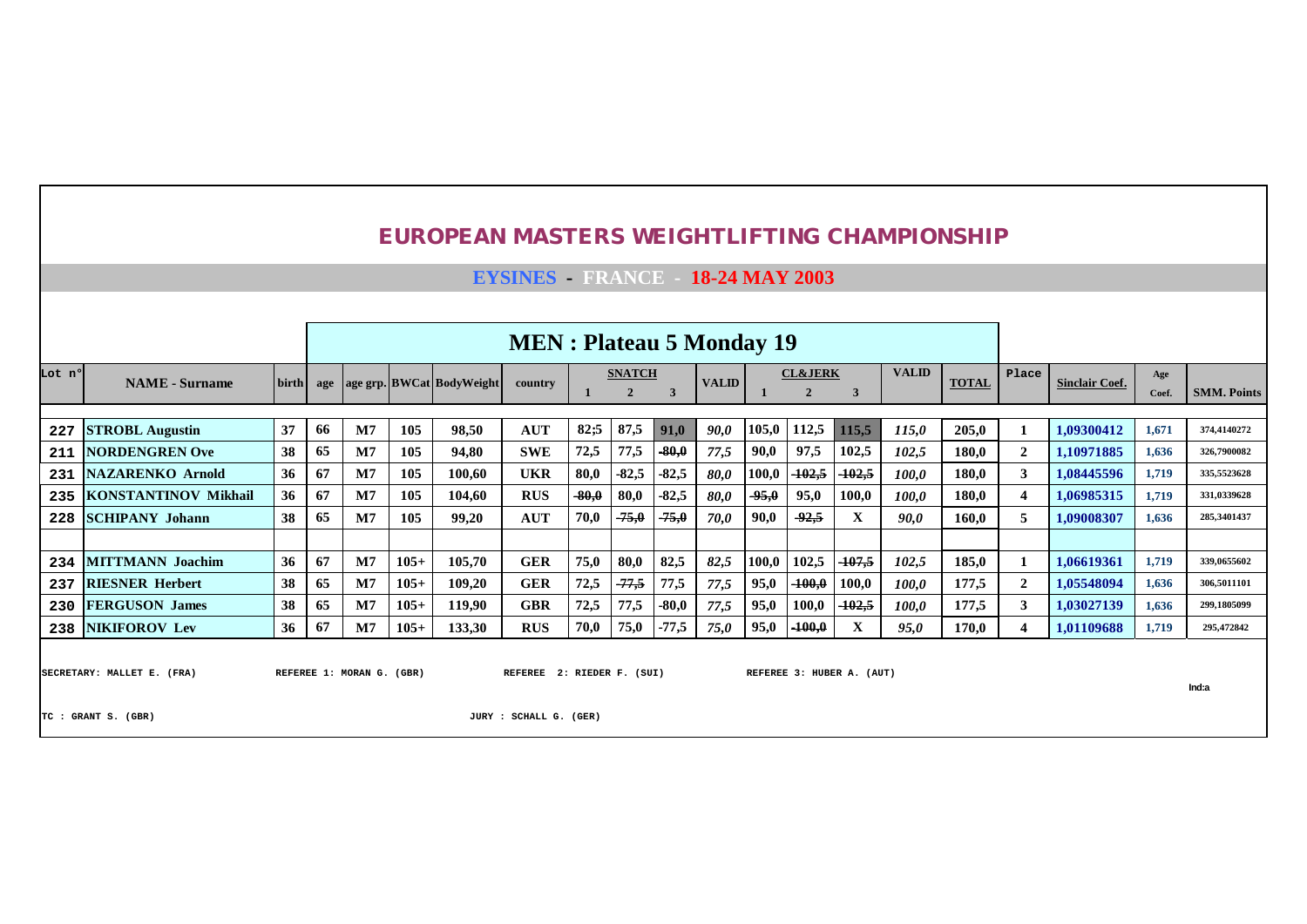**EYSINES - FRANCE - 18-24 MAY 2003**

|        |                            |       |     |                        |     |                          | <b>MEN</b> : Plateau 2 Sunday 18 |      |                                 |                |              |      |                                      |         |              |              |                |                       |              |                    |
|--------|----------------------------|-------|-----|------------------------|-----|--------------------------|----------------------------------|------|---------------------------------|----------------|--------------|------|--------------------------------------|---------|--------------|--------------|----------------|-----------------------|--------------|--------------------|
| Lot nº | <b>NAME</b> - Surname      | birth | age | age grp.               |     | <b>BWCat.</b> bodyweight | country                          |      | <b>SNATCH</b><br>$\overline{2}$ | $\overline{3}$ | <b>VALID</b> |      | <b>CL&amp;JERK</b><br>$\overline{2}$ | 3       | <b>VALID</b> | <b>TOTAL</b> | Place          | <b>Sinclair Coef.</b> | Age<br>Coef. | <b>SMM. Points</b> |
|        |                            |       |     |                        |     |                          |                                  |      |                                 |                |              |      |                                      |         |              |              |                |                       |              |                    |
| 115    | <b>REGER Manfred</b>       | 32    | 71  | $\bf M8$               | 77  | 75.65                    | <b>GER</b>                       | 42,5 | $-47,5$                         | $-47,5$        | 42,5         | 50,0 | 55,0                                 | $-60,0$ | 55.0         | 97.5         | 5              | 1.24337615            | 2.002        | 242,7008076        |
| 116    | <b>GREEN Les</b>           | 31    | 72  | $\mathbf{M8}$          | 77  | 75.10                    | <b>GBR</b>                       | 42,5 | 47,5                            | $-47,5$        | 42,5         | 47,5 | 50,0                                 | $-52,5$ | 50.0         | 92.5         | 6              | 1.248822015           | 2,053        | 237,1544228        |
| 117    | <b>PARRY Gwilvm</b>        | 31    | 72  | $\overline{\text{M8}}$ | 77  | 76.15                    | <b>GBR</b>                       | 35,0 | 37,5                            | 40,0           | 40.0         | 45,0 | 47,5                                 | 50,0    | 50.0         | 90.0         | $\overline{7}$ | 1,238526189           | 2,053        | 228,8424839        |
| 118    | <b>DESCHAINTRES André</b>  | 29    | 74  | $\overline{\text{M8}}$ | 77  | 75,60                    | <b>FRA</b>                       | 47,5 | $-50,0$                         | 50,0           | 50,0         | 60,0 | $-65,0$                              | X       | 60.0         | 110.0        | 4              | 1.243866386           | 2,113        | 289,111864         |
| 119    | <b>MILD Robert</b>         | 32    | 71  | $\bf M8$               | 77  | 72.95                    | <b>AUT</b>                       | 55,0 | 60,0                            | $-62.5$        | 60.0         | 75,0 | 80,0                                 | 85,0    | 85.0         | 145.0        | $\overline{2}$ | 1.271284454           | 2,002        | 369,041164         |
| 120    | <b>KOZEMOV Albert</b>      | 32    | 71  | $\bf M8$               | 77  | 76.45                    | <b>RUS</b>                       | 65,0 | 70,0                            | $-75,0$        | 70,0         | 80,0 | 85,0                                 | X       | 85.0         | 155.0        |                | 1.235661326           | 2,002        | 383,4380662        |
| 114    | <b>KAISER Paul</b>         | 33    | 70  | $\bf M8$               | 77  | 70.20                    | <b>FRA</b>                       | 50,0 | $-52,5$                         | X              | <i>50.0</i>  | 65,0 | 70,0                                 | 72,5    | 72,5         | 122.5        | 3              | 1.302998816           | 2,087        | 333,1214199        |
| 123    | KARLSTRÖM Karl-Erik        | 32    | 71  | $\bf M8$               | 77  | 76.90                    | <b>SWE</b>                       | 57,5 | 60.0                            | $-65,0$        | 60.0         | X    | X                                    | X       | 0.0          | NC           | NC             | 1.231426239           | 2.002        | $\overline{0}$     |
|        |                            |       |     |                        |     |                          |                                  |      |                                 |                |              |      |                                      |         |              |              |                |                       |              |                    |
| 122    | <b>LEHMANN Lotar</b>       | 33    | 70  | $\bf M8$               | 85  | 82.45                    | <b>AUT</b>                       | 47,5 | 52,5                            | 55,0           | 55.0         | 65,0 | X                                    | X       | 65.0         | 120.0        |                | 1.184775741           | 1,933        | 274,8205809        |
|        |                            |       |     |                        |     |                          |                                  |      |                                 |                |              |      |                                      |         |              |              |                |                       |              |                    |
| 125    | <b>BAZIOUTCHENKO Petro</b> | 30    | 73  | $\overline{\text{M8}}$ | 94  | 86.10                    | <b>UKR</b>                       | 65,0 | 67,5                            | 70,0           | 70.0         | 85,0 | 90,0                                 | 95,0    | 95.0         | 165.0        |                | 1.158982723           | 2,087        | 399, 1014957       |
| 121    | <b>AUGUSTIN Leonhard</b>   | 33    | 70  | $\bf M8$               | 94  | 85.15                    | <b>GER</b>                       | 42,5 | 45,0                            | 47,5           | 45,0         | 57,5 | $-60,0$                              | $-60,0$ | 57.5         | 102.5        | $\mathbf{3}$   | 1.165365342           | 1,933        | 230,8967486        |
| 124    | <b>OBERGFELL Klaus</b>     | 31    | 72  | $\bf M8$               | 94  | 86.00                    | <b>GER</b>                       | 55,0 | 60,0                            | $-62.5$        | 60.0         | 80,0 | $-85,0$                              | 85,0    | 85.0         | 145.0        | $\overline{2}$ | 1,159644154           | 2,053        | 345,2086701        |
|        |                            |       |     |                        |     |                          |                                  |      |                                 |                |              |      |                                      |         |              |              |                |                       |              |                    |
| 127    | <b>JOHANN Horst</b>        | 33    | 70  | $\bf M8$               | 105 | 94.50                    | <b>GER</b>                       | 42,5 | 47,5                            | $-52.5$        | 47,5         | 60,0 | 67.5                                 | 75,0    | 75.0         | 122.5        | 3              | 1.111173489           | 1,933        | 263,1175484        |
| 130    | <b>WALKER Donald</b>       | 32    | 71  | $\overline{\text{M8}}$ | 105 | 96.50                    | <b>GBR</b>                       | 60,0 | 62,5                            | 65,0           | 65,0         | 80,0 | 82,5                                 | 85,0    | 85.0         | 150.0        | $\overline{2}$ | 1.101764261           | 2,002        | 330,8598074        |
| 131    | <b>LEXA Oldrich</b>        | 33    | 70  | $\bf M8$               | 105 | 104.65                   | <b>CZE</b>                       | 70,0 | $-75,0$                         | 75,0           | 75,0         | 90,0 | 100,0                                | X       | 100.0        | 175,0        |                | 1.069683624           | 1.933        | 361,8472278        |
| 128    | <b>HUBER Anton</b>         | 30    | 73  | $\bf M8$               | 105 | 96,50                    | <b>AUT</b>                       | 50,0 | 55,0                            | $-57,5$        | 55,0         | 60,0 | 65,0                                 | 67,5    | 67,5         | 122,5        |                | 1,101764261           | 2,087        | 281,6742964        |
|        |                            |       |     |                        |     |                          |                                  |      |                                 |                |              |      |                                      |         |              |              |                |                       |              |                    |

SECRETARY: MALLET E. (FRA) REFEREE 1: BARTON B. (GBR) REFEREE 2: NIKIFOROV (RUS) REFEREE 3: MIGNARD J.C (FR)

**Ind:a**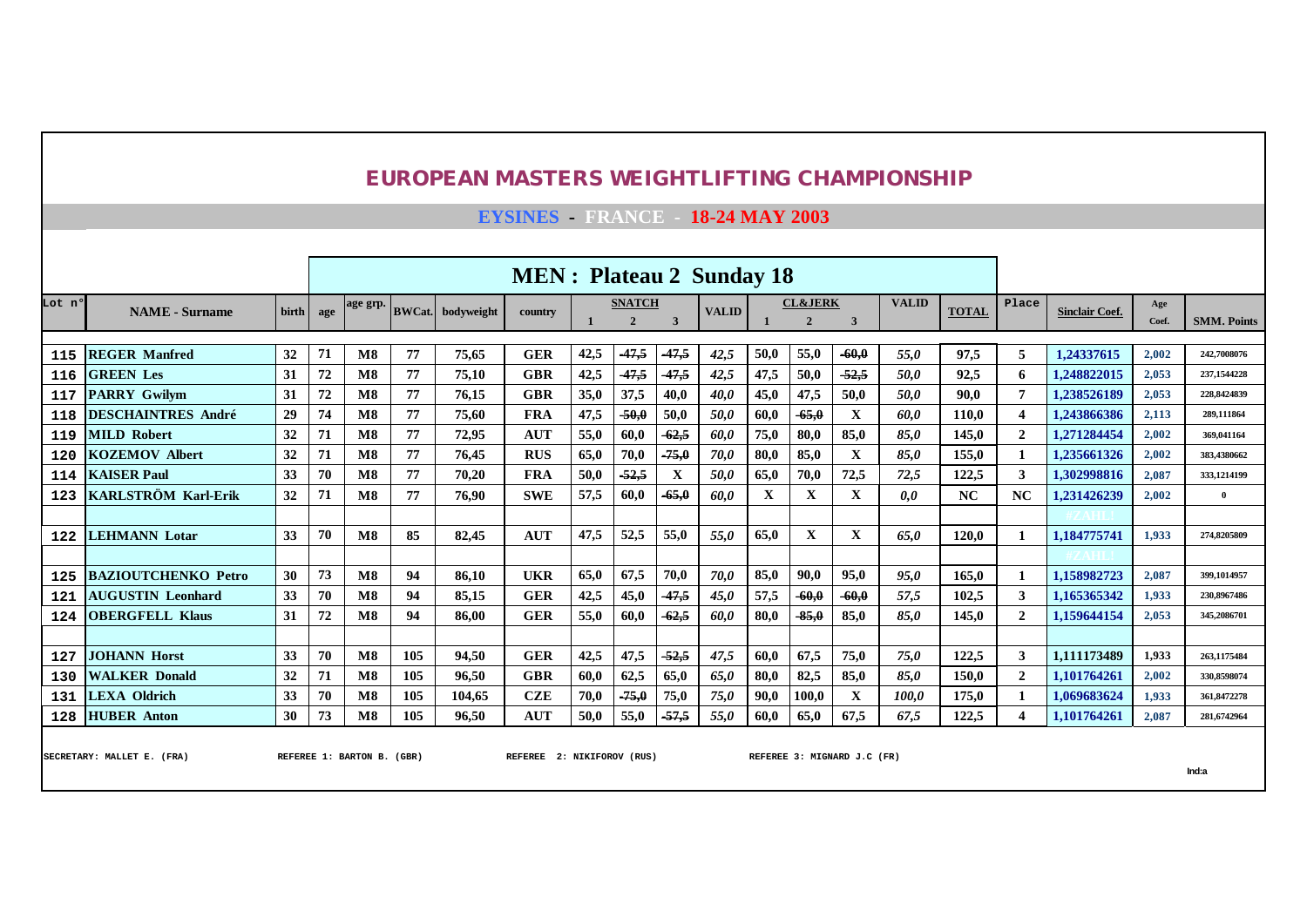**EYSINES - FRANCE - 18-24 MAY 2003**

|        |                             |    |    |                |                           |                                         |                            |         |                                 |              | <b>MEN</b> : Plateau 1 Sunday 18 |      |                                      |         |              |              |                |                       |              |                    |
|--------|-----------------------------|----|----|----------------|---------------------------|-----------------------------------------|----------------------------|---------|---------------------------------|--------------|----------------------------------|------|--------------------------------------|---------|--------------|--------------|----------------|-----------------------|--------------|--------------------|
| Lot nP | <b>NAME</b> - Surname       |    |    |                |                           | birth age age grpBWCaBodyWeight country |                            |         | <b>SNATCH</b><br>$\overline{2}$ | $\mathbf{3}$ | <b>VALID</b>                     |      | <b>CL&amp;JERK</b><br>$\overline{2}$ | 3       | <b>VALID</b> | <b>TOTAL</b> | Place          | <b>Sinclair Coef.</b> | Age<br>Coef. | <b>SMM. Points</b> |
|        |                             |    |    |                |                           |                                         |                            |         |                                 |              |                                  |      |                                      |         |              |              |                |                       |              |                    |
|        | <b>101 MROSACK Werner</b>   | 13 | 90 | <b>M10</b>     | 85                        | 82,45                                   | <b>GER</b>                 | 30.0    | 35.0                            | ####         | 35.0                             | 40.0 | $-45,0$                              | $-50,0$ | 40.0         | 75,0         | 1              | 1.184775741           | 3,571        | 317,3125628        |
|        |                             |    |    |                |                           |                                         |                            |         |                                 |              |                                  |      |                                      |         |              |              |                |                       |              |                    |
|        | <b>102 BRETAGNE Jacques</b> | 28 | 75 | <b>M9</b>      | 62                        | 61.15                                   | <b>FRA</b>                 | 45.0    | 50.0                            | ####         | 50.0                             | 65.0 | 70.0                                 | X       | 70.0         | 120.0        | 1              | 1,437778409           | 2,142        | 369,5665623        |
|        |                             |    |    |                |                           |                                         |                            |         |                                 |              |                                  |      |                                      |         |              |              |                |                       |              |                    |
|        | 103 SAITL Karel             | 24 | 79 | $\mathbf{M9}$  | 77                        | 69.20                                   | <b>CZE</b>                 | 50.0    | 52,5                            | 55,0         | 55,0                             | 65.0 | 70.0                                 | 72,5    | 72,5         | 127.5        | 1              | 1.315448028           | 2.5          | 419.2990588        |
|        | 104 PIETROWSKI Alex         | 25 | 78 | M <sub>9</sub> | 77                        | 72,80                                   | <b>GER</b>                 | 35.0    | 37,5                            | ####         | 37,5                             | 40.0 | 42,5                                 | 45,0    | 45,0         | 82,5         | $\mathbf{2}$   | 1.272924684           | 2,358        | 247,6284033        |
|        |                             |    |    |                |                           |                                         |                            |         |                                 |              |                                  |      |                                      |         |              |              |                |                       |              |                    |
|        | 105 KAVALIOV Viktar         | 28 | 75 | M <sub>9</sub> | 94                        | 91.60                                   | <b>BLR</b>                 | 45.0    | 50.0                            | X            | 50.0                             | 65.0 | $-70,0$                              | $-70,0$ | 65.0         | 115.0        | 1              | 1.126071005           | 2,142        | 277,3850706        |
|        |                             |    |    |                |                           |                                         |                            |         |                                 |              |                                  |      |                                      |         |              |              |                |                       |              |                    |
|        | 106 ROSENBERGER Kurt        | 28 | 75 | M <sub>9</sub> | 105                       | 95.05                                   | <b>GER</b>                 | 40.0    | 45,0                            | 47,5         | 47.5                             | 60.0 | 65,0                                 | 67.5    | 67.5         | 115.0        | 1              | 1.108518525           | 2,142        | 273,0613684        |
|        |                             |    |    |                |                           |                                         |                            |         |                                 |              |                                  |      |                                      |         |              |              |                |                       |              |                    |
|        | 107 HAATANEN Yrjö Armas33   |    | 70 | M8             | 62                        | 59,75                                   | <b>FIN</b>                 | 60,0    | 62,5                            | 65,0         | 65,0                             | 72,5 | $-77,5$                              | 77,5    | 77.5         | 142.5        | 1              | 1.463950076           | 1,933        | 403.2487082        |
|        | 108 NIVAULT Marcel          | 33 | 70 | $\mathbf{M}$ 8 | 62                        | 61,40                                   | <b>FRA</b>                 | 47,5    | 50,0                            | ####         | 50,0                             | 60.0 | 65,0                                 | 67,5    | 67,5         | 117.5        | $\overline{2}$ | 1,433281662           | 1,933        | 325,5376806        |
|        | 109 ZOUBOV Vassili          | 31 | 72 | $\mathbf{M}8$  | 62                        | 61,15                                   | <b>RUS</b>                 | 45,0    | 50,0                            | 50,0         | 50.0                             | 65.0 | $-70,0$                              | $-70,0$ | 65,0         | 115,0        | 3              | 1,437778409           | 2,053        | 339,4522935        |
|        |                             |    |    |                |                           |                                         |                            |         |                                 |              |                                  |      |                                      |         |              |              |                |                       |              |                    |
|        | 113 HUBER Otto              | 33 | 70 | $\mathbf{M}$ 8 | 69                        | 66.60                                   | <b>AUT</b>                 | 60.0    | 65,0                            | 68.0         | 68.0                             | 70.0 | 75,0                                 | 78,0    | 78.0         | 146.0        | 1              | 1.350372341           | 1,933        | 381,0993813        |
|        | 112 FLOOD Tony              | 32 | 71 | M8             | 69                        | 67,80                                   | <b>GBR</b>                 | $-52,5$ | 52,5                            | 55,0         | 55,0                             | 67.5 | 72,5                                 | $-75,0$ | 72,5         | 127.5        | $\mathbf{2}$   | 1.33377473            | 2,002        | 340,4526687        |
|        | 111 CLAJUS Günther          | 30 | 73 | M8             | 69                        | 66,90                                   | <b>GER</b>                 | 47,5    | 50,0                            | $\#$ # # # # | 50,0                             | 57.5 | 62,5                                 | 65,0    | 65,0         | 115,0        | 3              | 1.346142763           | 2,087        | 323,0809939        |
|        | 110 STEWART Derek           | 31 | 72 | $\bf M8$       | 69                        | 66.80                                   | <b>GBR</b>                 | 50.0    | $-52,5$                         | $\#$ # # # # | 50.0                             | 60.0 | $-65,0$                              | 65,0    | 60.0         | 110.0        | 4              | 1,347546575           | 2,053        | 304,316443         |
|        | SECRETARY: MALLET E. (FRA)  |    |    |                | REFEREE 1: MOHAR F. (AUT) |                                         | REFEREE 2: BARTON B. (GBR) |         |                                 |              |                                  |      | REFEREE 3: HINRICHSEN (SWE)          |         |              |              |                |                       |              | Ind:a              |